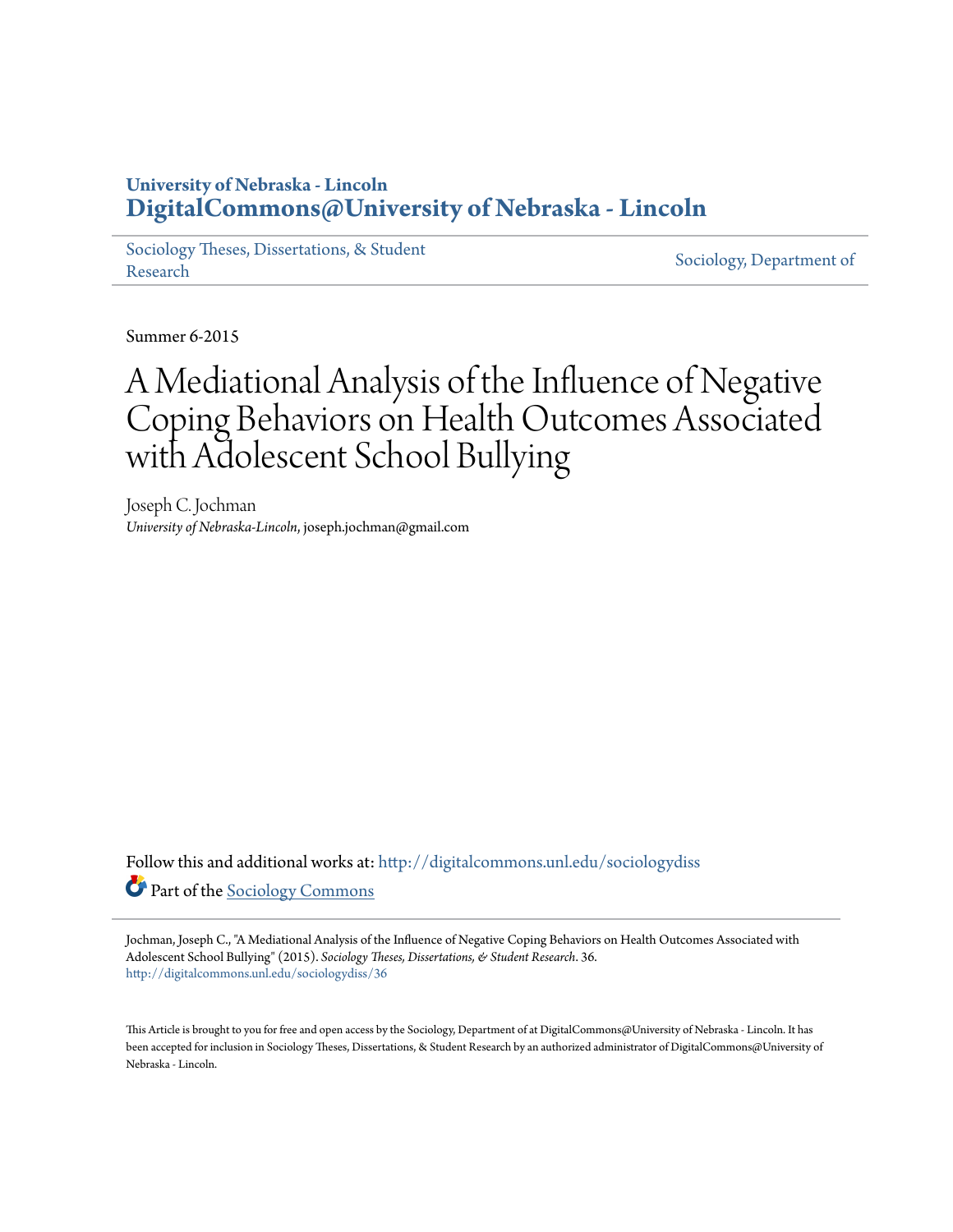A Mediational Analysis of the Influence of Negative Coping Behaviors on Health Outcomes Associated with Adolescent School Bullying

by

Joseph C. Jochman

# **A THESIS**

Presented to the Faculty of

The Graduate College at the University of Nebraska

In Partial Fulfillment of the Requirements

For the Degree of Master of Arts

Major: Sociology

Under the Supervision of Professor Jacob E. Cheadle

Lincoln, Nebraska

June, 2015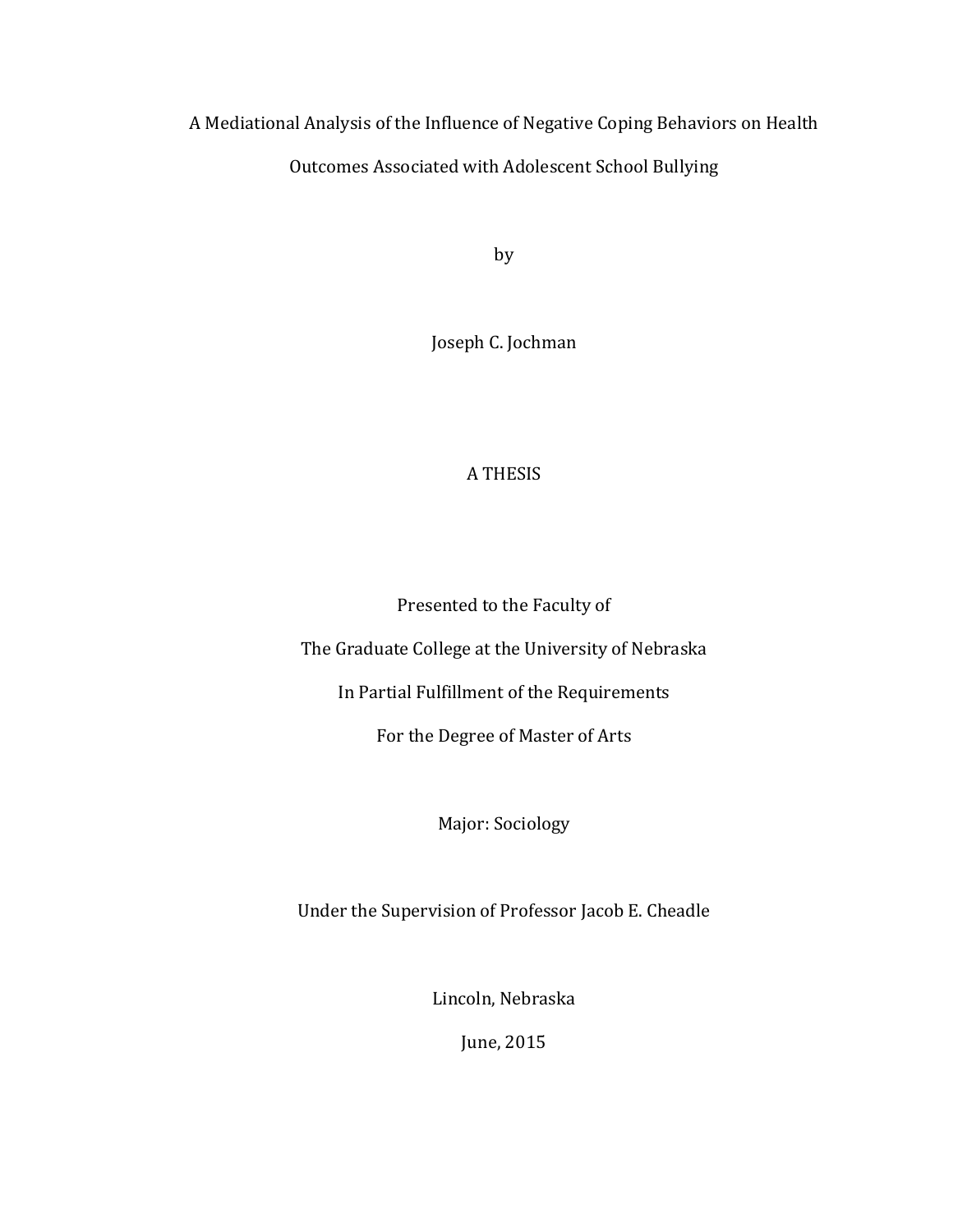# A Mediational Analysis of the Influence of Negative Coping Behaviors on Health Outcomes Associated with Adolescent School Bullying

Joseph C. Jochman, M.A.

University of Nebraska, 2015

Adviser: Jacob E. Cheadle

Adolescent school bullying is a significant public health issue with approximately 20% of US adolescents reporting victimization or perpetration in schools. Much prior research has established that school bullying is associated with significant somatic and depressive health consequences. Additionally, prior research has examined the beneficial impact of positive coping strategies on negative health outcomes associated with school bullying. However, given that bully-involved adolescents often have less access to positive coping outlets, less research has examined the influence of negative coping behaviors on health outcomes associated with school bullying. Using the Health Behavior of School Aged Children 2005-2006 dataset, I examine the extent that negative coping behaviors mediate the association between bully involvement on somatic and depressive symptoms. Results show that negative coping behaviors mediate the influence of low-level bullying on somatic symptoms and partially mediate the effect of high-level bullying and certain subtypes of bully-victimization on both somatic and depressive symptoms. However, the positive association of bullying on somatic and depressive symptoms largely remains after introducing negative coping behaviors. This study advances current bullying and health research by focusing on the influence of negative coping" behaviors on the somatic and depressive health outcomes associated with bullying.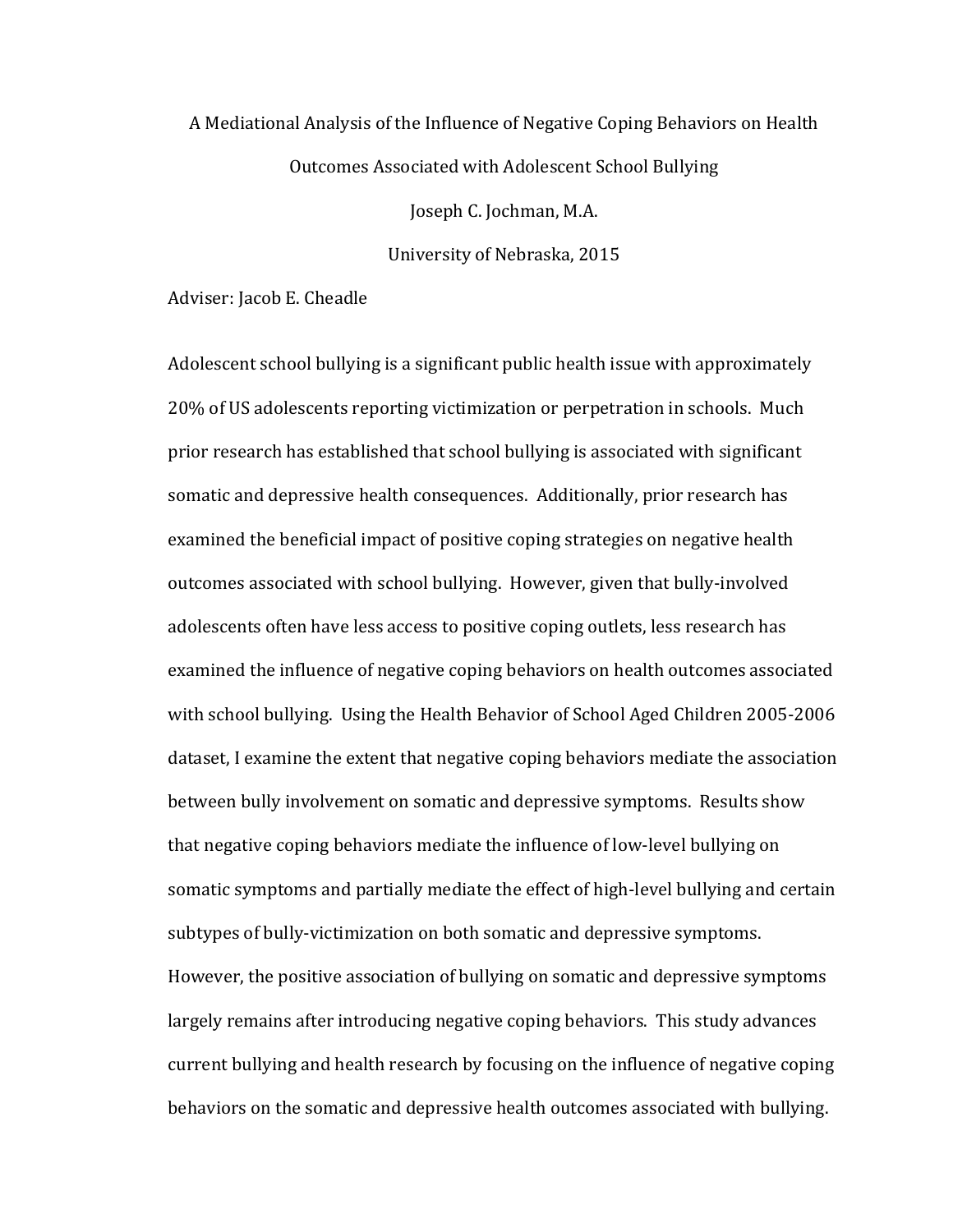#### **Introduction**

School bullying during adolescence is a significant public health issue because of its negative consequences for individuals' physical and mental health (Bogart et al. 2014). Today, approximately 20% of U.S. youth report being victims or perpetrators of bullying (Battey & Ebbeck 2013). In particular, victimization is associated with an increased risk of suicide, depression, anxiety, and somatic symptoms (Bauman et al. 2013; Gini & Pozzoli 2009). Additionally, the negative health consequences of victimization can persist into adulthood and significantly affect quality of life (Heino et al. 2000). Among perpetrators, bullying is associated with increased risks for depression, substance abuse, and behavioral problems (Gini et al. 2008; Heino et al. 2000). The health consequences for perpetrators may be especially pronounced when perpetrators are also recognized as victims, or those referred to as "bully-victims" (Houbre 2006; Olweus 1997). In light of the negative consequences of school bullying on adolescent health outcomes, researchers have examined the health-protective factors of positive coping resources including social support, self-efficacy, and problem-based coping strategies when managing stress associated with bullying. Adolescents with access to and use of positive coping resources may experience less victimization, may be less likely to engage in perpetration, have improved somatic and mental health, and may report greater overall life satisfaction during both adolescence and into adulthood (e.g. Kenny et al." 2013; Kendrick et al. 2012; Tenenbaum et al. 2011; Gini et al. 2009).

Less is known, however, about the health consequences of negative coping" behaviors in response to bullying. Researchers have outlined a number of structural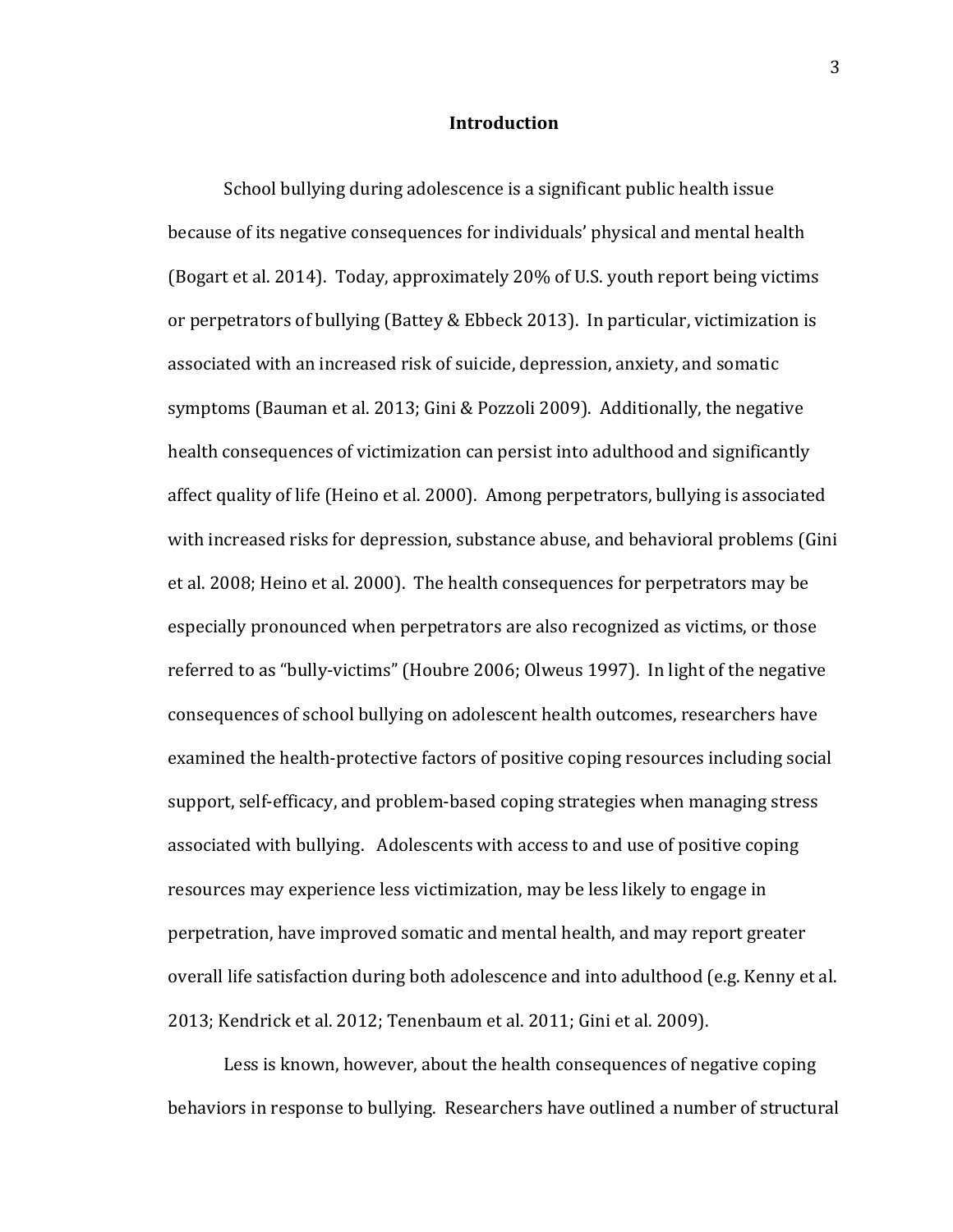and interpersonal factors that may limit the use and availability of positive coping resources among adolescents involved in school bullying. Lack of social supports, lower levels of self-esteem and self-efficacy, and higher likelihoods of engaging in aggressive or substance-use related coping have all been identified as potential structural and interpersonal barriers to more positive coping outlets (Thornberg et al. 2011; O'Brennen 2009; Houbre 2006). Thus, adolescents involved in school bullying may rely more heavily on negative coping behaviors when addressing bullying stress. Additionally, the impact of negative coping behaviors may vary across bullying statuses and degrees of bully-involvement. Using the Health Behavior of School-Aged Children 2005-2006 (HBSC) dataset, this paper examines a) the differential somatic and depressive health consequences of adolescents identified as victims, bullies, and/or bully-victims (Olweus 1978) and b) the extent to which the use of negative coping behaviors mediate the association between" bully-involvement on somatic and depressive health outcomes. The present research addresses this gap in the literature by identifying the potential mediating role of negative coping on the well-established relationship between bully involvement and negative somatic and depressive health outcomes in adolescence.

## **Review!of!Research**

### **I. Definitions and Types of Adolescent School Bullying**

School bullying is defined as "aggressive behavior or intentional harmdoing, which is carried out repeatedly and over time, and in an interpersonal relationship" characterized by an imbalance of power" (Olweus 1997:496). Researchers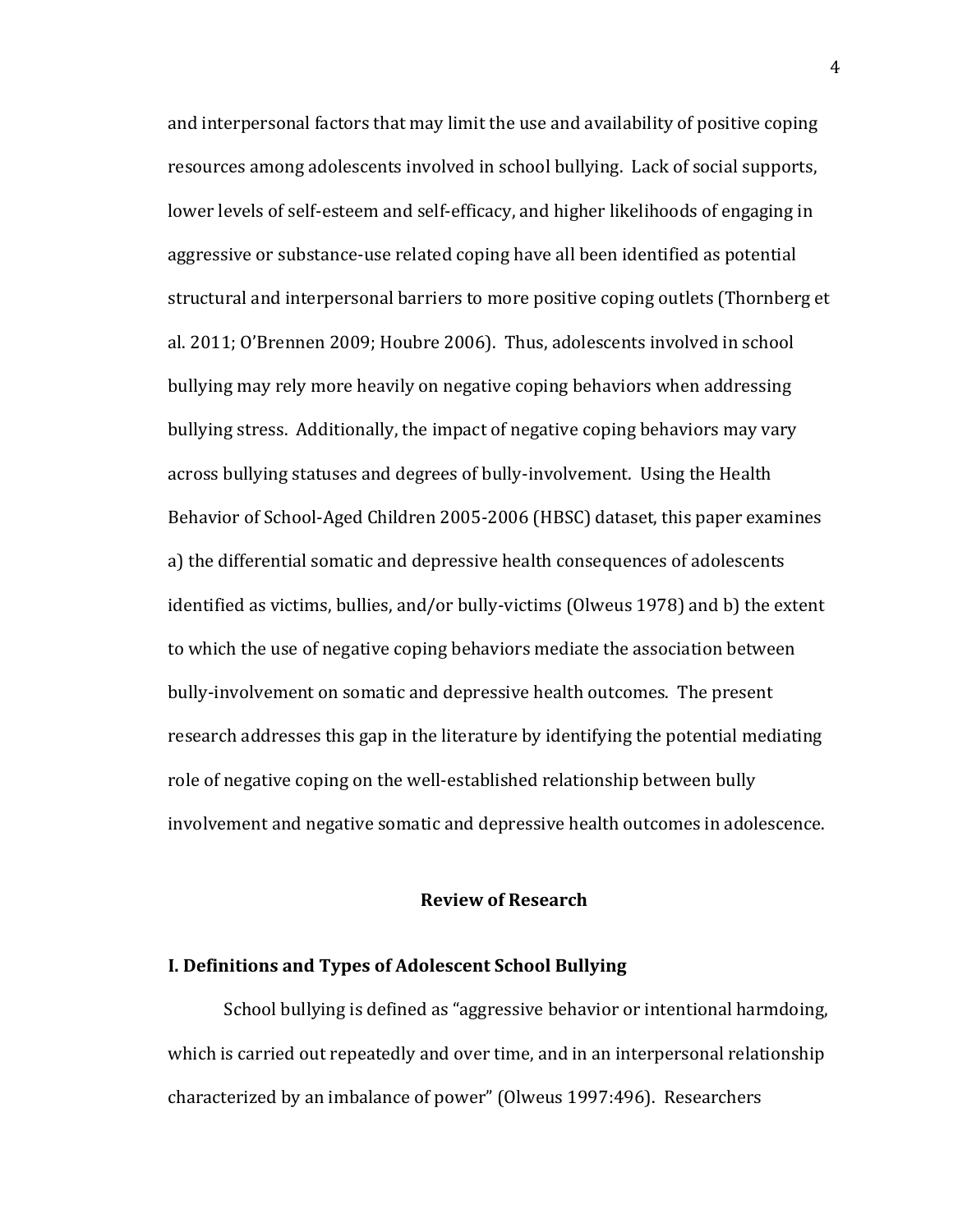generally define these roles as "victims", "bullies", and "bully-victims". Within school contexts, victims tend to be viewed by peers as unpopular, physically or emotionally weak, and lacking in social skills (O'Brennen et al. 2009; Toblin et al. 2005; Schwartz 2000). Victims often report feeling stupid, excluded, and having lower self-esteem and feelings of self-worth than the non-involved (Thornberg 2011; Houbre 2006; Hawker & Boulton 2000). Alternatively, bullies generally have average or below average popularity with small but close-knit groups of friends (Houbre 2006). Bullies tend to report more behavioral problems including aggression and impulsivity, increased drug and alcohol use, and may report lower self-esteem than non-bullies (Houbre 2006; Schwarz 2000). Bullying behavior is generally highest during the middle school years and gradually decreases in later adolescence, although some students continue bullying younger students as they age (Thornberg et al. 2012; Guerra et al. 2011).

Bully-victims are also now recognized as a distinct subtype of school bullies. Schwartz (2000) defines bully-victims as "aggressive victims", or victims who retaliate towards others (i.e. towards bullies, non-aggressive victims, or other noninvolved adolescents). Bully-victims are often identified by patterns of proactive aggression to seek power or status in peer hierarchies, or reactive aggression to relieve frustration or anxiety (Lester et al. 2012). As a result of these coping patterns, bully-victims may experience less self-esteem and greater peer rejection than either victims or bullies (O'Brennen et al. 2009; Toblin et al 2005; Heino et al. 2000). Bully-victims may also be more likely to persist in aggressive and impulsive patterns across then lifespan (O'Brennen et al. 2009). As such, bully-victims are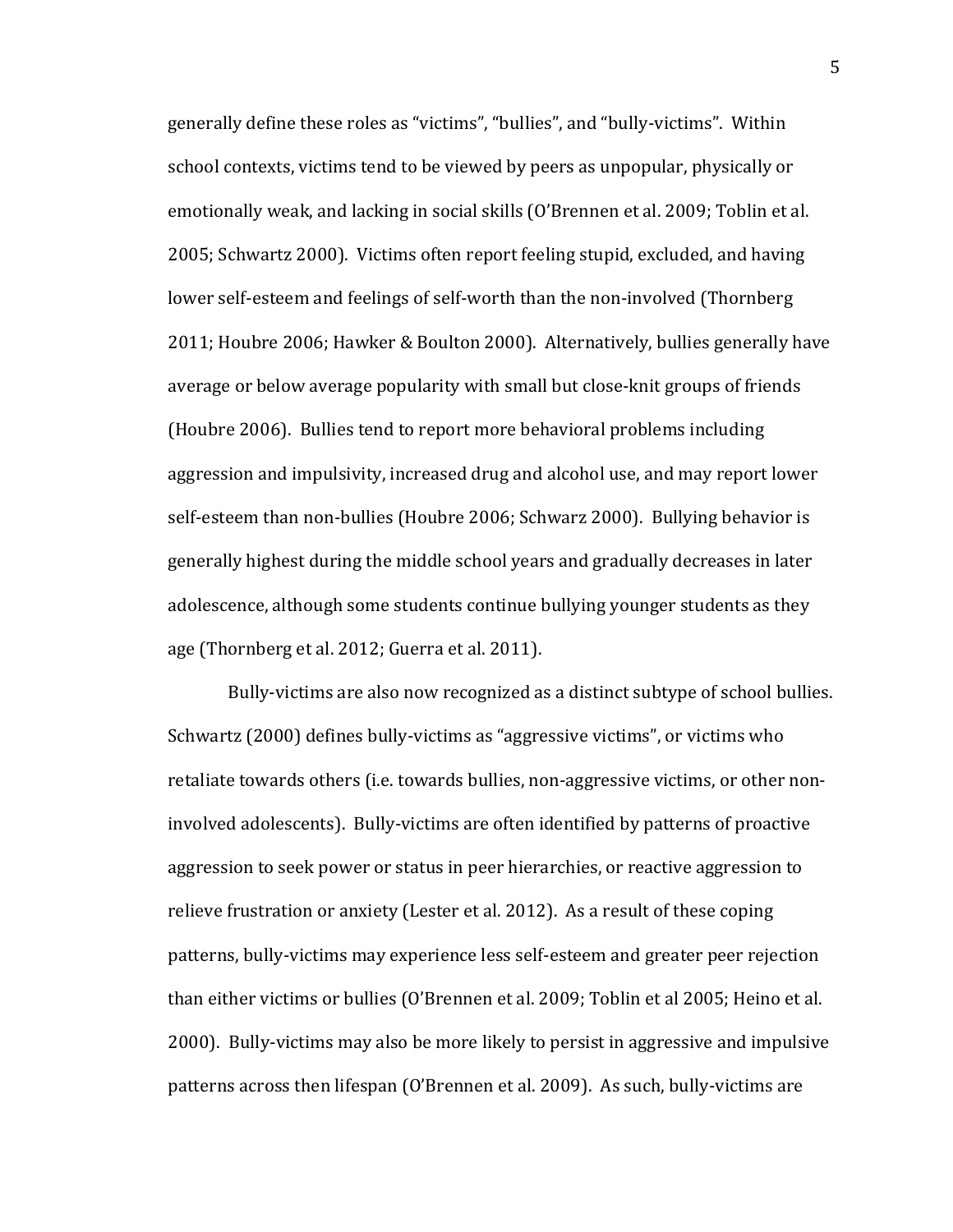viewed as sharing traits of both victims and bullies. On the one hand, bully-victims share characteristics of victims such as having limited social networks and difficulty in establishing protective social networks (Frisen et al. 2012; Guerra et al. 2011). Likewise, bully-victims share characteristics of bullies including being considered less popular than non-bullies and having higher likelihoods of using drugs or alcohol (Houbre 2006; Olweus 1997). These characteristics of bully-victims are thought to arise from complex patterns of adjustment to victimization as well as perceptions of social positioning relative to other adolescents (Lester et al. 2012).

#### **II. Somatic and Mental Health Consequences of School Bullying**

The negative somatic and mental health consequences of school bullying are well documented. Victims of school bullying report higher levels of depression, anxiety, suicidal ideation, and isolation than non-victims (Bauman et al.  $2013$ ; Campbell et al. 2013; Gini & Pozzoli 2009). Additionally, victims report elevated somatic symptoms such as headaches, difficulty sleeping, stomachaches and higher overall feelings of stress than non-victims (Gini et al. 2009, Gini 2007, Jellesma et al. 2006). These health consequences may be related to social status and coping resources among victims. For example, victims may experience the negative health effects of bullying through fewer opportunities to release from the role of victim or through an inability protect oneself via social or cognitive resources (O'Brennen et al. 2009; Toblin et al. 2005). Victims may also cope by withdrawing, isolating, crying, or feelings of self-blame, further perpetuating the cycle of victimization (Frisen et al. 2012; Tenenbaum et al. 2011). As a result of these coping behaviors, victims may be more likely to internalize stress into somatic and depressive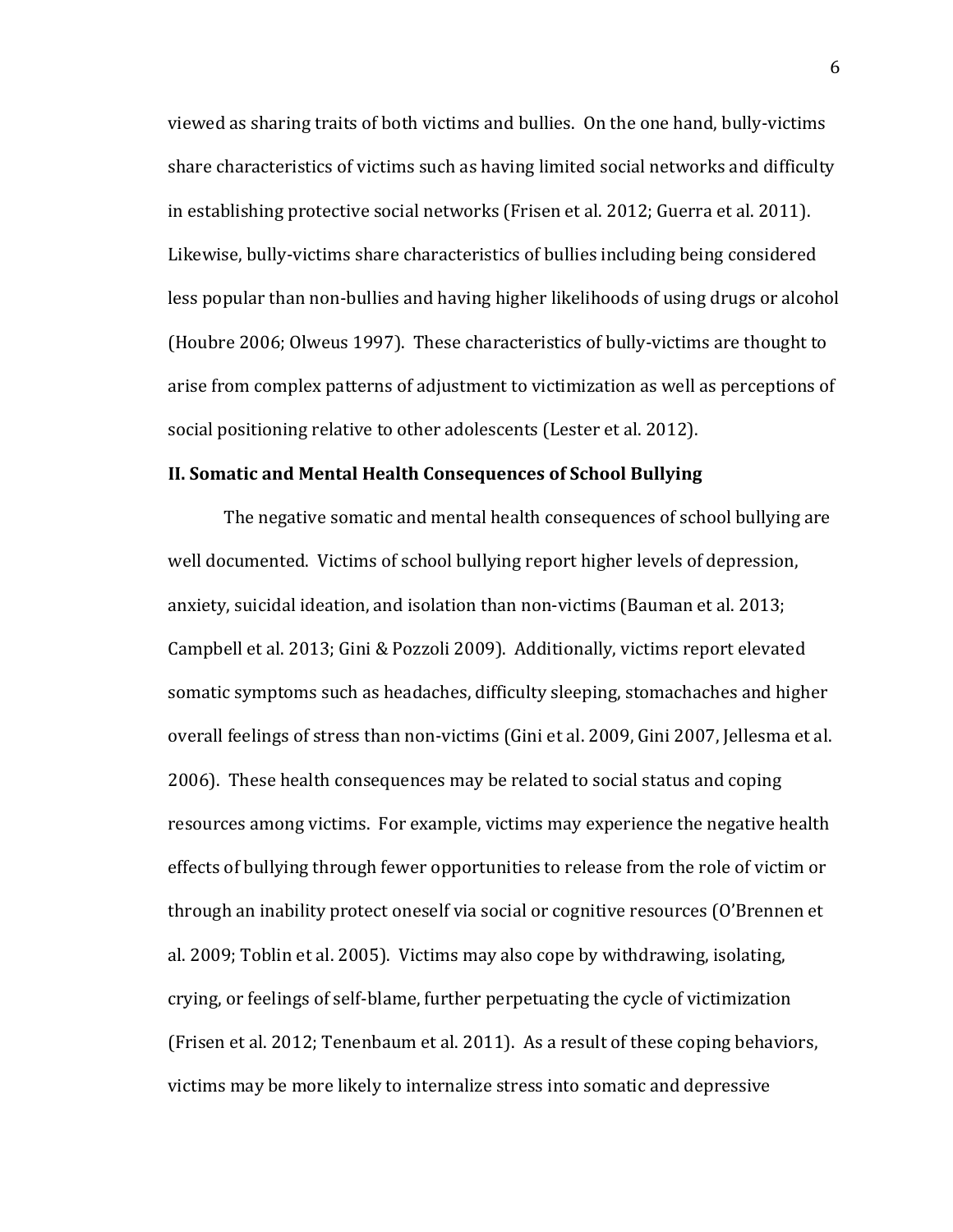symptoms than bullies or those who are not involved (Houbre et al. 2006). In fact, victims may continue to experience negative thoughts and feelings resulting from patterns of victimization into later adolescence and adulthood (Thornberg 2011).

The negative health effects among perpetrators follow the pattern of victims, although often to a less serious degree. Bullies tend to report higher levels of depression, behavioral problems, substance use, and maladjustment than noninvolved adolescents (Gini et al. 2008; Heino et al. 2000). Bullies may also experience anxiety in the form of greater hypervigilance and aggression relative to victims or the non-involved (O'Brennen et al. 2009). However, relative to victims, bullies may have fewer negative somatic and mental health outcomes because they have higher levels of social support and may internalize stress less than victims or bully-victims (O'Brennen et al. 2009; Heino et al. 2000). These coping differences may result from the social positioning of bullies to release frustrations on lower status peers (Schwartz 2000). Additionally, bullies tend to experience greater ease when navigating social environments (Andreou et al. 2005). These characteristics among bullies suggest stronger feelings of self-efficacy and access to personal and social resources than victims (Thornberg 2011; Andreou et al. 2005), resulting in less severe negative health outcomes as a consequence of participating in bullying.

The final group, bully-victims tend to have the poorest somatic and mental health outcomes among the bullying sub-groups. Relative to victims, bully-victims have similar rates of internalizing stress and mood disorders (O'Brennen et al. 2009), but report higher emotional dysregulation, more significant behavioral problems, lower feelings of self-esteem and self-worth, and elevated negative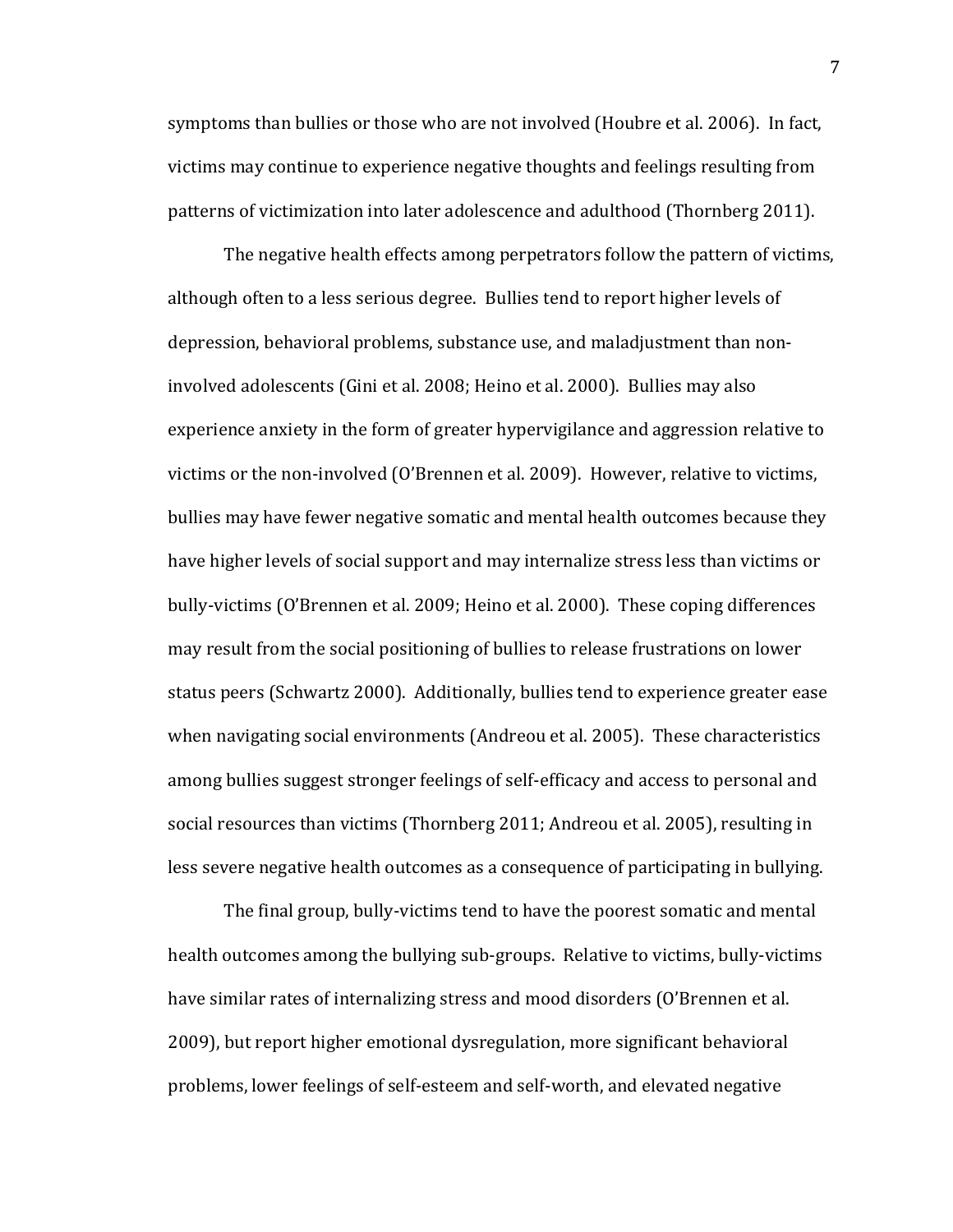somatic symptoms relative to both victims and bullies-only (Houbre et al. 2006; Toblin et al. 2005). Bully-victims also report higher likelihoods of eating disorders, weapons offenses, and may be at higher risk for adult criminality than victims or bullies-only (Lester et al. 2012). Research investigating bully-victims presumes the role of the "aggressive victim"; that is, an adolescent who is identified as a victim first and bully second (Schwartz 2000; Olweus 1978). In this manner, bully-victims are thought to cope with victimization using proactive or reactive aggression. Bullyvictims using proactive-aggressive strategies cope by bullying others to increase the loss of power or status in victimization. Bully-victims using reactive-aggressive strategies cope by bullying others to release frustrations or anxiety in victimization (Lester et al. 2012). These coping strategies among bully-victims intensify negative health outcomes and lead bully-victims to "emerge as a group that is at particularly high risk for long-term maladjustment" (Schwartz 2000: 191).

In line with these findings, the first goal of this paper is to test the hypothesis *that victims, bullies, and bully-victims experience more negative somatic and* depressive symptoms than non-involved adolescents. The second goal is to assess the relative ordering of somatic complaints and depressive symptoms with the *hypothesized ordering from worst to best being bully-victims, victims, bullies, and finally the non-involved.* 

## **III. Stress Processes and Negative Coping among Bully-Involved Adolescents**

Prior research has not examined the possible mediating role of negative coping behaviors on the association between bully-involvement and somatic and depressive health outcomes. Stress process theorists argue that positive coping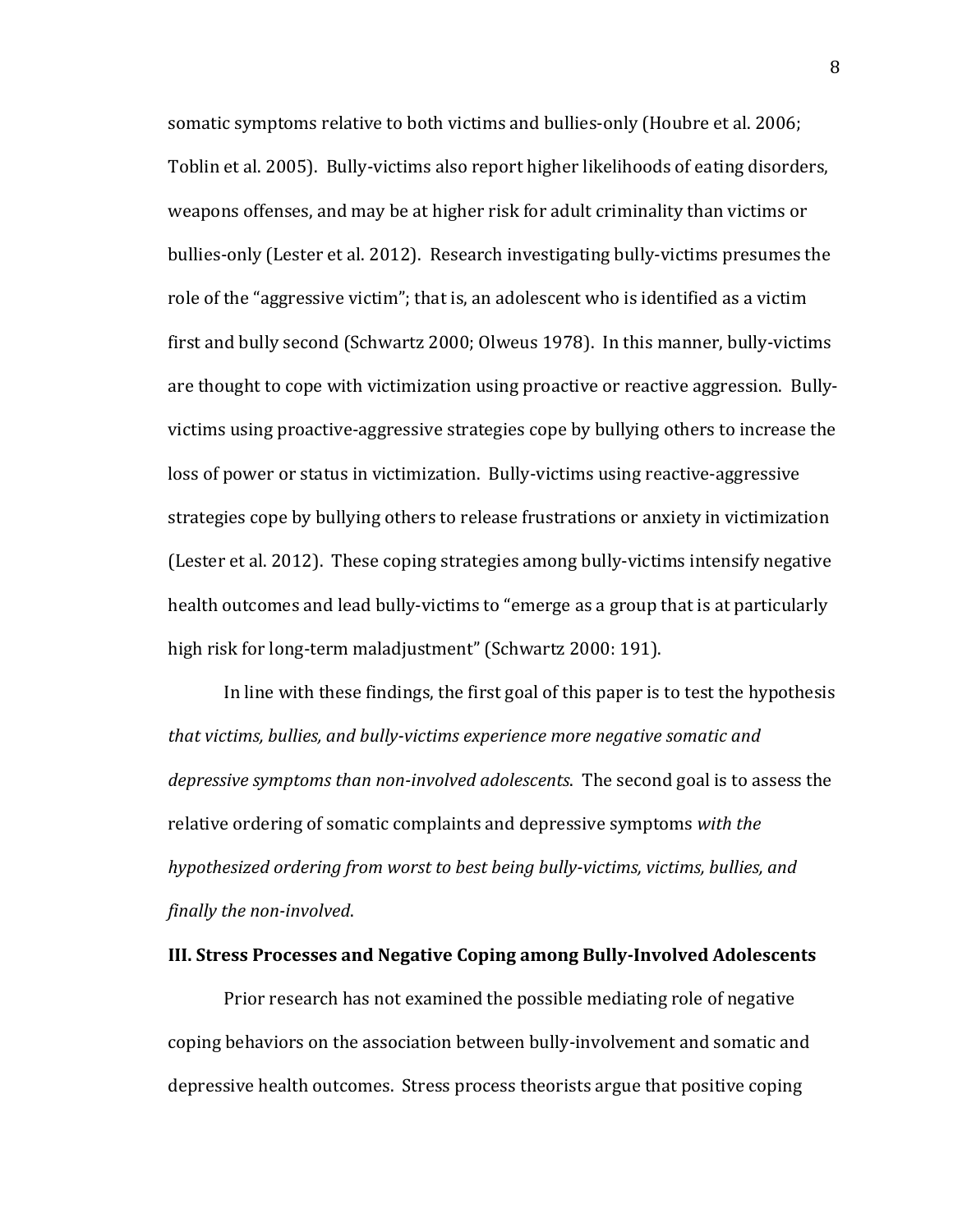strategies may buffer the impact of stressful events on health outcomes; however, adolescents involved in school bullying may have decreased personal and/or social access to positive coping outlets. Here, the absence of positive coping strategies may incline bully-involved adolescents to seek more negative types of coping behaviors, which in turn may help explain some of the negative somatic and depressive health consequences associated with bullying. Using stress process theory, the remainder of this review addresses the differential access to positive coping resources among the bully-involved and the mediating role that negative coping behaviors may have on the association between bully-involvement and somatic and depressive symptoms.

Stress process theorists suggest that negative somatic and depressive symptoms result from elevated exposure to stressors (i.e. chronic, acute, traumatic, daily events) beyond which the individual is effectively able to cope (Aneshensel 1992; Pearlin 1989). Stress process research has emphasized the beneficial effects of positive coping resources including social support, self-mastery, self-efficacy, and optimism as buffering or mediating the impact of daily or chronic stressors on health outcomes (Aneshensel 2009; Thoits 2006). In the absence of positive coping resources, stress process theory argues that stressors accumulate, increasing stress levels and resulting in poorer health outcomes (Aneshensel 2009). Furthermore, as a result of structural and interpersonal factors (e.g. race, class, gender, positioning, personal characteristics), access to and the use of positive coping resources are unequally distributed among individuals (Thoits 2006). Accordingly, individuals who are unable to access more positive coping resources in response to stressors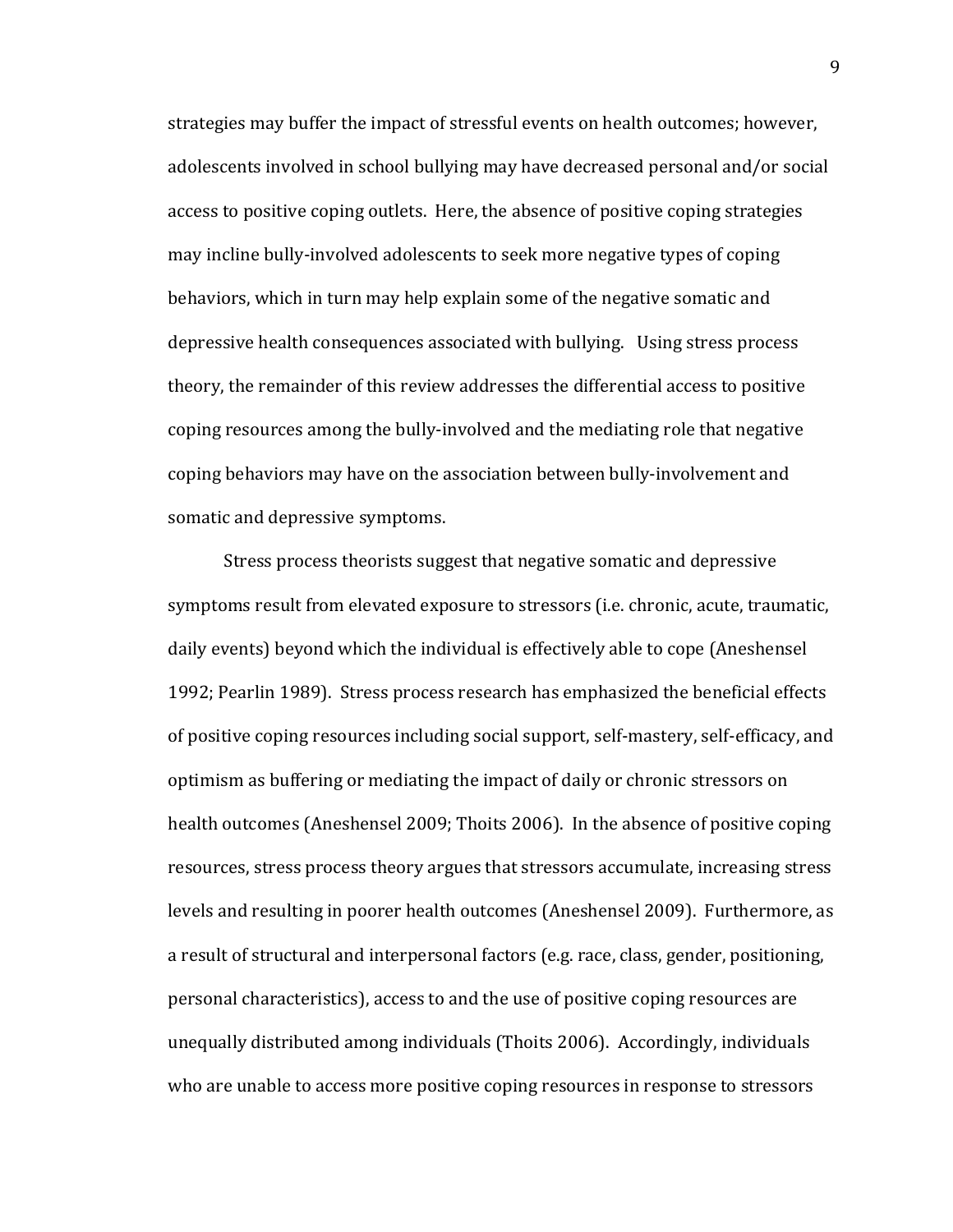may be more likely to engage in negative coping including social withdrawal, social isolation, or substance use (e.g. Thoits 2010; Aneshensel 2009).

Researchers have often viewed bullying along lines of stress-process theory; that is, bullying has been viewed as having characteristics of chronic stressors, daily hassles, or major traumas (Thornberg 2011; Houbre et al. 2006; Schwartz 2000). For example, adolescents have reported infrequent and mild forms of bullying such as occasional name-calling or being left out, whereas others have reported frequent and severe forms of bullying including physical violence and ongoing harassment (Thornberg 2011; Smokowski & Kopasz 2005). In fact, Schwartz (2000) notes that victimization is often a significant adolescent stressor characterized as persistent and extreme in some cases (p. 191). Along the lines of stress process theory, all bullying subtypes may experience the negative impact of bullying stress. Further as noted, bully-involved adolescents often experience coping limitations including less social bonding and friendship support, lack of self-efficacy and self-esteem, and tendencies towards withdrawal, avoidance, isolation, aggression and impulsivity (Guerra et al. 2011; O'Brennen 2009 et al.; Houbre 2006; Schwartz 2000).

Researchers have demonstrated that high levels of social support may substantially buffer the negative effects of stress (e.g. Scheid & Brown 2010). In terms of bullying, adolescents with positive social support and social bonds are generally more liked, more accepted, and are less likely to report victimization or bully-victimization (Farmer et al. 2010). Additionally, adolescents with strong social supports and bonds are less likely to experience depressive symptoms, more likely to report concerns to friends or parents, and are more likely to share common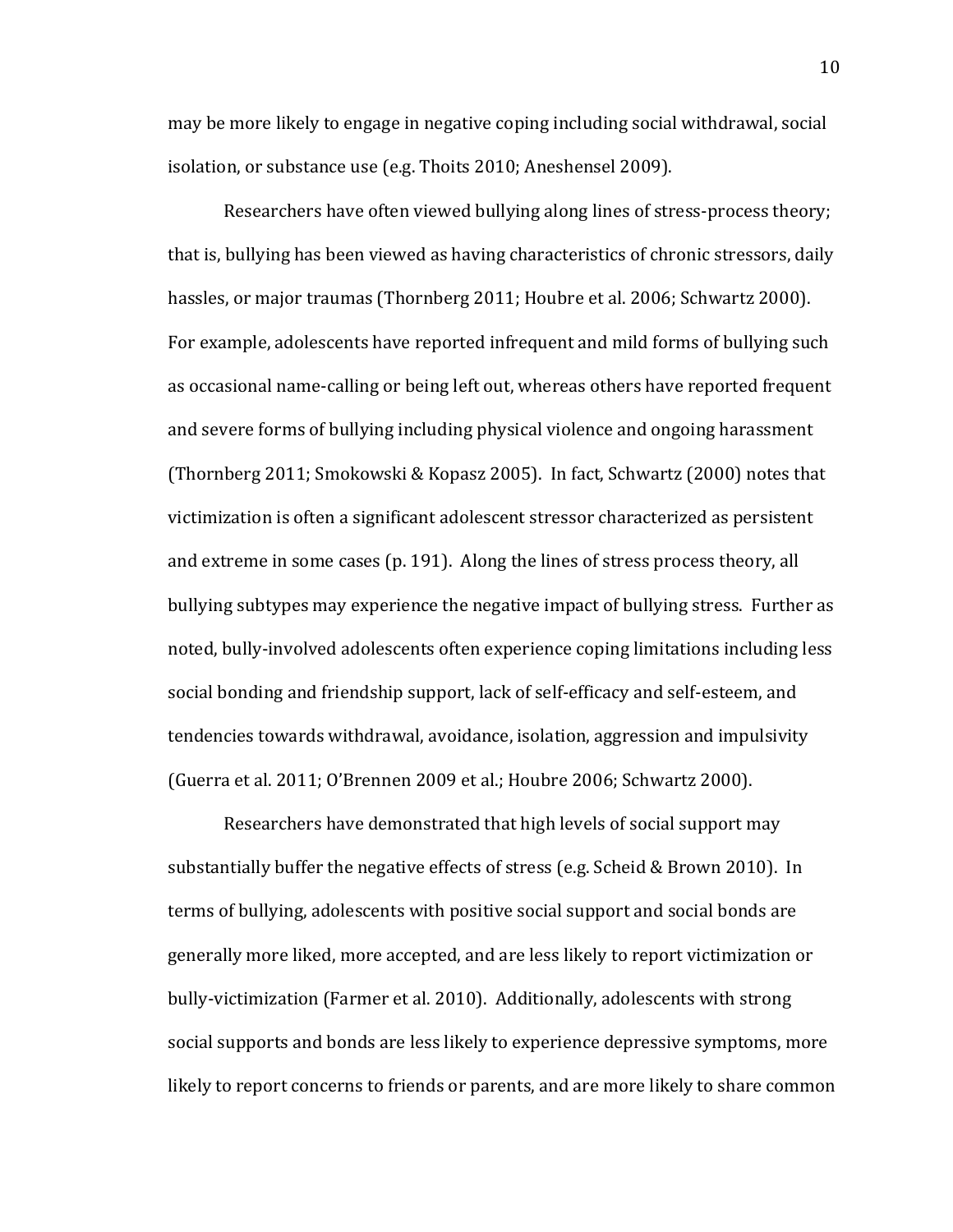activities with others (Cornwall 2003; Colarossi 2001). However, victims and bullyvictims tend to report smaller and less-bonded friendship networks than bullies or non-involved adolescents (Thornberg et al. 2011; O'Brennen 2009; Houbre 2006). As such, victims and bully-victims may have less access to the positive buffering effects of social support and thus may be more likely to rely on negative coping behaviors to mitigate bullying stress than bullies or the non-involved. However, the extent to which resulting negative coping behaviors mediate the stressful influences of bullying on health outcomes has not been examined in prior literature.

Additionally, high levels of self-esteem and self-efficacy may have a positive effect on health in the presence of stressors. High levels of self-esteem and selfefficacy produce a sense of mastery over life situations and may encourage more active and positive coping strategies across the lifespan (Thoits 2010). Here, high levels of self-esteem and self-efficacy in adolescence may inhibit the likelihood that adolescents will engage in bullying behaviors (Guerra et al. 2011; Andreuo et al. 2005). Additionally, high levels of self-efficacy and self-worth have been associated with an increased use of positive coping strategies in stressful situations among adolescents (Natvig et al. 2001; Olafsen and Viemero 2000). In the context of school bullying, victims, bullies, and bully-victims tend to report lower levels of self-esteem and self-worth than non-involved adolescents, with victims and bully-victims likely experiencing the lowest levels of self-esteem and self-worth (Thornberg et al. 2011; O'Brennen 2009; Houbre 2006). Low self-esteem has also been linked to increased likelihoods of victimization in adolescence (e.g. Guerra et al. 2011). However, lower levels of self-esteem and self-efficacy in adolescence can lead to increased substance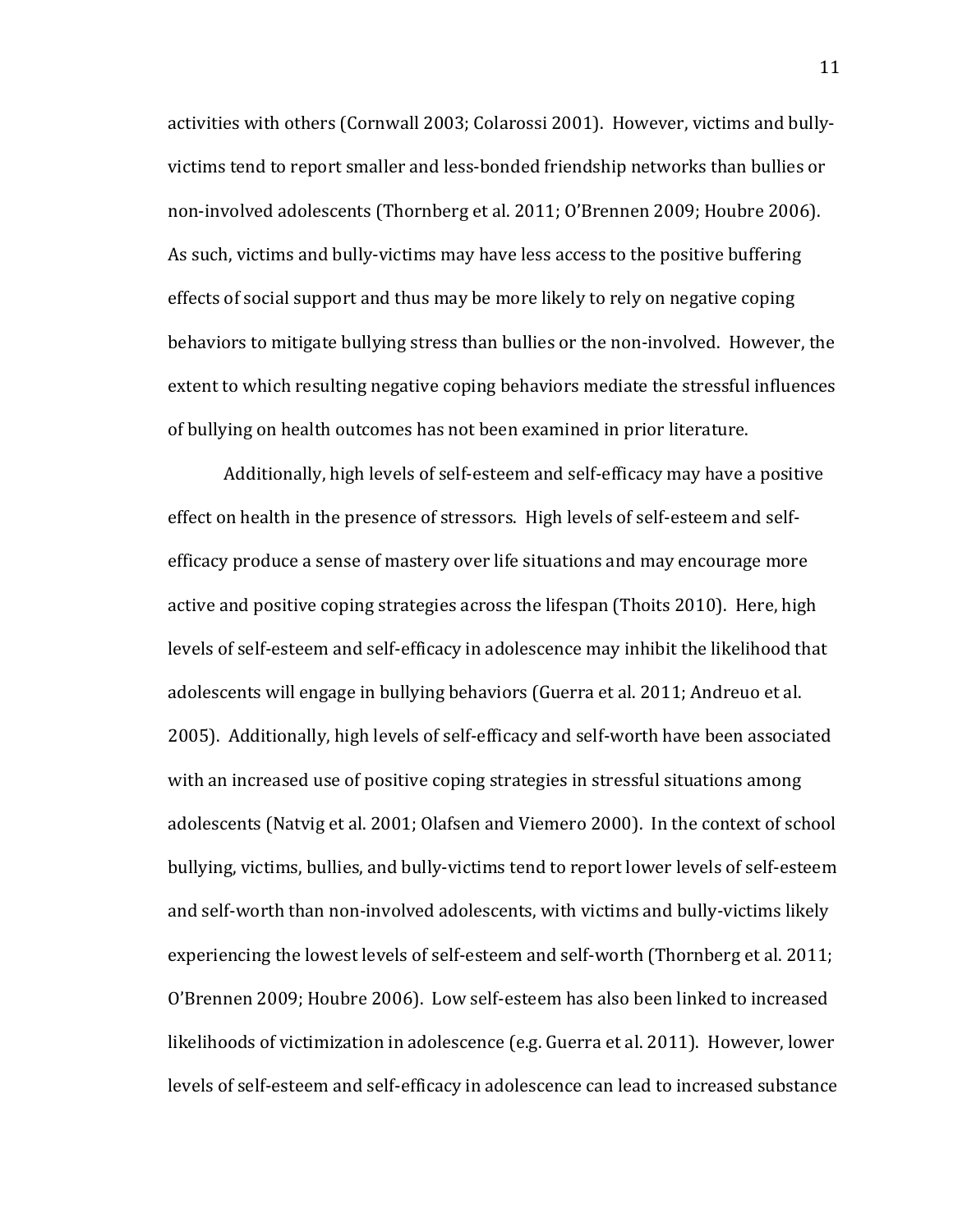use, aggression, and avoidant behaviors, particularly among bully-involved youth (Guerra et al. 2011; Megaghan 2010; Andreuo et al. 2005).

In summary, bullies and bully-victims may engage in more aggressive and substance use behaviors due to a) lower levels of self-esteem, b) more restricted social networks, and c) shared peer influences among the social networks of bullies and bully-victims as compared to the non-involved (Guerra et al. 2011; Houbre 2006). In fact, alcohol use among bullies may serve to improve self-perceptions of social skills and to reduce feelings of social inadequacy relative to peers (Houbre et al. 2006). Likewise, victims may engage in more withdrawing and avoidant patterns of coping due to a) lower levels of self-esteem, b) lower self-efficacy, and c) from an absence of social support and bonding (Thornberg et al. 2011; O'Brennen 2009; Houbre 2006). However, researchers note that bullies report higher self-esteem, self-efficacy, and report greater ease when navigating their social environments than victims or bully-victims (Guerra et al. 2011; Houbre 2006; Andreuo et al. 2005). As such, bullies may have increased access to more positive coping outlets, which may explain why bullies report lower somatic and depressive symptoms than victims and bully-victims. Additionally, bullies may be more likely to engage in risk behaviors generally, and therefore risk behaviors among bullies may help explain negative somatic and depressive outcomes more so than victims or bully-victims<sup>1</sup>.

Given that bully-involved adolescents have less access to positive coping outlets, negative coping behaviors may potentially help explain the some of the somatic and depressive health consequences associated with bully-involvement.

"""""""""""""""""""""""""""""""""""""""""""""""""""""""

 $1$  See Appendix IV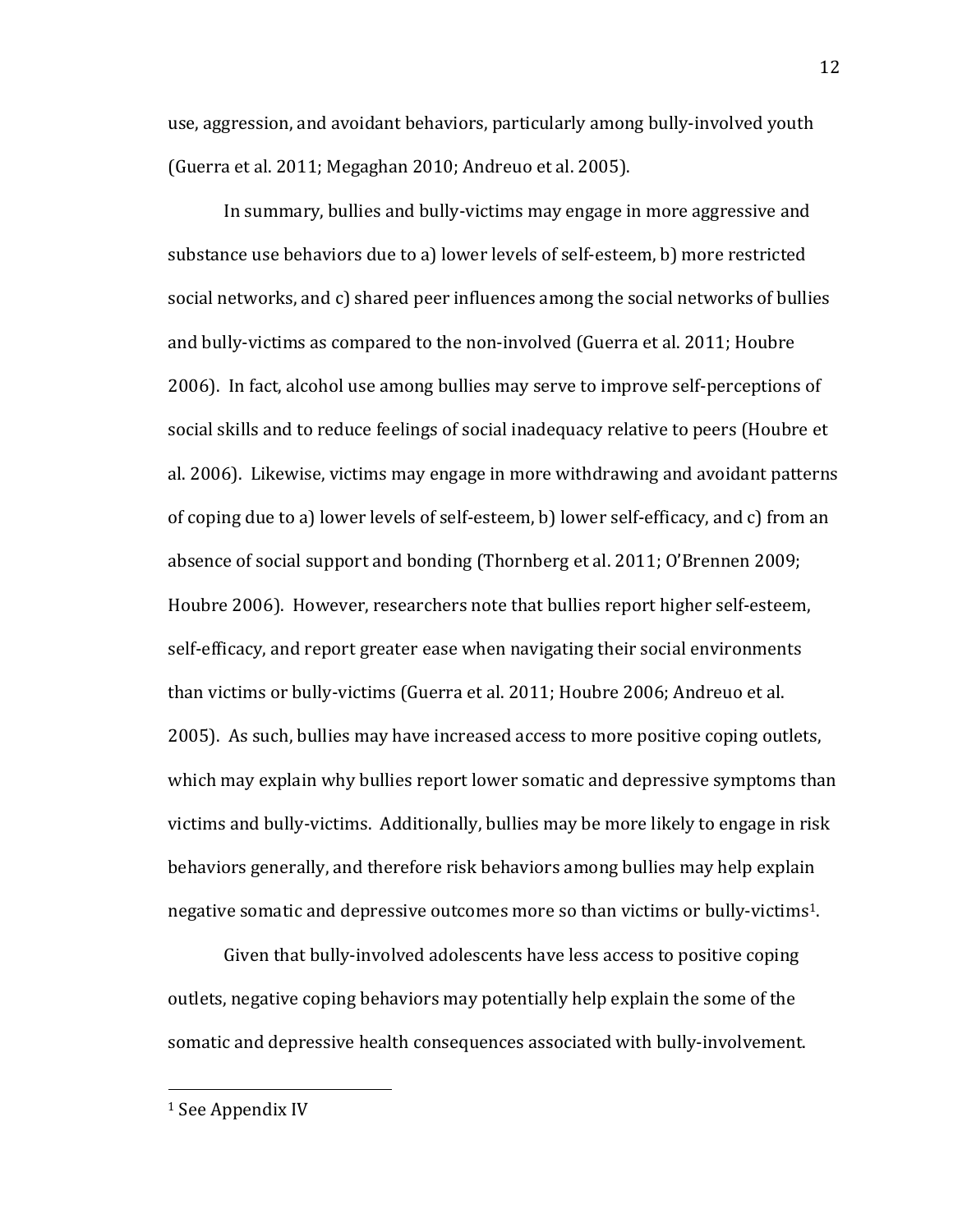However, prior research has not examined the extent to which negative coping behaviors may be responsible for the negative somatic and depressive health outcomes associated with school bullying. Thus, the final research goal of this paper is to test the hypothesis that *negative coping behaviors mediate the association* between bully-involvement and somatic and depressive symptoms.

## **IV. Purpose of Study**

The purpose of this study, therefore, is to examine the extent to which negative coping behaviors mediate the relationship between bully-involvement and negative health outcomes among adolescents identified as victims, bullies, and bully-victims. Using the Health Behavior of School-Aged Children 2005-2006 survey, this study examines the a) somatic and depressive outcomes of bullyinvolved adolescents, and b) examines the mediating role of negative coping across each bullying sub-group. The study is propelled by a stress-process theory. Specifically, the stress-process model proposes that a) bullying is a stressful process that leads to poor somatic and mental health outcomes, b) that as a result of social positioning and personal characteristics, bully-involved adolescents will have less access to positive coping resources than non-involved adolescents, c) that due to the decreased use and access to positive coping resources, bully-involved adolescents will engage in more negative coping behaviors, and d) that the somatic and depressive outcomes among bully-involved adolescents are shaped by both involvement in bullying and through the increased predisposition towards the use of negative coping behaviors. Understanding the influence of negative coping on the association between bully-involvement and somatic and depressive symptoms is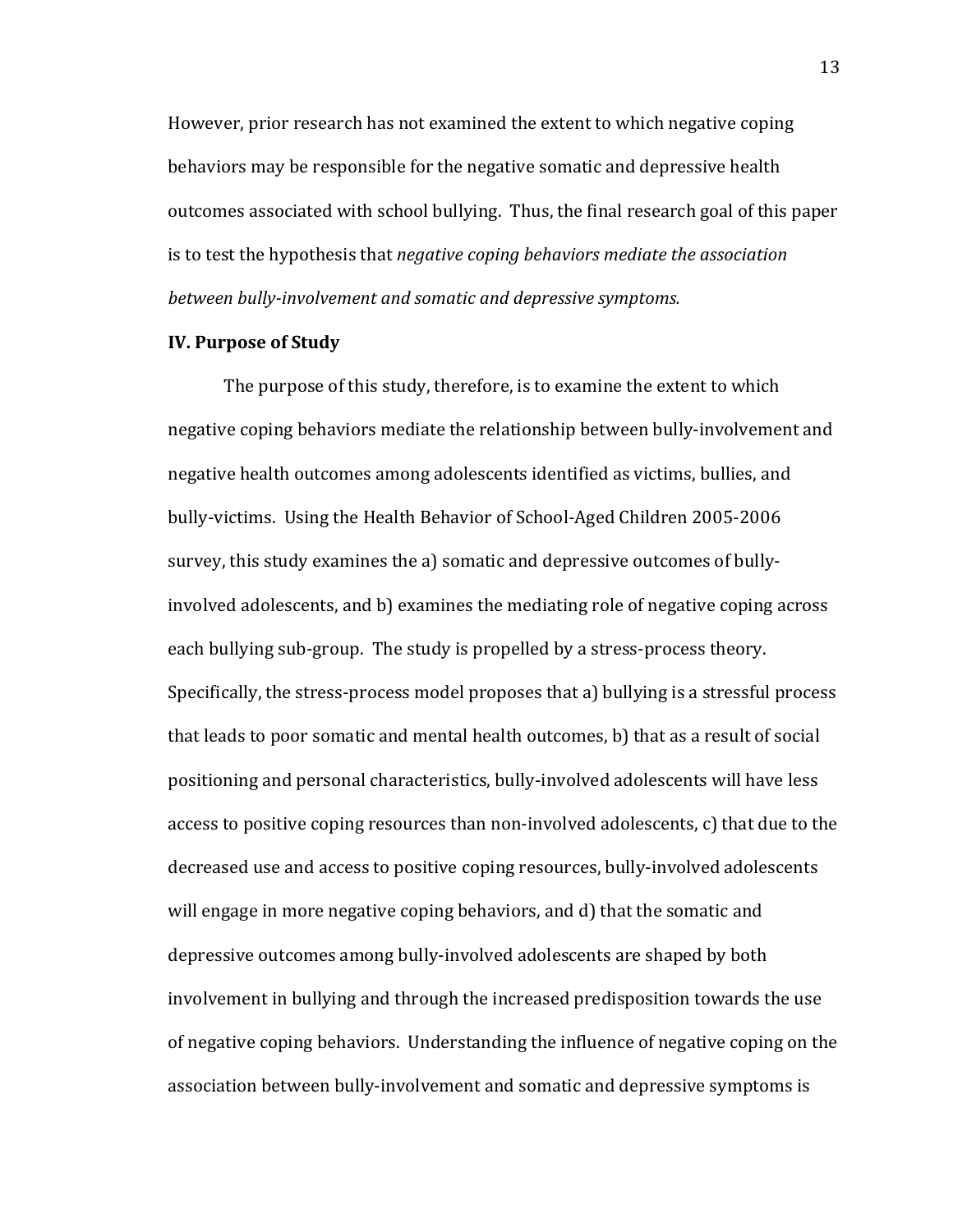key given that adolescent school bullying is associated with significant physical and mental health concerns, increased risk of suicide, and other behavioral and identity issues that significantly affect quality of life and life chances in adolescence and across the lifespan (e.g. Bauman et al. 2013; Gini & Pozzoli 2009; Heino et al. 2000).

The study has three main hypotheses:

- H1: Victims, bullies, and bully-victims experience more negative somatic and depressive outcomes than non-involved adolescents.
- $H2:$  Bully-victims experience the most negative somatic and depressive outcomes, followed by victims, and last bullies distinct from the impact of risk behaviors.
- H3: Negative coping behaviors mediate the association between bullyinvolvement and somatic and depressive symptoms.

## **Data!and!Methods**

This study uses the Health Behavior of School-Aged Children 2005-2006 dataset. The HSBC is a repeated cross-sectional nationally representative survey of  $6<sup>th</sup>$  through 10<sup>th</sup> graders in public and private schools with a resulting sample 9,227 students. The HSBC was conducted using a stratified design across three phases; 1) schools districts, 2) schools, and 3) classrooms. Schools within school districts were selected at random resulting in a total of 227 schools. Classes were then selected at random and students were surveyed within individual classrooms. The response rate for students within the classrooms was 87.2%. School administrators were also surveyed, with 195 out of 227 school supervisors completing the survey yielding an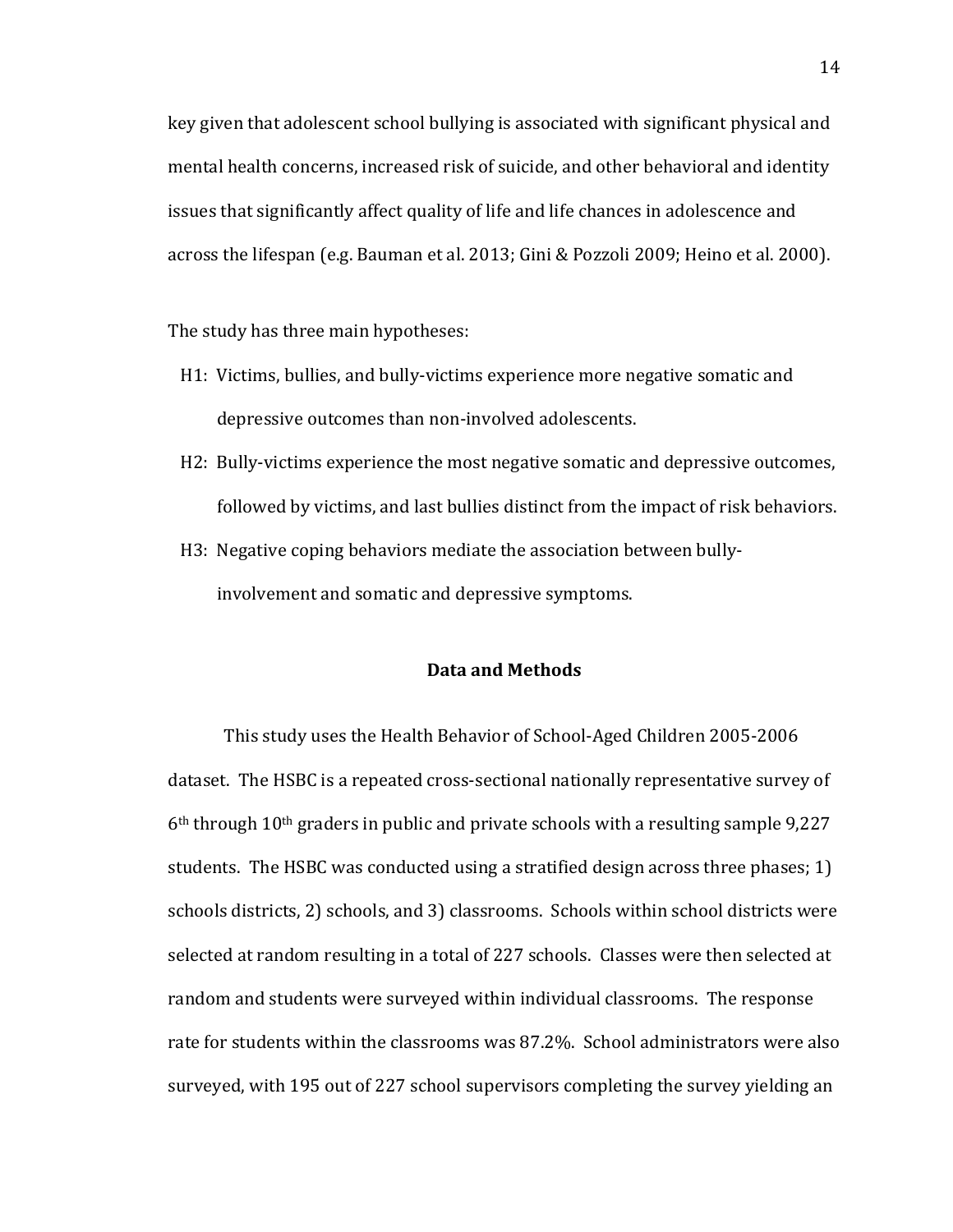85.9% response rate. Due to a subsample of  $6<sup>th</sup>$  graders who did not complete the bullying portion of the survey (N=1161), these students are not available for inclusion in the analysis. The resulting sample was 8,066 students across grades 6-10. Missing data ranged between 0 and 7% for all covariates except parental SES, which was 22%. Ten imputed data sets were created and used to account for missing values across all study variables (Little & Rubin 2002). Regression output using listwise deletion prior to imputation is located in Appendix I. Table 1 shows the observed N's for all study variables prior to imputation and all variables are reported in their non-standardized metrics. All subsequent analyses use a student weight variable to adjust for sampling probabilities at each stage of sampling as well as to adjust for race and grade selection probabilities based upon National totals from the National Center of Educational Statistics (Iannotti 2006). Additionally, the student weight variable was also adjusted for when creating the imputed datasets.

## **I. Dependent variables**

Two dependent variables were used in the analysis. The somatic symptom scale was constructed using 6 items from the HBSC data: frequency of a) headaches, b) stomachaches, c) backaches, d) feeling dizzy, e) difficulty sleeping, and f) feeling like not eating. Frequency of headaches, stomachaches, backaches, feeling dizzy, and difficulty sleeping were asked "over the past 6 months" and reverse-coded where  $1$  = "rarely or never" to  $5$  = "about everyday". Feeling like not eating was asked "over the past 30 days" and were reverse coded where  $1 =$  "never" to  $5 =$ "always". The intercorrelation of the somatic symptoms scale was confirmed using" unrotated factor analysis with an inter-item reliability of 0.73. Two items (feelings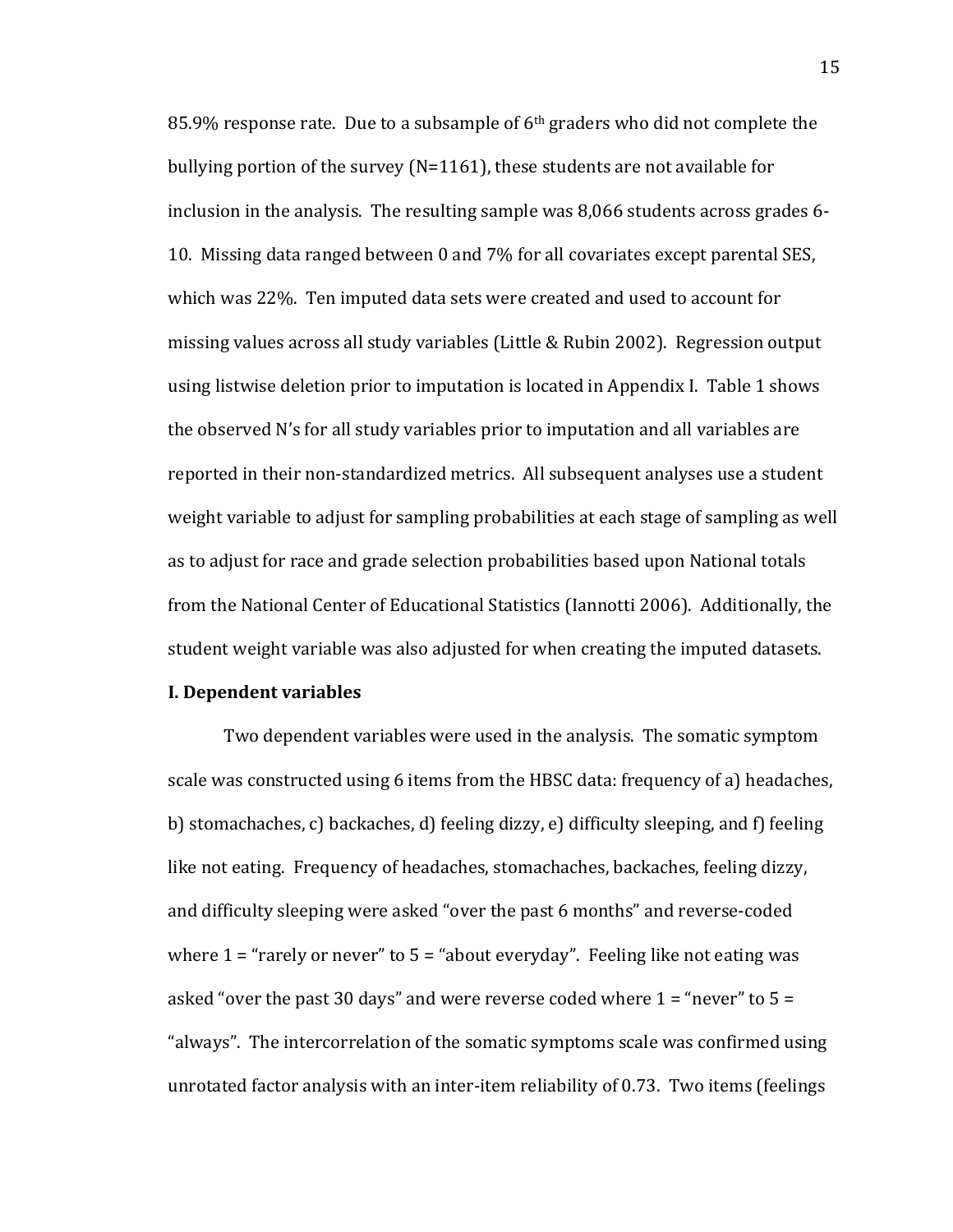like not eating, difficultly sleeping) are consistent with "somatic complaint" items specified by the Center for Epidemiologic Studies Depression Scale (CES-D) (Perreira et al. 2005). Frequency of headaches, stomachaches, backaches, and dizziness, however, were not included in the CES-D somatic complaint construct but are consistent with the Somatic Complaints Scale used in previous bullying research (e.g. Gini et al. 2009). The final somatic symptom scale was averaged across the six items and was ranked  $1 =$  "low somatic symptoms" to  $5 =$  "high somatic symptoms". The scale was then standardized for use in the analysis.

The depressive symptom scale was constructed from the following 3 items: a) feeling low, b) feeling sad, and c) feeling hopeless. The frequency for feeling low, was asked "over the past 6 months" and reverse-coded where  $1$  = "rarely or never" to  $5$  = "about everyday". Frequencies for feeling sad and hopeless were asked "over" the past 30 days" and were reverse-coded where  $1 =$  "never" to  $5 =$  "always". Frequency of feeling irritable, feeling nervous, and having difficulty concentrating were included in the initial factor analysis but were dropped due to low promax factor loadings for a unified "mental health" construct. The intercorrelation of the depressive symptoms scale was confirmed using unrotated factor analysis with an inter-item reliability of 0.78. All three items were consistent with the "negative" affect" construct of the CES-D (Perreira et al. 2005). The final depressive symptoms scale was averaged across the three items and ranked  $1$  = "low depressive" symptoms" to  $5$  = "high depressive symptoms". The scale was then standardized for use in the analysis.

#### **II. Independent variables**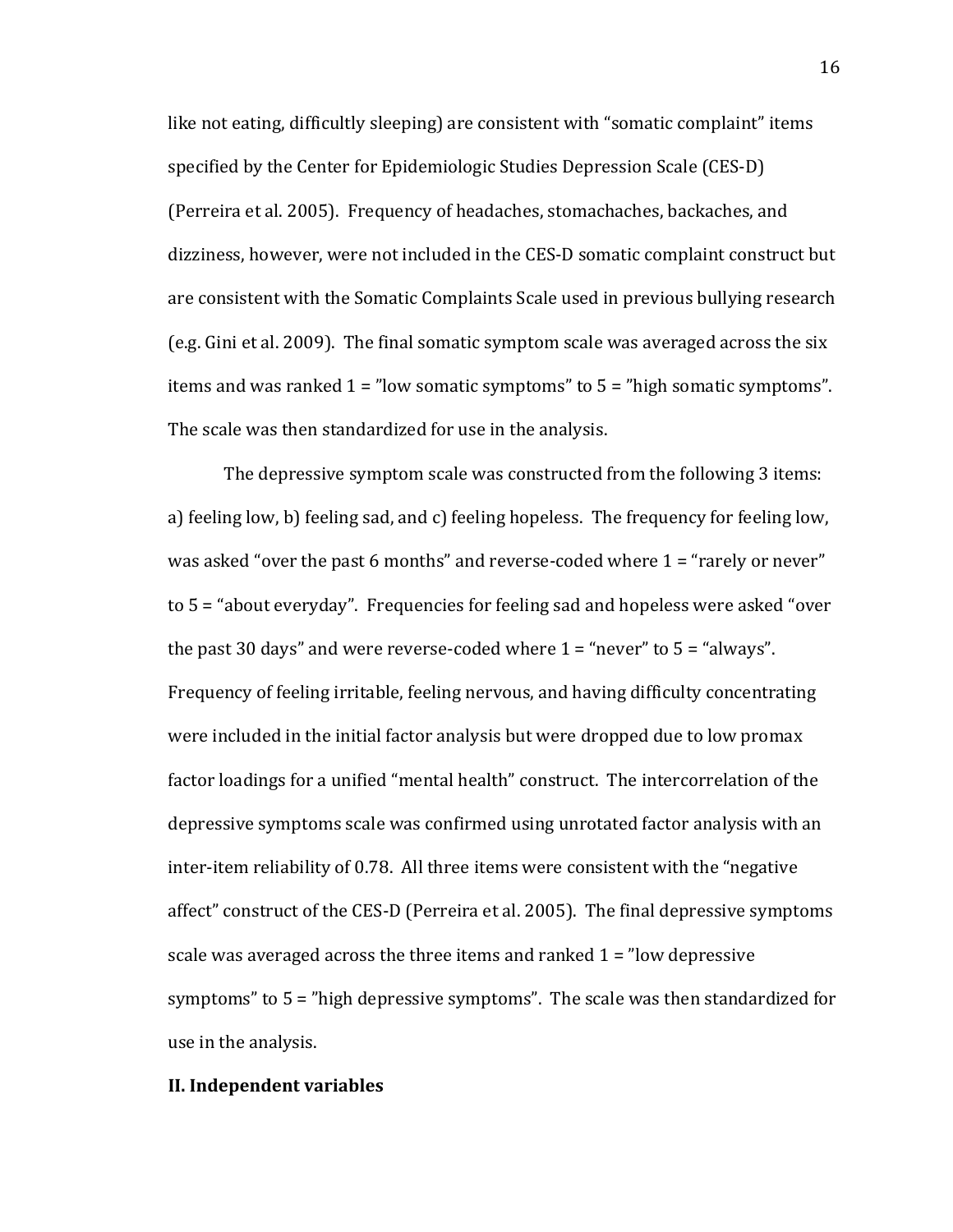Measures of bully victimization and perpetration were used as the primary independent variables in this study. Victimization items were chosen from 9 items within the HBSC dataset including how often the respondent had been teased or called names, left out of activities, hit or pushed, spread rumors, victimized for one's race, sexuality, religion, and whether the respondent had been bullied via a computer or cellphone. Response choices for each of the victimization items ranged from  $1$  = "I haven't been bullied in this way" to  $5$  = "several times per week". The intercorrelation of the victimization scale was confirmed using unrotated factor analysis with an inter-item reliability of 0.93. The victim scale was subsequently divided into three categories; a) those reporting no victimization  $(0 = no, 1 = yes), b$ those reporting at least some victimization but less than or equal to the median value of victimization (0.33) (0 = no, 1 = yes) and c) those reporting greater than the median value of victimization ( $0 = no$ ,  $1 = yes$ ). The three created dummy categories are conceptualized as "non-victim involved, "low-victim involved", and "high-victim" involved" respectively. Construction of the victimization scale was consistent with the Olweus Bully/Victim Questionnaire (Solberg & Olweus 2003).

Similarly, the perpetration variable was constructed from the same items, however, these items asked the respondent how often they had *committed* acts of teasing, pushing, etc. against another student. Response values for the perpetration items ranged from  $1$  = "I haven't been bullied in this way" to  $5$  = "several times per day". The intercorrelation of the victimization scale was confirmed using unrotated factor analysis with an inter-item reliability of 0.98. Similar to the victim scale, the perpetration scale was divided into three categories; a) those reporting no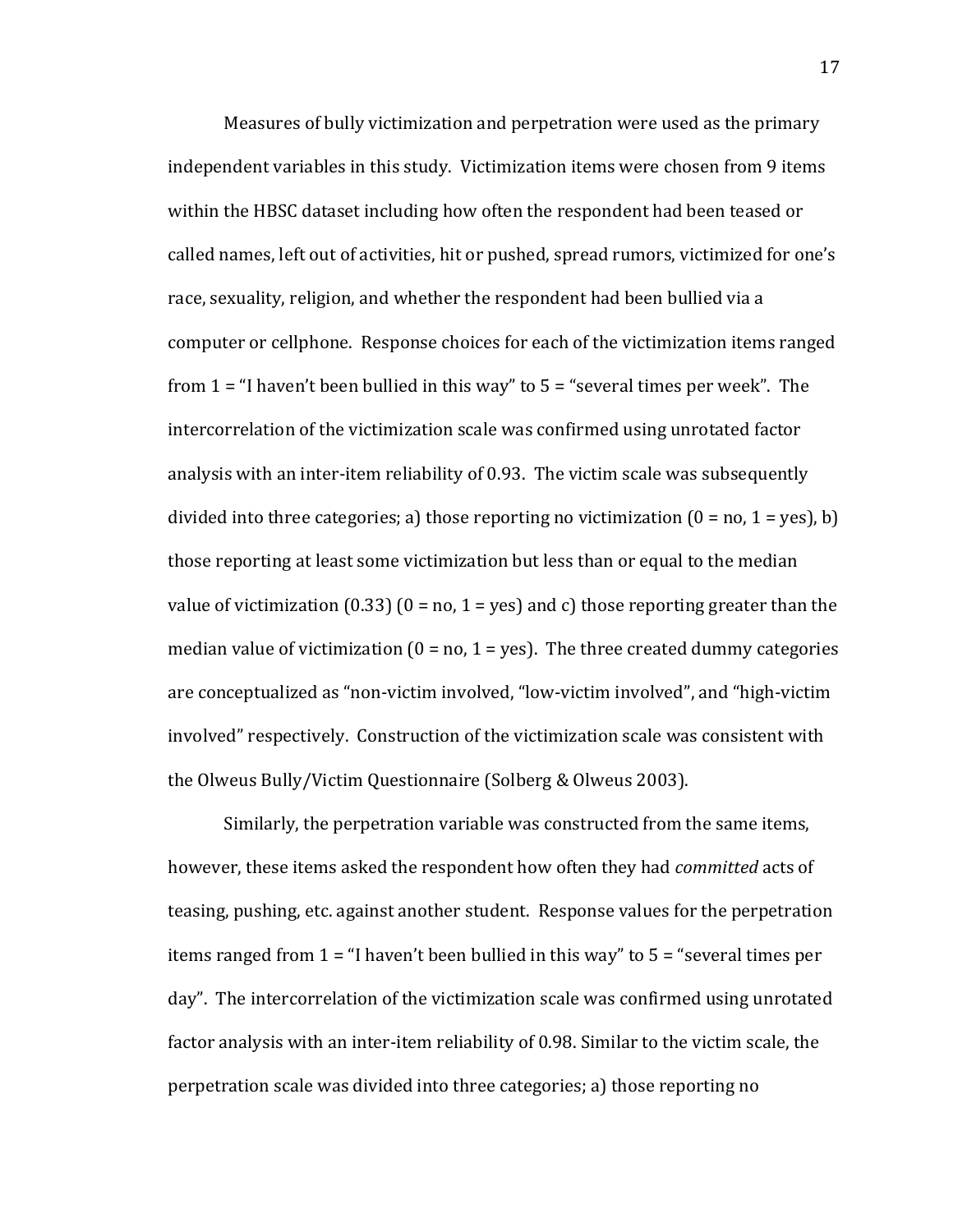perpetration  $(0 = no, 1 = yes)$ , b) those reporting at least some perpetration but less than or equal to the median value of perpetration (0.22) (0 = no, 1 = yes) and c) those reporting greater than the median value of perpetration ( $0 =$  no,  $1 =$  yes). The three created dummy categories are conceptualized as "non-bully involved, "lowbully involved", and "high-bully involved" respectively. The rationale for creating the victim and bully dummy variables was threefold: a) to adjust for the high rightskew of the victim and bully scales, b) to test for differences between low and high victim and bully-involved groups, and c) to produced more specific estimates among bullying subtypes by excluding those reporting no victimization, no perpetration, or no bully-victimization. Construction of the perpetration scale was consistent with the Olweus Bully/Victim Questionnaire (Solberg & Olweus 2003).

Additionally, four interaction terms were created from the victim and bully dummy categories to test for bully-victims. First, *low bully-low victims* was constructed by interacting the low bully\*low-victim categories. Secondly, low bully*high victims* was constructed by interacting the low bully\*high-victim categories. Third, *high bully-low victims* were constructed by interacting the high bully\*lowvictim categories. Lastly, *high bully-high victims* were constructed by interacting the high bully\*high-victim categories". No bully-no victims serve as the omitted reference group. Creating bully-victim terms in this manner allows the analysis to test for differences between degrees of bully-victim involvement; that is, lowvictims who report high bullying are conceptually different from high-victims who report a low bullying. Due to the complex structural and interactional nature of bullying, the negative health consequences among victim, bullies, and bully-victims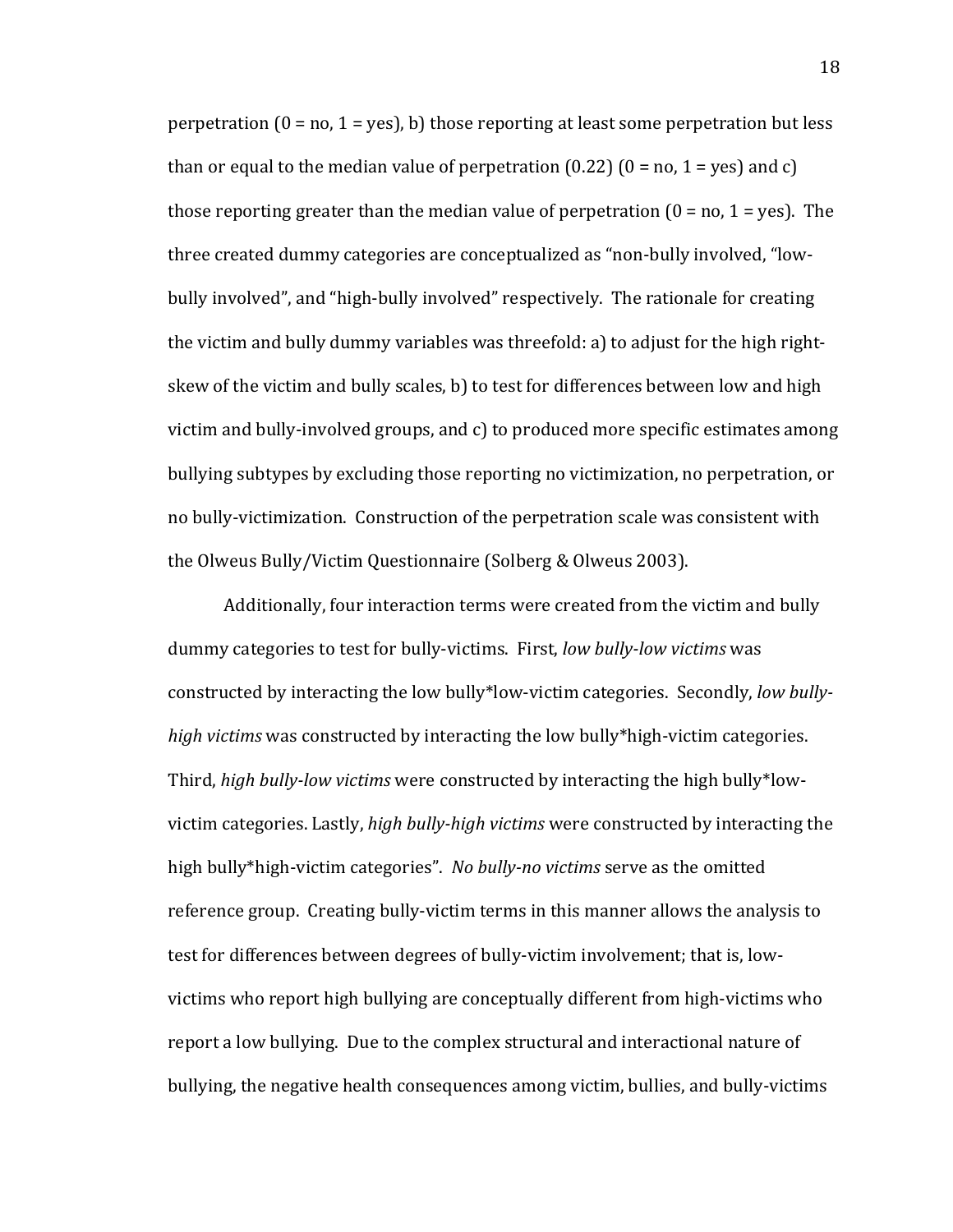at different levels of severity, and in line with evidence that victims, bullies, and bully-victims navigate their roles in complex and different ways, examining victims, bullies, and bully-victims in this manner is conceptually and theoretically warranted (e.g. Guerra et al.  $2011$ ; Heino et al.  $2000$ ).

## **III. Negative Coping Behaviors**

Frequencies of alcohol, fighting, junk food consumption, excessive TV use, and engaging in high-risk dieting are used in the analysis as potential mediating negative coping behaviors. A) Frequency of alcohol use was constructed from four items: "How often do you drink" a) beer, b) wine, c) liquor, and d) other pre-mixed drinks where  $1$ = never to  $5$ = everyday. The alcohol variable was mean-scaled with an inter-item reliability of 0.85. B) Frequency of fighting was constructed from one item: "During the past year, how many times were you in a physical fight where 0=never to 5=four or more times. C) Frequency of junk food consumption was taken from 5 items: consuming sweets, fries, chips, and soda were asked as "how often do you consume" where  $1=$  "never" to  $7=$  "everyday, more than once". Frequency of eating fast food was asked as "how often do you eat" where 1= "never" to 7= "five or more days per week". Promax factor analysis confirmed the intercorrelation of the junk food scale relative to other food items including eating fruits, vegetables, milk products, cereals and breads, and low-fat food items. The junk food consumption scale was mean-scaled with an inter-item reliability of 0.78. D) Excessive TV use was constructed from 1 item: "About how many hours a day do you usually watch television" where 0=never to 8=7+ hours/day. Lastly, E) highrisk dieting was constructed from three items: "Which of the following things did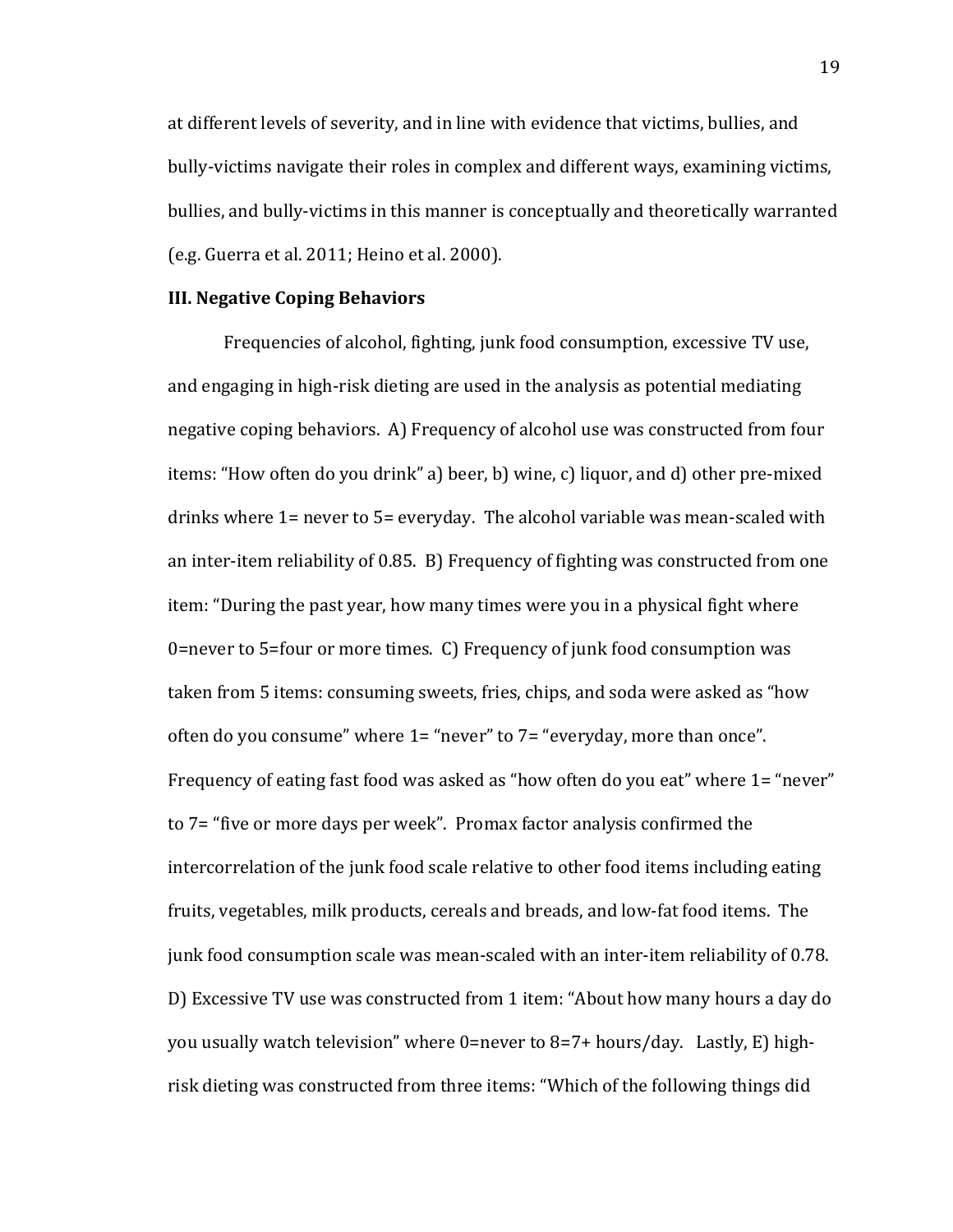you do to control your weight during the last 12 months" a) vomiting, b) laxatives, and c) smoke more. Promax factor analysis confirmed the intercorrelation of the high-risk dieting scale relative to other dieting methods including eat more fruits and vegetables, eat less fat, drink fewer soft drinks, and exercise. The "eating less" item was not correlated with the other high-risk forms of dieting. The high-risk dieting scale was subsequently row-totaled where 0=never engage in these forms of dieting and 1=engage in one of more of these forms. The inter-item reliability of the three high-risk dieting variables was 0.63. Tobacco and marijuana frequency variables were omitted from the analysis due to statistical insignificance.

#### **IV.!Controls!variables**

Nine control variables were included in the analysis (i.e. age, grade, sex, race, BMI, family structure, siblings, time spent with friends and family SES). Baseline age ranged from 10-17 and grade in school ranged from  $6<sup>th</sup>$  -10<sup>th</sup>. Sex was dummycoded where male=0 and female=1. Race was dummy-coded where black=1, Hispanic=1, and other race=1. White was the omitted race category. Pre-computed BMI was dummy coded for underweight=1 and overweight=1. Healthy weight was omitted as the reference BMI category. Family structure was constructed from two items whether the respondent reported living with one or both parents. Four dummy-variables were created for living with both parents=1, living with the mother only=1, living with the father only=1, or living with a stepparent=1. Respondents living with grandparents or in other family structures ( $N = 614$ ) were omitted due to mismatching on the provided family SES variable. Living with both parents was omitted as the reference category for family structure.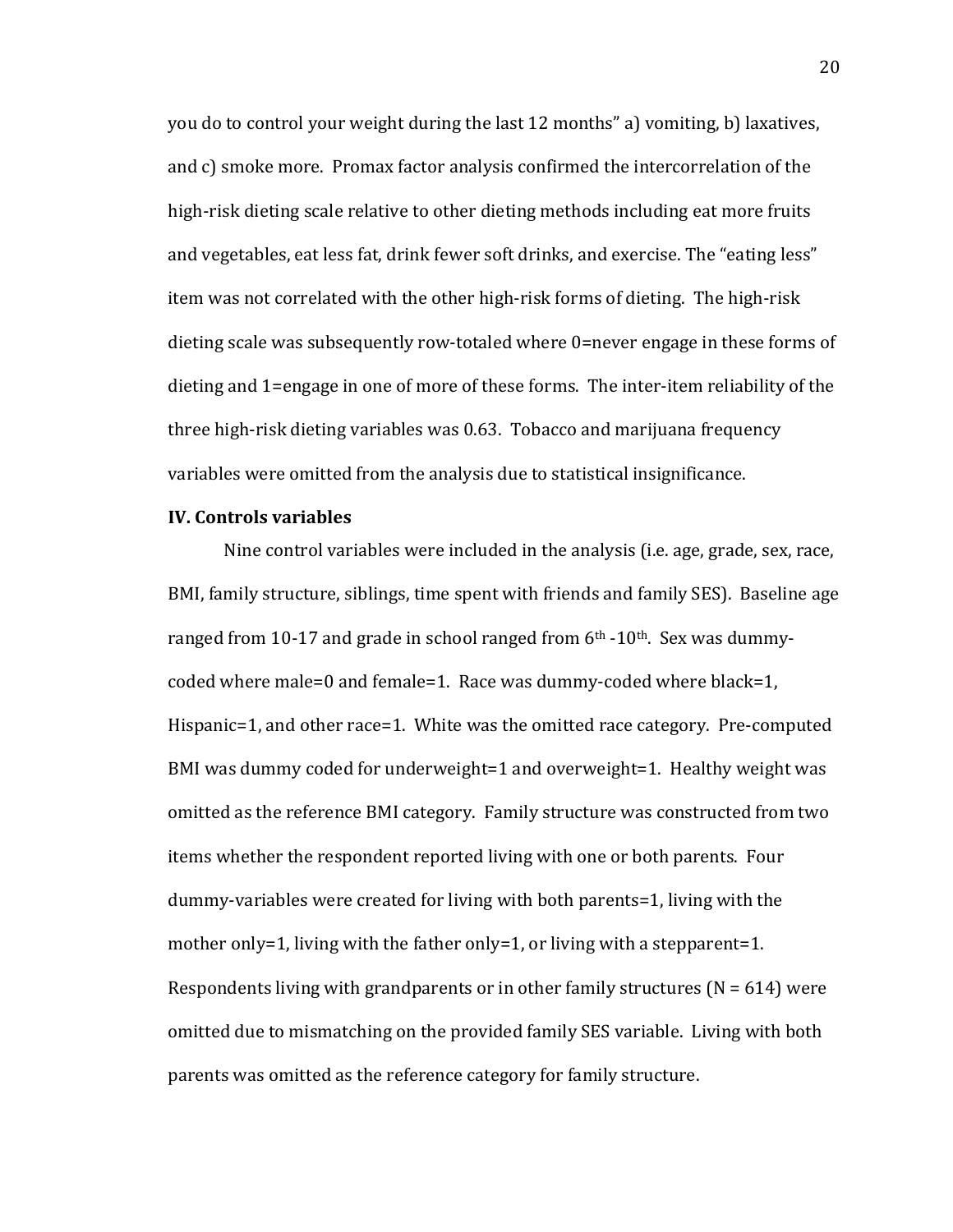Number of siblings was created from the total number of siblings reported across the four family structures. Due to the lack of variables addressing peer social support specifically, a "time with friends" variable was created from three variables; a) number of days spent with friends after school, b) number of nights spent with friends, and c) how often you call and/or text with your friends. Number of days spent after school and during nights ranged from  $0 =$  none to  $6 = 6$  days. How often a respondent called or texted with friends ranged from  $1$  = rarely or never to  $5$  = everyday. The time with friends variable was mean-scaled with an inter-item reliability of 0.63. Lastly, the parental SES variable was created from measures of both the mothers and fathers SES. For respondents living with both parents, both mothers and fathers SES was used. The SES variable was then adjusted by including mother-only SES for respondents living with their mothers only, father-only SES for respondents living with their fathers only, and mothers or fathers SES for respondents based upon which parent was not the stepparent for stepfamilies. Descriptive statistics for all study variables are located in Table 1 with observed N's before imputation. Additionally, all study variables in Table 1 are presented in their non-standardized metric.

#### **V.!Analytic!Strategy**

This study uses a fixed-effects regression model. The fixed-effects regression equation is formulated as  $y_{ij} = \beta_0 + \beta_1 X_{ij} + \alpha_j + \varepsilon_{ij}$  (Allison 2005) where:

 $y_{ij}$  = Value of the dependent variable for person *i* in school *j* 

 $X_{ij}$  = A vector of independent variables for person *i* in school *j*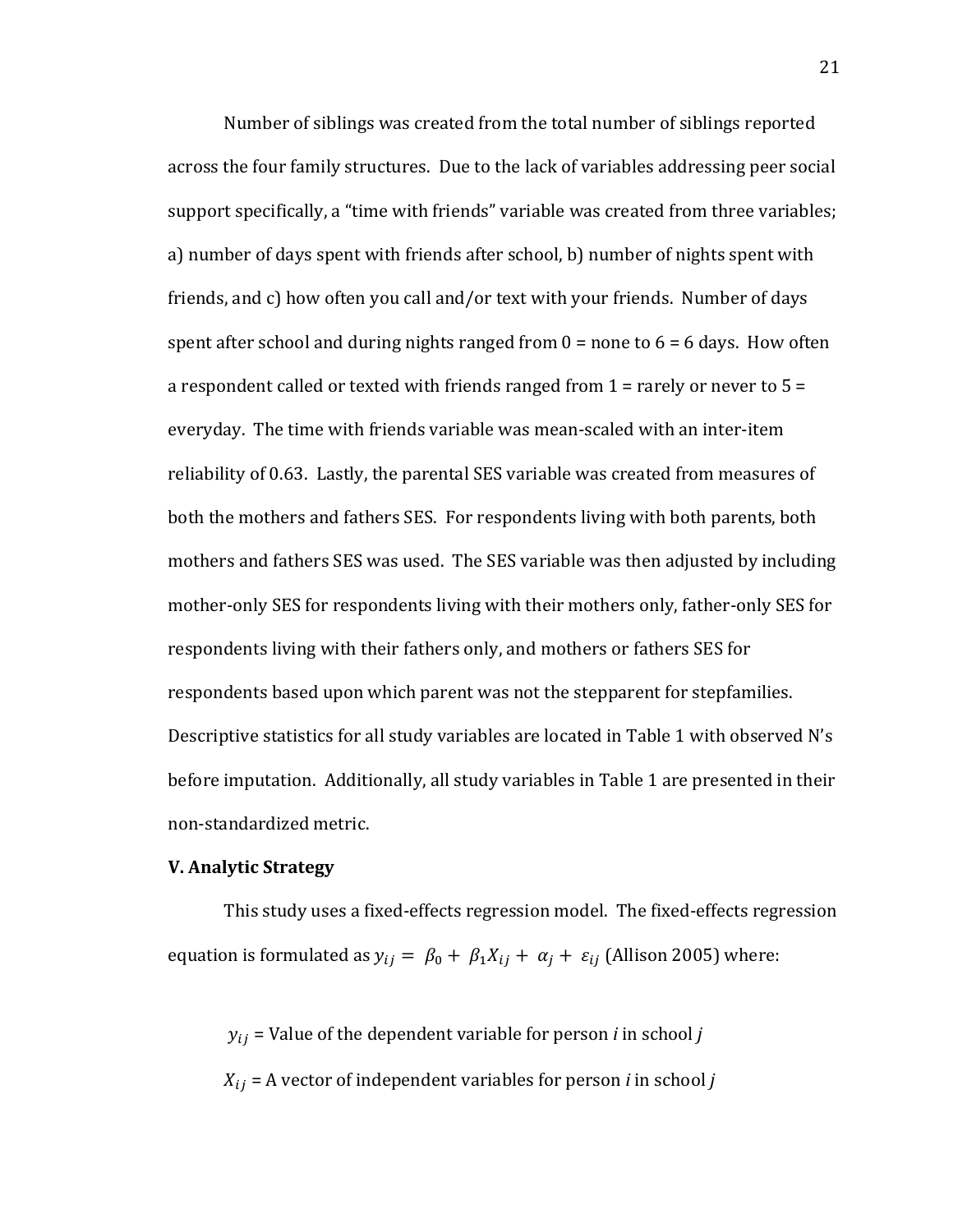- $\beta_0$  = Intercept for person in schools *j*
- $\beta$  = A vector of regression coefficients
- $\alpha_i$  = Fixed effect for school *j*
- $\varepsilon_{ij}$  = Random error of person *i* in school *j*

The fixed-effect regression model is used to adjust for fixed school characteristics. In other words, fixed-effects regression models estimate average within-school effects, leveraging between-adolescent variation within schools by differencing-out fixed school characteristics (Allison 2005). Preliminary analysis showed that both dependent variables were slightly left truncated. Results were consistent when using a tobit estimator for both dependent variables. However, tobit results indicate slightly larger coefficients, but the larger magnitude may reflect the fact that temporally invariant confounders were not adjusted for in the model. Appendix II shows tobit and fixed-effect regression comparisons for both dependent variables with and without student-level weights. All analyses were conducted using Stata 13. Missing data was imputed across 10 data sets using the Stata 13 "ice" command and subsequent analysis was estimated using Stata's "mi" function suite. Cases were dropped prior to imputation if respondents were missing on two or more somatic symptom items, one or more depressive symptom items, and if missing on the gender variable. Thus, I did not impute values for the dependent variables or gender, a potential moderator. Appendix III demonstrates consistent regression results by gender. School-level means were calculated for both the dependent and independent bullying variables prior to imputation and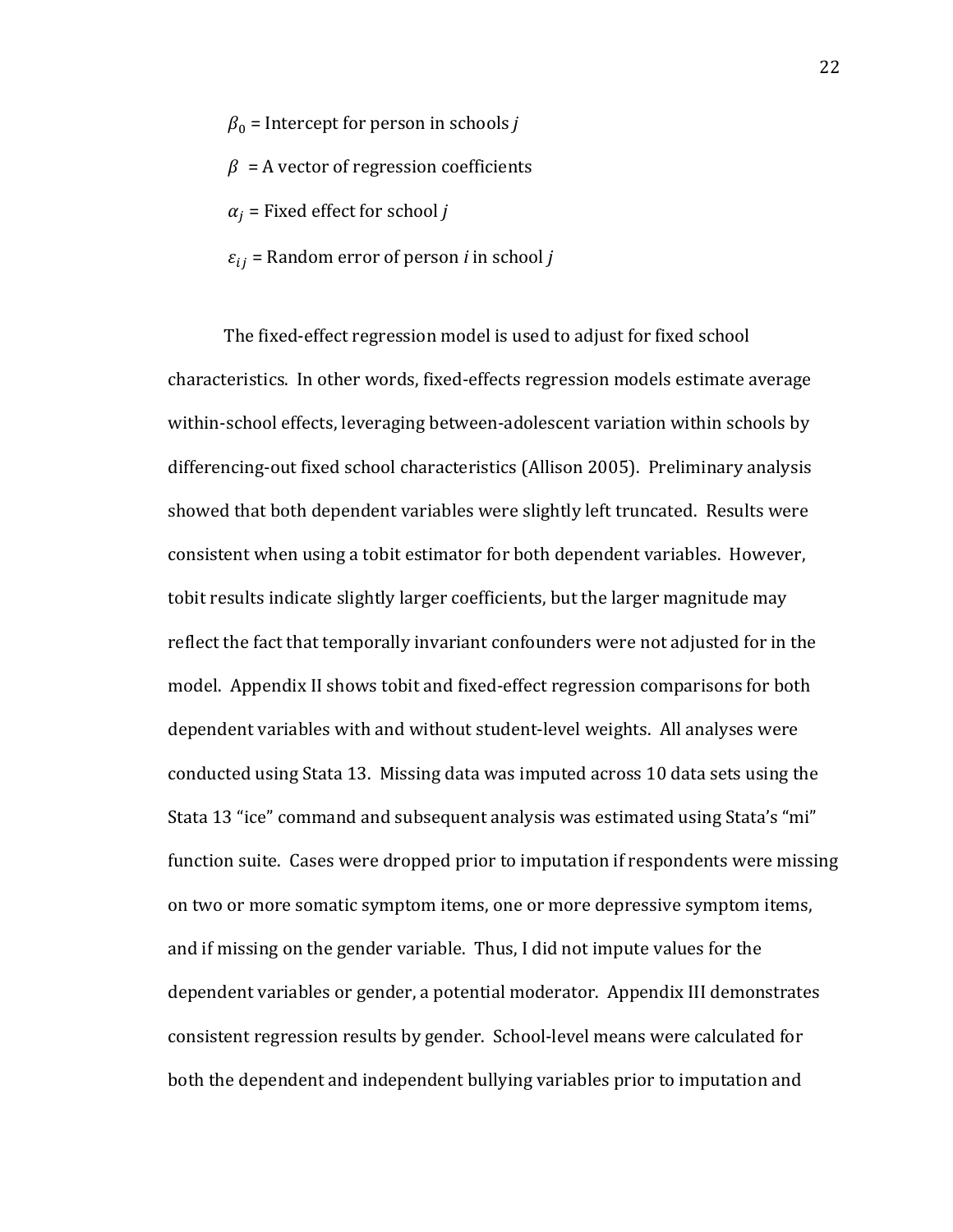included in the imputation model to reflect the fixed-effects estimator employed. Student-level weights were also applied during the analysis across all models.

The primary dependent variables (somatic and depressive symptoms) were examined separately by bullying statuses and risk behaviors across three models. Both somatic and depressive symptoms scales were standardized prior to analysis. Standardizing the dependent variables was conducted to allow for interpretations in terms of standardized increases or decreases in somatic and depressive rather than in original scale metric. Additionally, the alcohol, excessive TV watching, high-risk dieting, and junk food variables were also standardized to allow for a consistent metric across the variables. Family SES and time spent with friends were the only standardized control variables in the analyses. Model 1 shows results for somatic and depressive symptoms by bullying statuses and interaction terms. Model 2" introduces control variables to bullying statuses and the interaction terms. Lastly, model 3 introduces the five mediating negative coping variables. Adolescents who reported no victimization, no perpetration, and no victimization/perpetration for the categorical terms are omitted as the reference categories for all models. Results" begin with 1) somatic symptoms and 2) depressive symptoms for bullying statuses, then add controls, and lastly negative coping behaviors.

## **Results**

## [Insert Table 1 about here]

Table 1 shows descriptive statistics for all study variables. As noted, all variables are presented in their pre-standardized metrics. Both primary dependent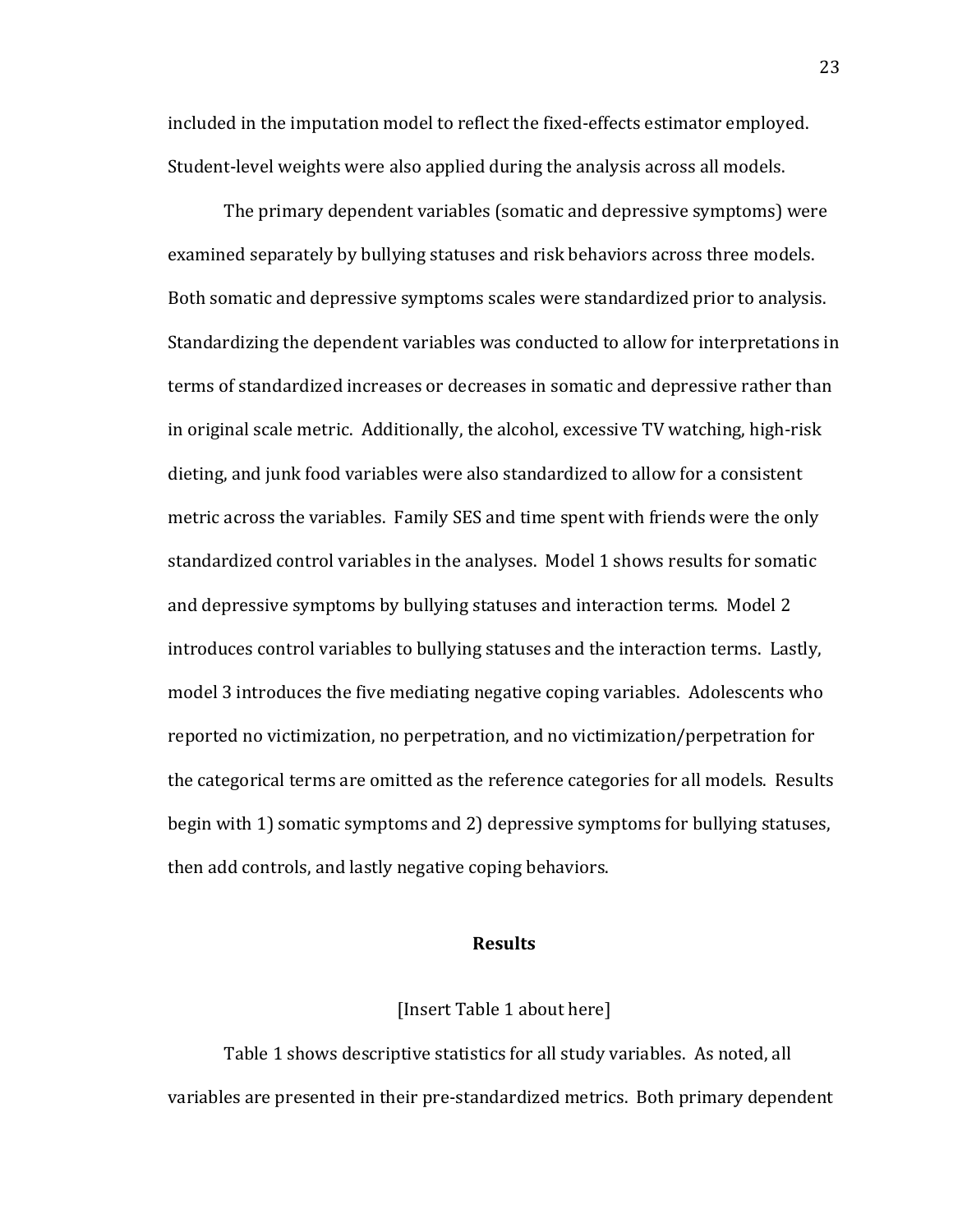variables are scaled by item averages and show similar scale means; the depressive symptom scale is slightly more left-skewed than the somatic symptoms scale. All six focal independent variables are constructed as dummy variables where the mean represents the proportion of adolescents reporting victimization or perpetration. For the risk behavior mediators, alcohol use and junk food consumption are scaled according to their specific item averages. High-risk dieting was constructed as a dummy variable; as noted, only 7% of the sample reported at least one high-risk dieting behavior. Frequency of fighting is represented as a count over the past year. Lastly, excessive TV viewing is mean centered from a single variable. The observed N shows responses for each variable prior to imputation along with the percentage missing on each variable. Post-imputation resulted in a total sample size of 7951. Prior to imputation, cases were dropped if respondents were missing on two or more of the somatic scale items and one or more of the depressive scale items. Cases were also dropped if the respondent was missing on the gender variable. Thus, the post-imputation sample size is slightly lower than the pre-imputation max available sample ( $N = 8066$ ) assuming no missing values on the specific variable.

## **I. Somatic Symptoms**

Table 2 shows fixed-effect OLS regression results for somatic symptoms by bullying statuses and risk behaviors where bully-victims are reported as *interactions*. Table 3 demonstrates the same findings where bully-victims are reported as *categories*. Model 1 shows that all bullying categories (i.e. low-victim, high-victim, low-bully, high-bully) are significantly associated with standardized differences in somatic symptoms. High-level victims reported the highest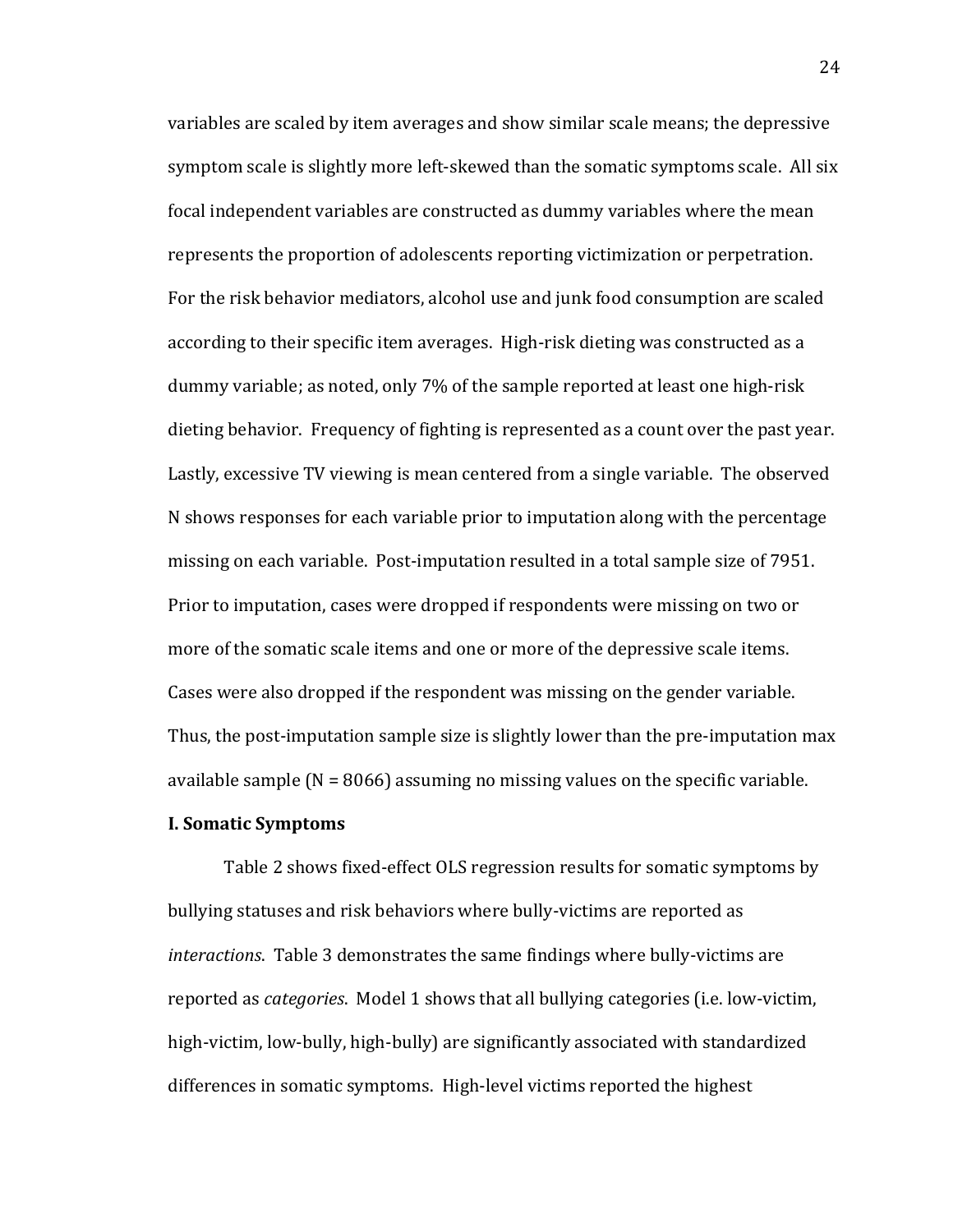differences in somatic symptoms  $(0.68\text{sd}^2)$  and low-level bullies reported the lowest differences (0.19sd). Moreover, as demonstrated in Table 3, high victim-high bullies reported the highest somatic symptoms across all bullying categories, followed by high victim-low bullies, and then high-victims only. However, as noted in Table 2, all interaction terms are negative indicating that the combined effects of victimization and perpetration appear to slightly buffer the independent effects of victimization and perpetration specifically. Here, the impact of bullying on somatic symptoms appears to be related to the frequency or intensity of bully involvement rather than the categorization of bully-victims strictly defined. Additionally, the role of victim appears to have a stronger impact on somatic symptoms than the role of bully in the bully-victim dynamic. Thus, Model 1 provides support for Hypothesis 1; that is, bully-involved adolescents experience, on average, higher somatic symptoms than non-involved adolescents who attend the same schools. Additionally, Model 1 provides partial support for Hypothesis 2; bully-victims in general report higher somatic symptoms than victims or bullies, however this finding again appears to be related to the impact of victimization in particular as well as the frequency and/or intensity of bully-involvement.

# [Insert Table 2 about here]

#### [Insert Table 3 about here]

Model 2 reports control variables. In short, somatic complaints of bullying and victimization are independent of these background facts; victims, bullies, and bully-victims consistently report higher somatic complaints. In Model 2, female,

"""""""""""""""""""""""""""""""""""""""""""""""""""""""

 $2$  sd = Standard deviation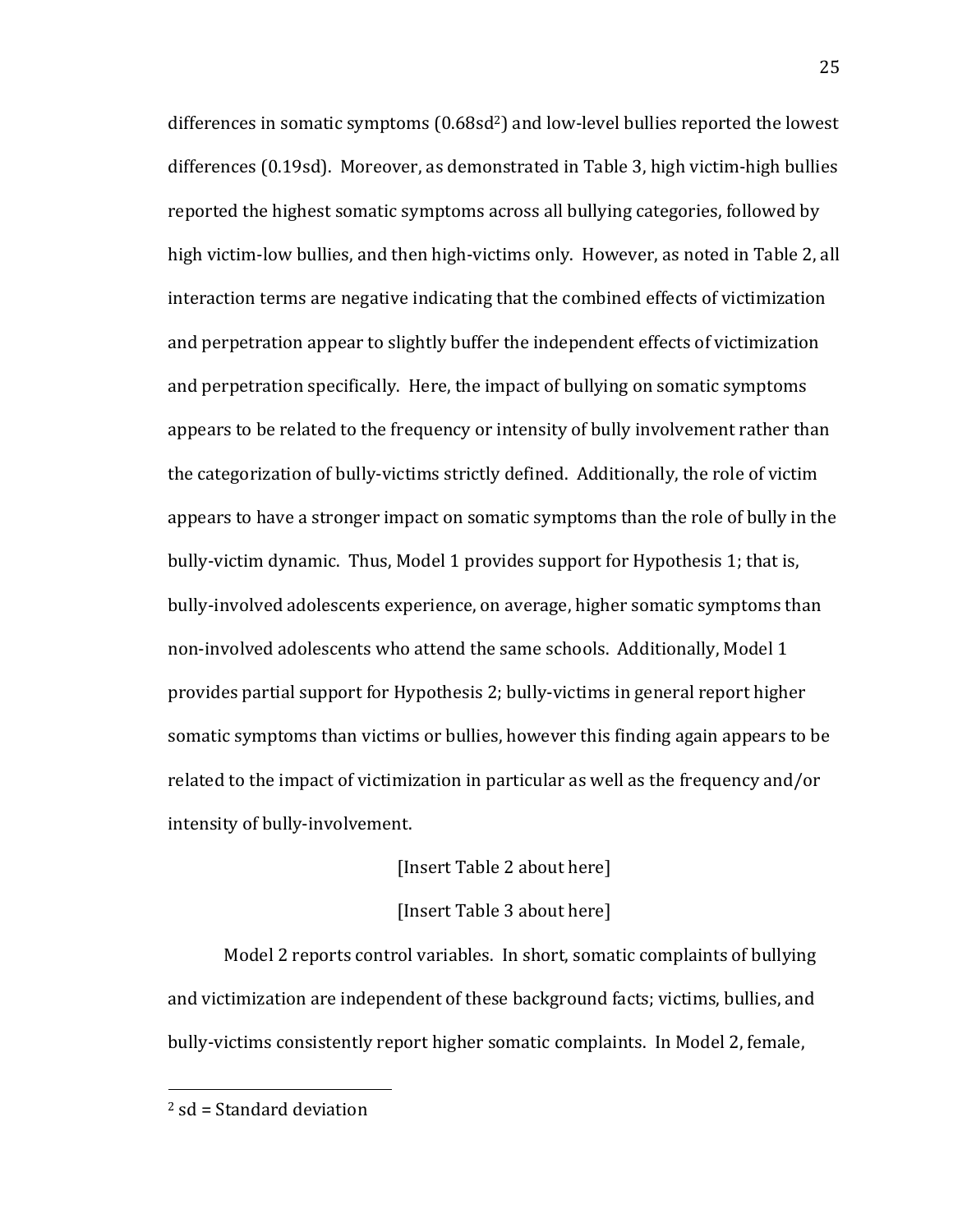black, Hispanic, other race, overweight, respondents living with the father only or stepparents, and time spent with friends show statistically significant differences in standardized somatic symptoms. Females reported significantly higher somatic differences than males (0.42sd). Blacks  $(-0.14s<sub>d</sub>)$  and other-race respondents  $(-0.10s<sub>d</sub>)$  reported fewer somatic differences than Whites. Hispanics  $(0.12)$ reported significantly higher standardized somatic differences than Whites. Respondents living with the father-only (0.29 sd) and respondents living with a stepparent (0.12) reported higher somatic differences than individuals living with both biological parents. Lastly, time spent with friends was negative associated with somatic symptoms (-0.06sd). Controls in Model 2 did not significantly impact the direction, strength, or magnitude of differences in somatic symptoms across any of the eight bullying statuses. Figure 1 shows somatic symptom coefficients with controls as specified by Model 2 using standard error bar plots. For all subsequent figures, bully categories are organized according to the independent effects first and interactional effects second, noting the categorical impacts of bullying on somatic and depressive symptoms ranging from low to high respectively.

## [Insert Figure 1 about here]

Model 3 introduces the proposed mediating negative coping behaviors. As noted in Table 2, alcohol use, fighting, high-risk dieting, and junk food consumption are all linked with standardized differences in somatic symptoms. Excessive TV was not associated with standardized differences in somatic symptoms. High-risk dieting (0.53sd) shows a particularly high effect on somatic symptoms. Appendix III shows that the effect of high-risk dieting is more pronounced among girls than boys,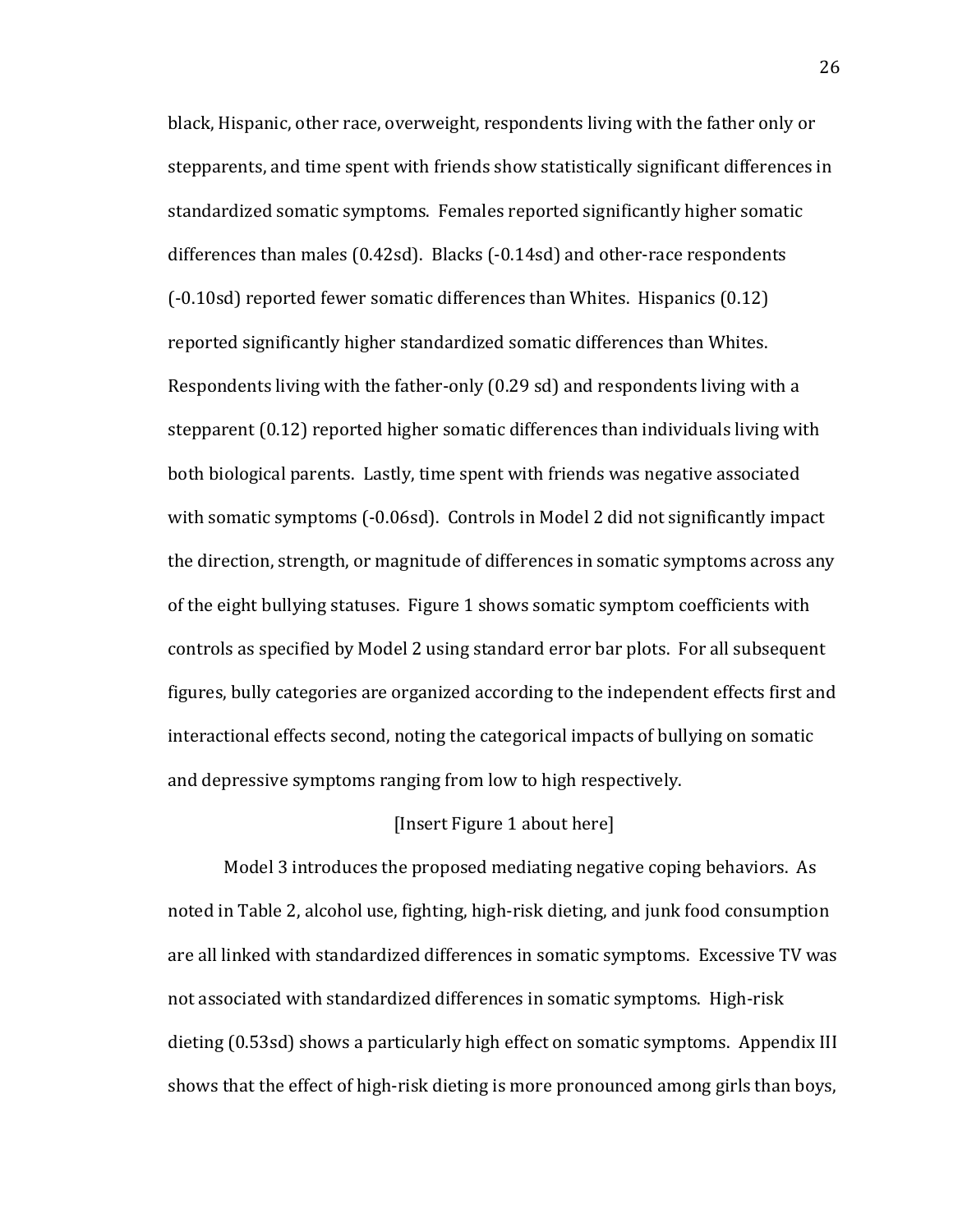however both effects are large and highly significant. Additionally, Table 3 shows that the presence of negative coping behaviors fully mediates the influence of low bullying on somatic symptoms (Model 2 =  $0.17**$  to Model 3 =  $0.11$ <sup>n.s.</sup>). Additionally, negative coping behaviors appear to partially mediate the influence of high-level bullying (51% decrease), low victim-high bullies (32% decrease) and high victimhigh bullies (26% decrease) on somatic symptoms. Negative coping had little impact among those reporting victimization specifically. Thus, somatic symptoms for both high and low-level bullies, as well as bully-victims reporting high levels of perpetration, may result in part from participating in negative coping behaviors. However, somatic symptoms remain significant for each bully category, excepting low-bullies, indicating that bullying continues to have a significant effect on somatic symptoms after introducing negative coping behaviors. Figure 2 shows somatic symptom coefficients with controls and negative coping behaviors as specified in Model 3.

# [Insert Figure 2 about here]

The findings in Model 3 generally do not support Hypothesis 3; that is, negative coping behaviors fully mediate the association between low-bullying and somatic symptoms, but only partially mediate the association among high-bullies, low victim-high bullies, and high victim-high bullies. Moreover, negative coping behaviors had little influence on somatic symptoms for victims. These findings may suggest that a) engaging in negative coping is more common among bullies, b) that negative coping is more of an expression of risk behavior generally among bullies, or c) that bullies have greater access to social support, self-esteem, and self-efficacy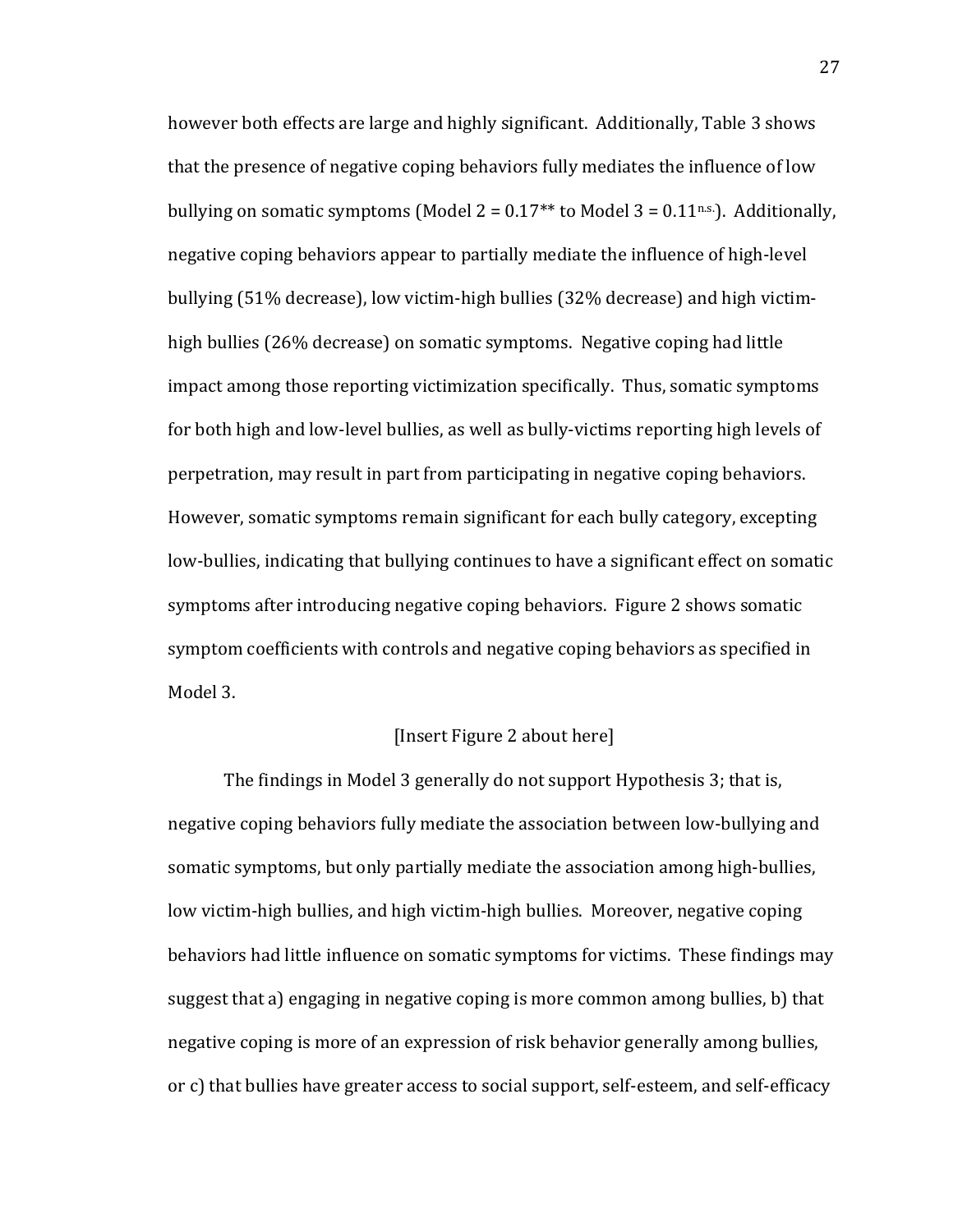when navigating bullying contexts which results in less somatic stress than victims. Of note, Appendix IV shows OLS regression results for negative coping behaviors by bullying statuses. Appendix IV reveals that bullies and bully-victims are, in fact, more likely to engage in various negative coping or risk behaviors than victims specifically. Conversely, negative coping did not appear to mediate the somatic symptoms among other bullying sub-types. In fact, when introducing negative coping behaviors, bullies reported far fewer somatic symptoms whereas victims reported only slightly less somatic symptoms. Additionally, somatic symptoms among bully-victims appear to be related more to victimization in particular rather than the categorization of bully-victims as specified in Table 3.

## **II. Depressive Symptoms**

Depressive symptom findings are similar to somatic symptoms. Table 4 introduces results for depressive symptoms by bullying statuses and risk behaviors where bully-victims are reported as *interactions*. Table 5 shows the same results where bully-victims are shown as *categories*. Model 1 shows that low-victims, highvictims, and high-bullies are each significantly associated with standardized differences in depressive symptoms. Low-bullies were not significantly different from the non-involved on depressive symptoms. Similar to somatic symptoms, high-victims reported the highest differences in depressive symptoms (0.80sd), followed by low-victims (0.37sd), and high-bullies (0.28sd). Additionally, Table  $5$ reports standardized differences across each of the eight bully subtypes. High victim-low bullies  $(0.84$ sd) and high victim-high bullies  $(0.34$ sd) reported the highest differences in depressive symptoms. Noteworthy, the impact of bullying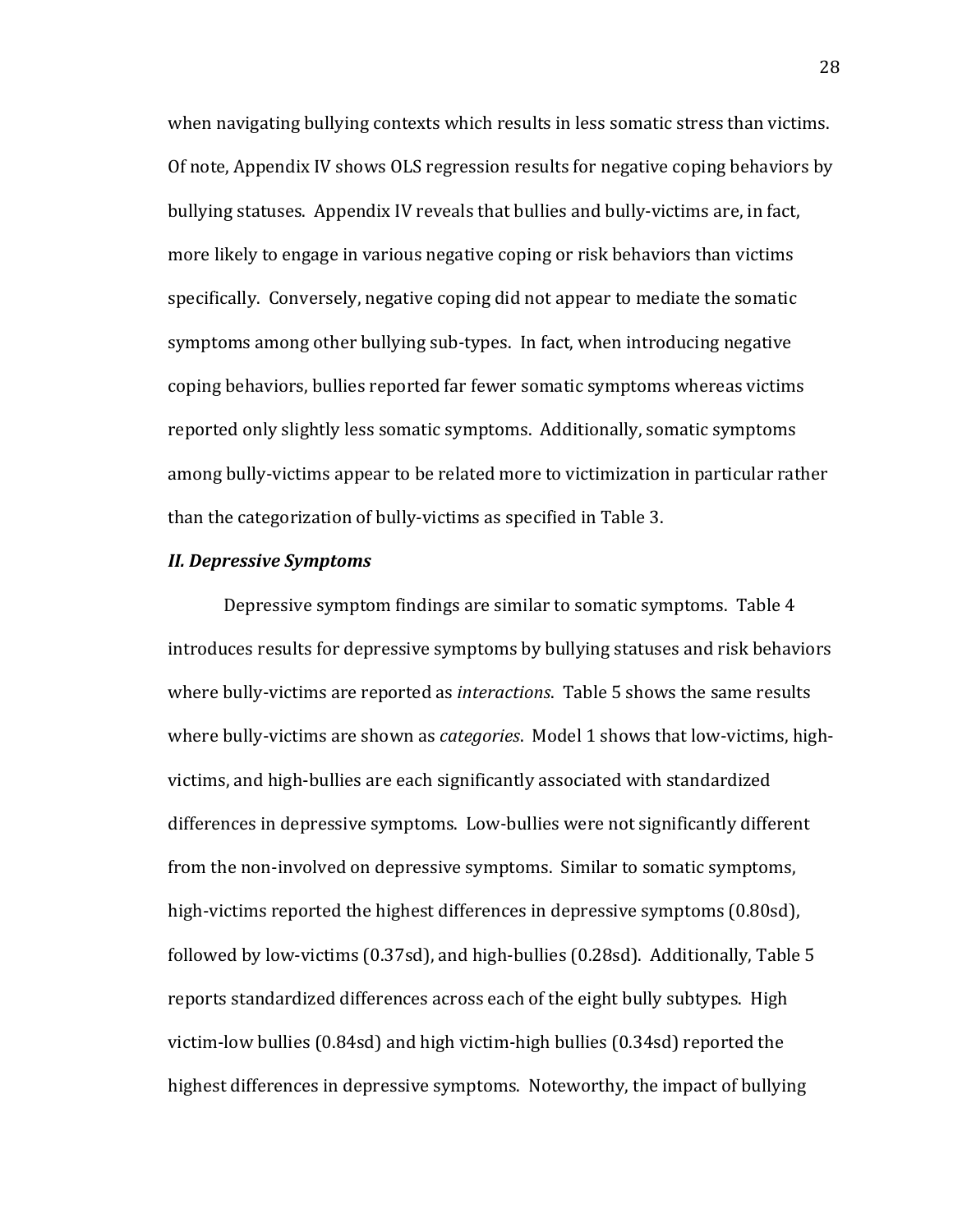among bully-victims was almost half of the impact associated with victimization (low victim-low bully =  $0.35$ sd; low victim-high bully =  $0.46$ sd). Again, the impact of bullying on depressive symptoms is likely related to being in the role of the victim as well as the frequency or intensity of bullying involvement. Thus, Model 1 provides support for Hypothesis 1; bullying increases depressive symptoms risk for all bullying categories excepting low-bullies. Additionally, Model 1 provides partial support for Hypothesis 2; bully-victims generally report higher depressive symptoms, although this finding is more associated with victimization rather than perpetration in the bully-victim dynamic.

# [Insert Table 4 about here]

# [Insert Table 5 about here]

Model 2 introduces control variables. Results shown are similar to Model 1. In Model 2, grade, female, Hispanic, and respondents living in family structures other than with both parents demonstrated statistically significant differences in standardized depressive symptoms. These results are similar to somatic symptoms. Higher grade levels (0.11sd) were associated with increased depressive symptoms. Females reported higher depressive symptom differences than males (0.41sd). Hispanic respondents reported higher depressive symptoms than Whites (0.09sd). Lastly, respondents living with the mother-only (0.15sd), with the father-only  $(0.29$ sd), and in stepparent families  $(0.09)$  were each associated with standardized increases in depressive symptoms. Controls in Model 2 did not significantly affect the direction, strength, or magnitude of differences in depressive symptoms across any of the eight bullying statuses. Interestingly, unlike somatic symptoms, the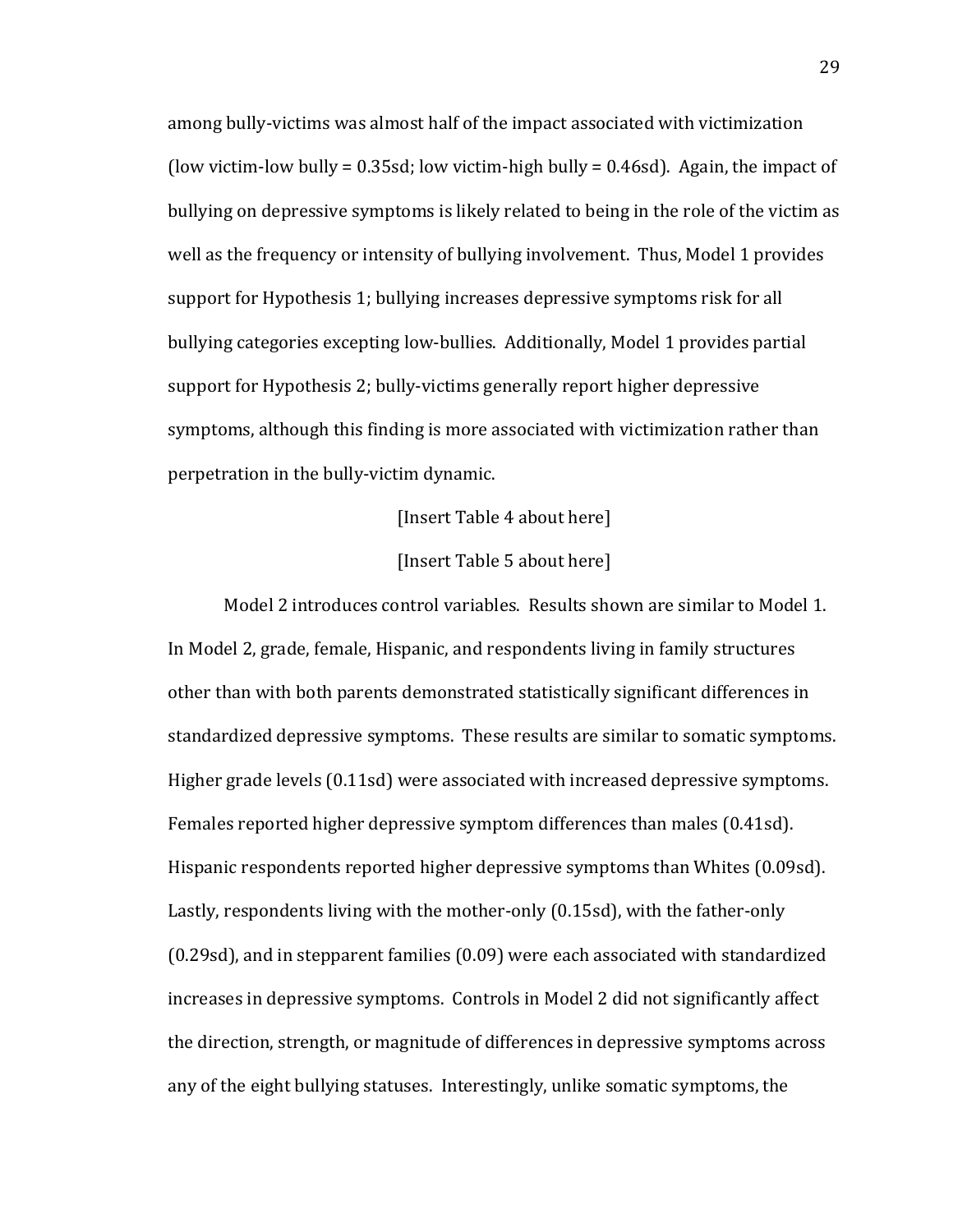amount of time spent with friends was not significantly associated with decreased depressive symptoms among adolescents. Figure 3 shows depressive symptom coefficients with controls as specified by Model 2 using standard error bar plotting.

## [Insert Figure 3 about here]

Model 3 introduces negative coping. Alcohol use, fighting, high-risk dieting, and junk food consumption were all associated with standardized differences in depressive symptoms. Of note, fighting and junk food consumption demonstrated less of an influence on depressive symptoms than somatic symptoms. Again, excessive TV was not associated with standardized differences in depressive symptoms. Table 5 shows that negative coping behaviors do not mediate the influence of any of the eight bullying subtypes on depressive symptoms. However, similar to somatic symptoms, negative coping appears to partially mediate the influence among high-bullies (42% decrease), high bully-low victims (22%) decrease), and high bully-high victims (16% decrease) for depressive symptoms. Negative coping behaviors had little influence on victim's depressive symptoms. Similar to somatic symptoms, depressive symptoms were highest among victims" and bully-victims reporting high levels of victimization, and lower among bullies and bully-victims reporting high levels of perpetration. Again, these findings may suggest that bullies engage in more negative coping than victims, that negative coping represents risk behavior generally among bullies, or that bullies experience less depressive symptoms as a result of higher levels of social support, self-esteem, or self-efficacy than victims. Figure 4 illustrates the influence of negative coping on depressive symptoms as noted in Model 3.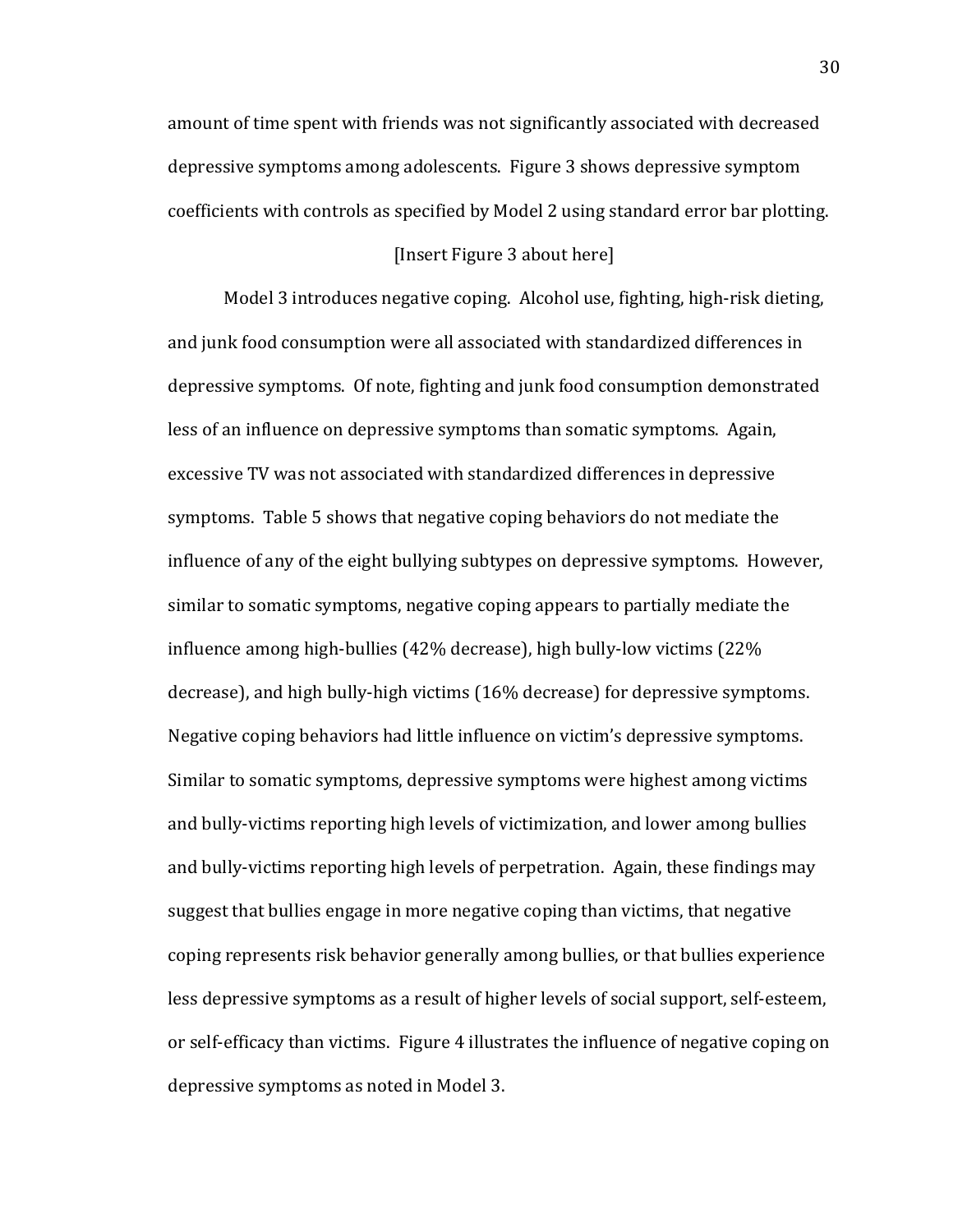### [Insert Figure 4 about here]

For depressive symptoms, the results do not support Hypothesis 3. Negative coping only slightly mediated the influence of bullying on depressive symptoms, and less so than somatic symptoms. Additionally, negative coping did not mediate the influence of victimization on depressive symptoms (also less so compared to somatic symptoms). The results indicate that bullying remains a significant predictor of depressive symptoms among adolescents in the presence of negative coping behaviors. This is particularly true for victims and bully-victims reporting high levels of victimization. Thus, the findings indicate support for Hypothesis 1, partial support for Hypothesis 2 for both somatic and depressive symptoms, and do not support for Hypothesis 3 for either somatic or depressive symptoms, with the notable exceptions of low-bullies on somatic symptoms and partial support for highbullies, low victim-high bullies, and high victim-high bullies on both somatic and depressive health outcomes.

#### **Discussion!and!Conclusions**

Consistent with prior research, victims, bullies, and bully-victims showed significantly higher somatic and depressive symptoms than the non-involved. Specifically, victimization is harmful for both somatic and depressive health; both low and high-level victims reported greater somatic and depressive symptoms than the non-involved. Among bullies, perpetration was associated with significantly higher reports of somatic complaints, but less so for depressive complaints. In fact, low-level bullies did not report statistically different levels of depressive symptoms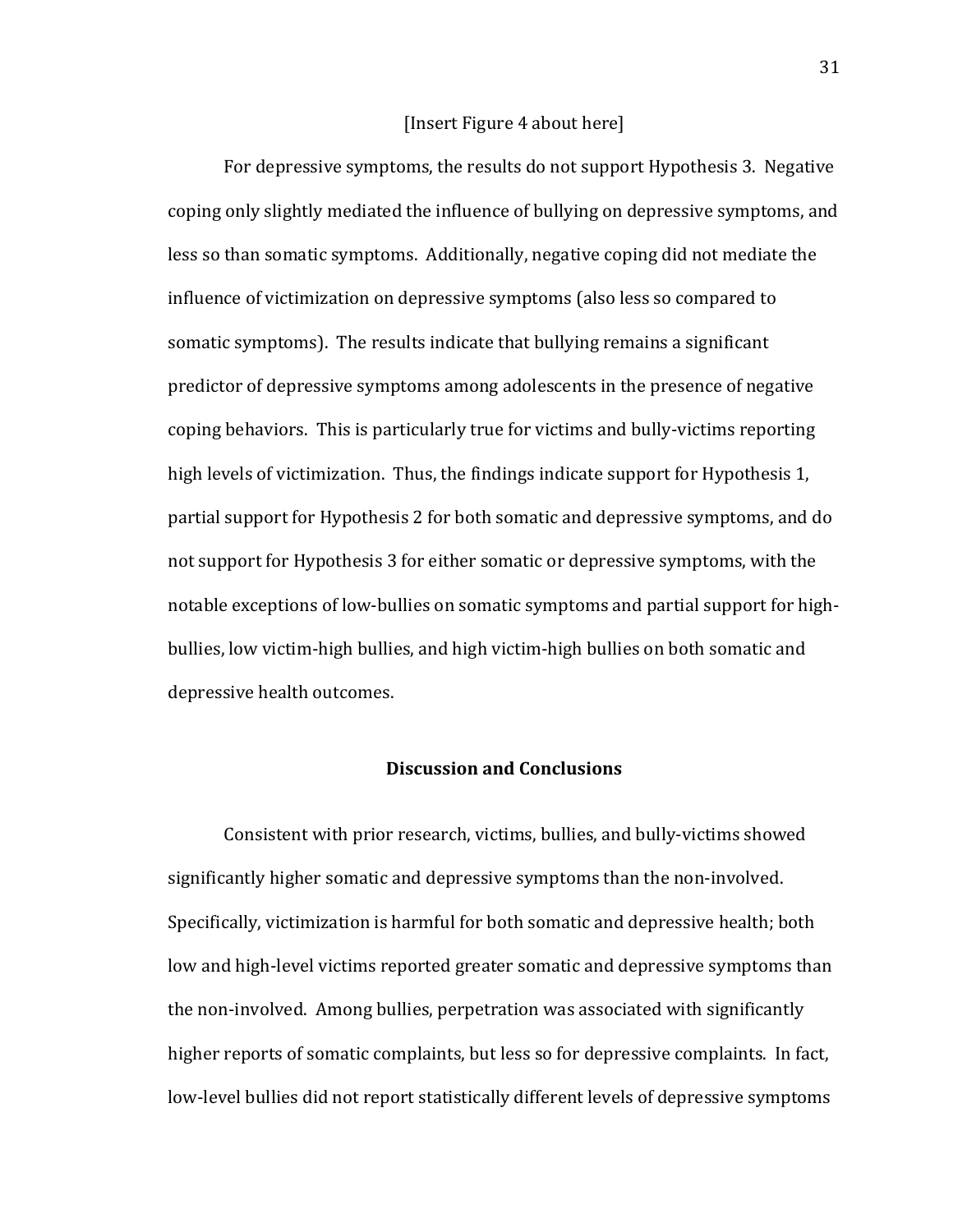than the non-involved. Lastly, bully-victims reported higher somatic and depressive symptoms than the non-involved. As a whole, these findings support Hypothesis 1 that victims, bullies, and bully-victims experience higher somatic and depressive symptoms than the non-involved, with the noted exception of depressive symptoms among low-level bullies.

In terms of Hypothesis 2, bullies reported the fewest somatic and depressive symptoms relative to victims and bully-victims across all the models. However, the relative ordering of somatic and depressive complaints reflected both the role of victimization as well as the level of engagement in bullying behavior. Bully-victims who reported high levels of victimization were similar to high-level victims on both somatic and depressive symptoms. Bully-victims who reported higher levels of perpetration, however, showed only slightly higher somatic and depressive symptoms than bullies specifically. Thus, the results provide partial support for Hypothesis 2 as the magnitude of somatic and depressive symptoms among bullyinvolved adolescents was more strongly related to victimization than perpetration.

Lastly, the results demonstrate little to no support for Hypothesis 3. In summary, negative coping fully mediated the association between low-level bullying and somatic symptoms. Additionally, negative coping significantly reduced the magnitude of somatic and depression symptoms among bullies specifically as well as bully-victims who reported high levels of bullying behavior. No other strong evidence of mediation was found across bullying subgroups for either somatic or depressive outcomes. As suggested, the influence of negative coping on bullies somatic and depressive symptoms may be related to higher likelihoods among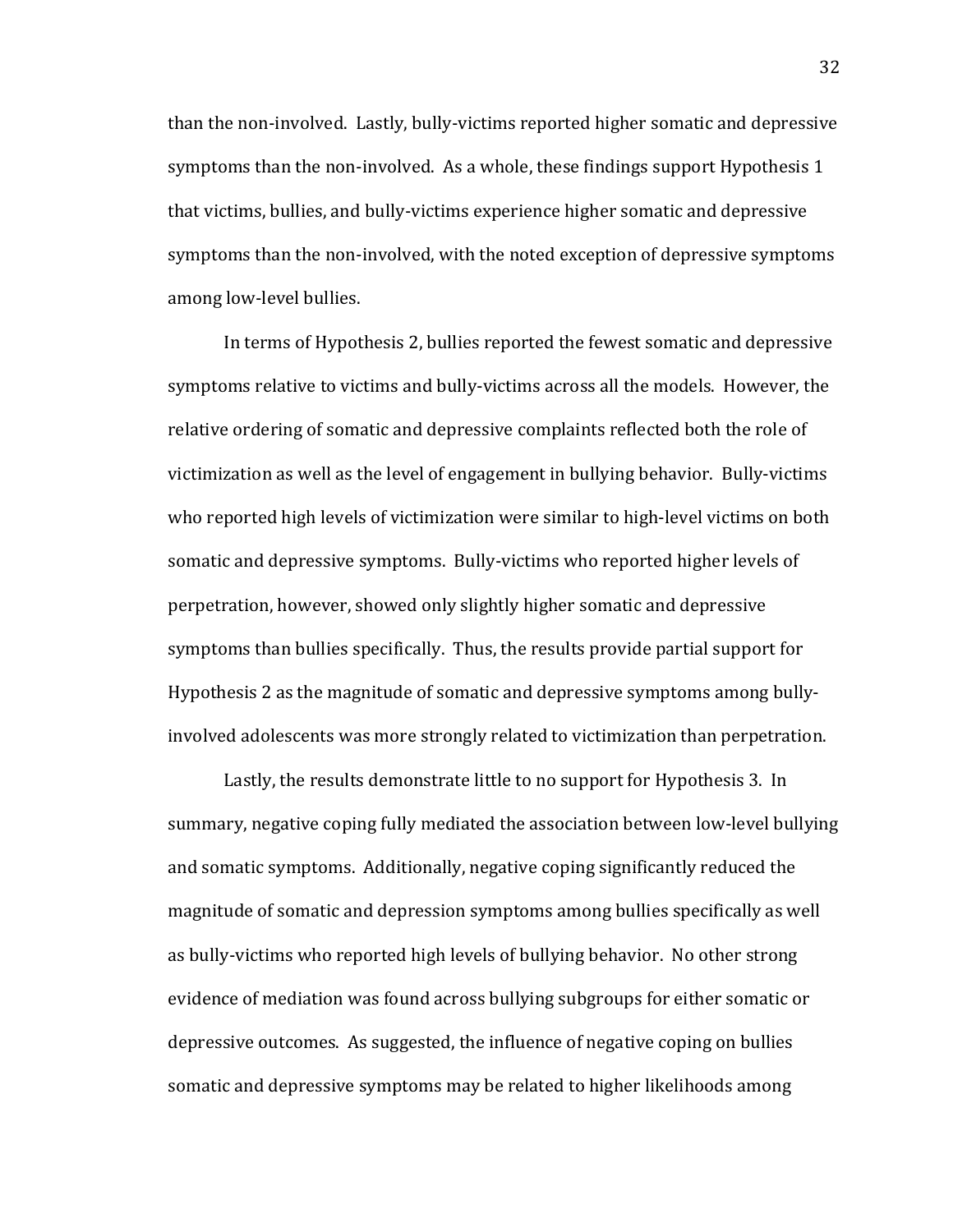bullies to engage in risk behaviors generally, and not specifically higher likelihoods" of engaging in negative coping behaviors. Additionally, the findings may suggest higher social support and self-esteem among bullies, which negates some of the somatic and depressive health consequences associated with bullying (O'Brennen et") al. 2009; Andreuo et al. 2005; Heino et al. 2000). Appendix IV demonstrates the increased likelihood for bullies to engage in negative coping behaviors and shows that these results are consistent with the mediation model (Baron and Kenney") 1986).

These findings lead to three primary conclusions; first, victimization is strongly predictive of negative somatic and depressive health outcomes despite the influence of negative coping behaviors. Victims report significantly higher somatic and depressive symptoms than bullies in the presence of negative coping behaviors. Thus, the role and process of victimization is detrimental to somatic and depressive health despite other negative health behaviors that may account for these negative health outcomes. Secondly, bullies were less influenced by bully-involvement when adding negative coping behaviors. This conclusion is supported by the decreased magnitude of somatic and depressive coefficients in the presence of negative coping, as well as higher likelihoods for bullies to engage in negative coping behaviors as noted in Appendix IV. However, bullying continues to remain predictive of somatic and depressive symptoms in the presence of negative coping mechanisms, albeit less so than victims and bully-victims specifically. Lastly, somatic and depressive symptoms associated with bully-victimization appear to be more strongly related to victimization than perpetration. These findings suggest that being a victim is more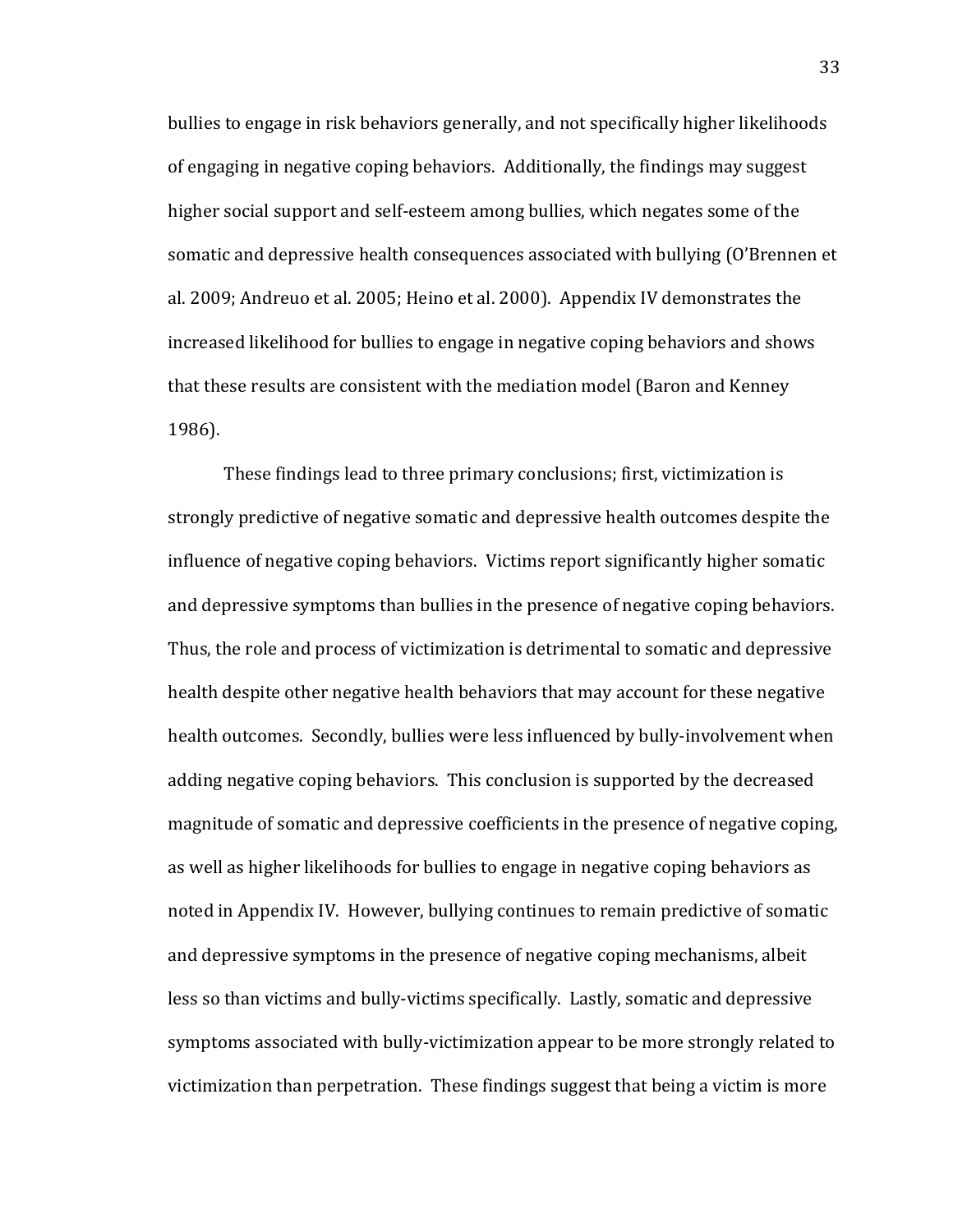damaging for somatic and depressive health than being a bully, and further that negative coping behaviors do not significantly account for the negative health outcomes among the most affected group, namely the victims.

Two primary implications may be drawn from this research. First, the findings suggest that victimization is particularly damaging to adolescents' somatic and depressive health. Researchers and clinicians should continue to explore and explain why victimization is more damaging than perpetration, as well as continuing to develop strategies that empower victims through pro-social approaches to increase social bonding, self-esteem, and self-efficacy. Additionally, given that the negative health outcomes associated bully-victimization appears to be more strongly related to victimization specifically, such approaches likely apply to bullyvictims as well. Secondly, although bullying is associated with negative somatic and depressive outcomes, a significantly proportion of these health outcomes is" associated with bullies' higher likelihoods to engage in negative coping behaviors. Researchers should explore why bullies are more likely to engage in negative coping behaviors (of which bullying behavior itself may be a form of negative coping) and develop ways engage bullies in more constructive and health-promoting strategies to manage stress and social environments that may influence bullying behaviors.

As with any study, there are limitations that need to be addressed. In terms of theoretical assumptions, most stress-process theory research has focused specifically on adults. Less stress-process research has focused on the mechanisms and/or the use of positive coping resources among children or adolescents. This may be a limitation of stress-process theory in general or the choice of framing the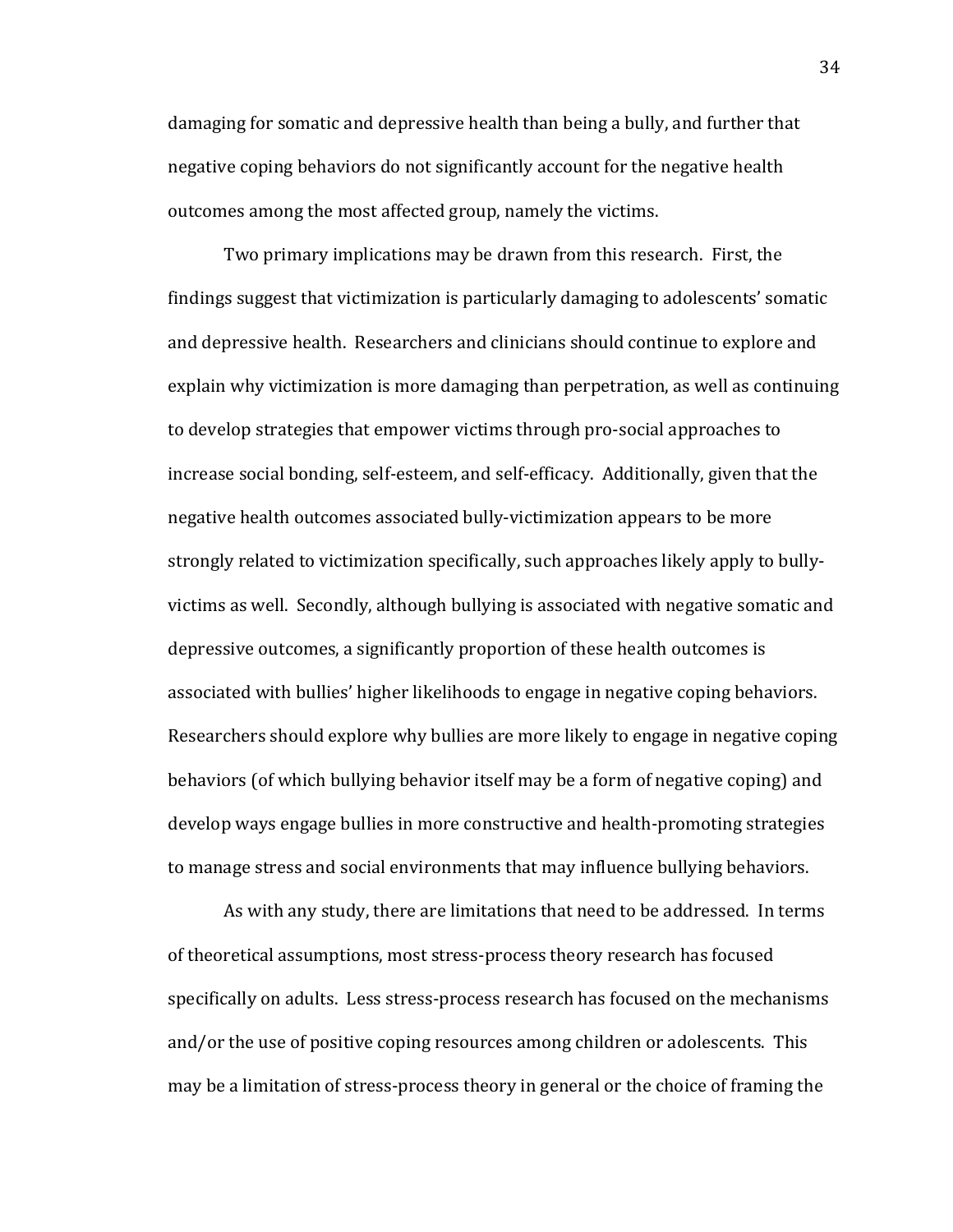health consequences of bullying within stress process theory throughout the research. However, given the evidence that bullying is a stressful process for adolescents, and secondly that bully-involved adolescents may have less outlets for positive coping strategies than the non-involved, it is important to address the increased likelihood and impact of more negative coping strategies and risk behaviors as a response to bullying stress. Future research can expand stressprocess theory and applications to children and adolescents, as well as addressing the implications of negative coping resulting in risk behaviors among adolescents.

Additionally, this study uses cross-sectional data and therefore we cannot determine causality. That is, are adolescents who report lower or higher somatic and depressive symptoms more likely to be bullied? Preliminary analyses suggested that these differences might be gendered; girls were more likely to report bullying other girls, in particular, when the female victim reported higher levels of depressive symptoms. However, this was less true of boys; boys were more likely to report bullying other boys when somatic symptoms were higher. Additional research is needed to determine why and how these propensities towards bullying and victimization may vary by gender and for what reasons. However, as noted in Appendix III, somatic and depressive symptom outcomes across bullying categories did not substantially differ by gender.

Another potential limitation is the construction of the scales. For example, measures of irritability and anxiety were included in an initial mood symptoms scale; however, these items did not load adequately with sadness, loneliness, and hopelessness and were subsequently dropped from the scale. However, including

35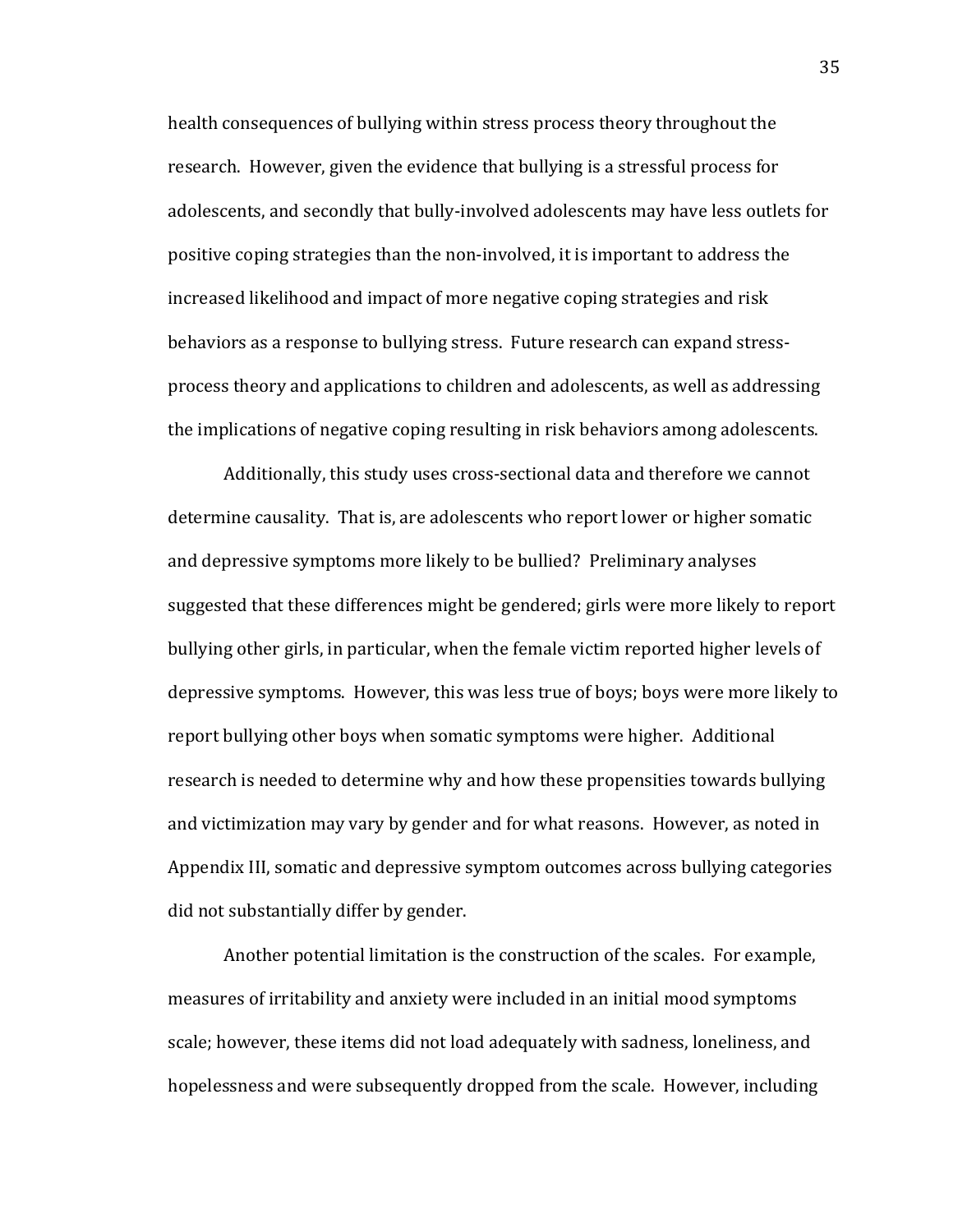measures of nervousness and anxiety in depressive scales has been used in the past in other mental health scales including the CES-D (Perreira et al. 2005). Therefore, dropping the irritability and anxiety items may have resulted in the loss of some dimensions of depressive symptoms. Additionally, constructing the bully and victim measures by using the median is subject to interpretation; that is, does falling slightly below the median value of bullying or victimization adequately reflect an adolescent who is bullying or bullied at a low level? This is a conceptual and contextual problem that may be better addressed with more qualitative methods.

Another possible avenue of research would be to distinguish between different types of negative coping; that is, grouping negative coping behaviors as depressive, aggressive, withdrawing or self-destructive (e.g. Lewis-Dise 1991). For purposes of this study, negative coping behaviors were grouped generally; no specific distinction was made regarding these potentially different types of negative coping behaviors. This is a limitation insofar as victims, bullies, and bully-victims may rely on different types of negative coping when navigating the bullying context (Tenenbaum et al. 2011). Additionally, this paper did not distinguish between negative coping behaviors and risk behaviors specifically; that is, it is possible that bullies and bully-victims engage in risk behaviors more generally, which influence somatic and depressive health outcomes different than that of victims. Future research could expand on the distinctions between negative coping behaviors and risk behaviors generally within adolescence and bullying contexts.

Lastly, there is an issue with the "mind-body" connection; that is, to what extent are mental and physical health outcomes correlated with or dependent upon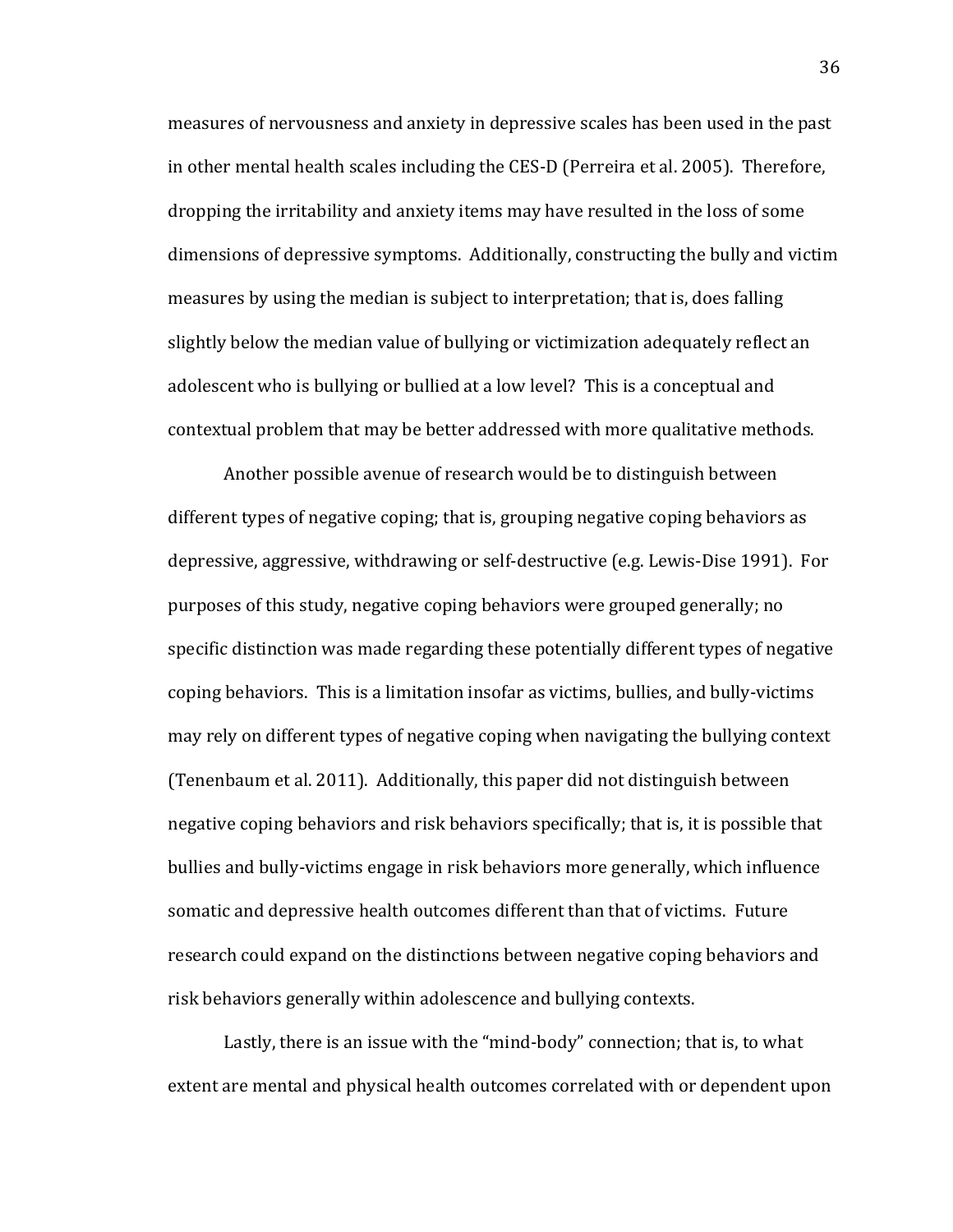one another? Prior research has shown the connections of the mind and body in terms of cardiovascular health, pain and depression, cancer risks, placebo effects, and immunology (Goosby 2013; Loving and Campbell 2012; Sherman and Hickner 2007). However, this research assumes a certain disconnection between somatic and depressive health. Sociological research could begin to frame somatic and depressive health outcomes as a more singular construct rather than two separate factors that are often assumed to be distinct. In this regard, longitudinal data may help shed light on how somatic and depressive health are linked over time. Doing so may help advance understandings and research on the connections between somatic and depressive symptoms in the context of adolescent school bullying and for other groups and within other contexts.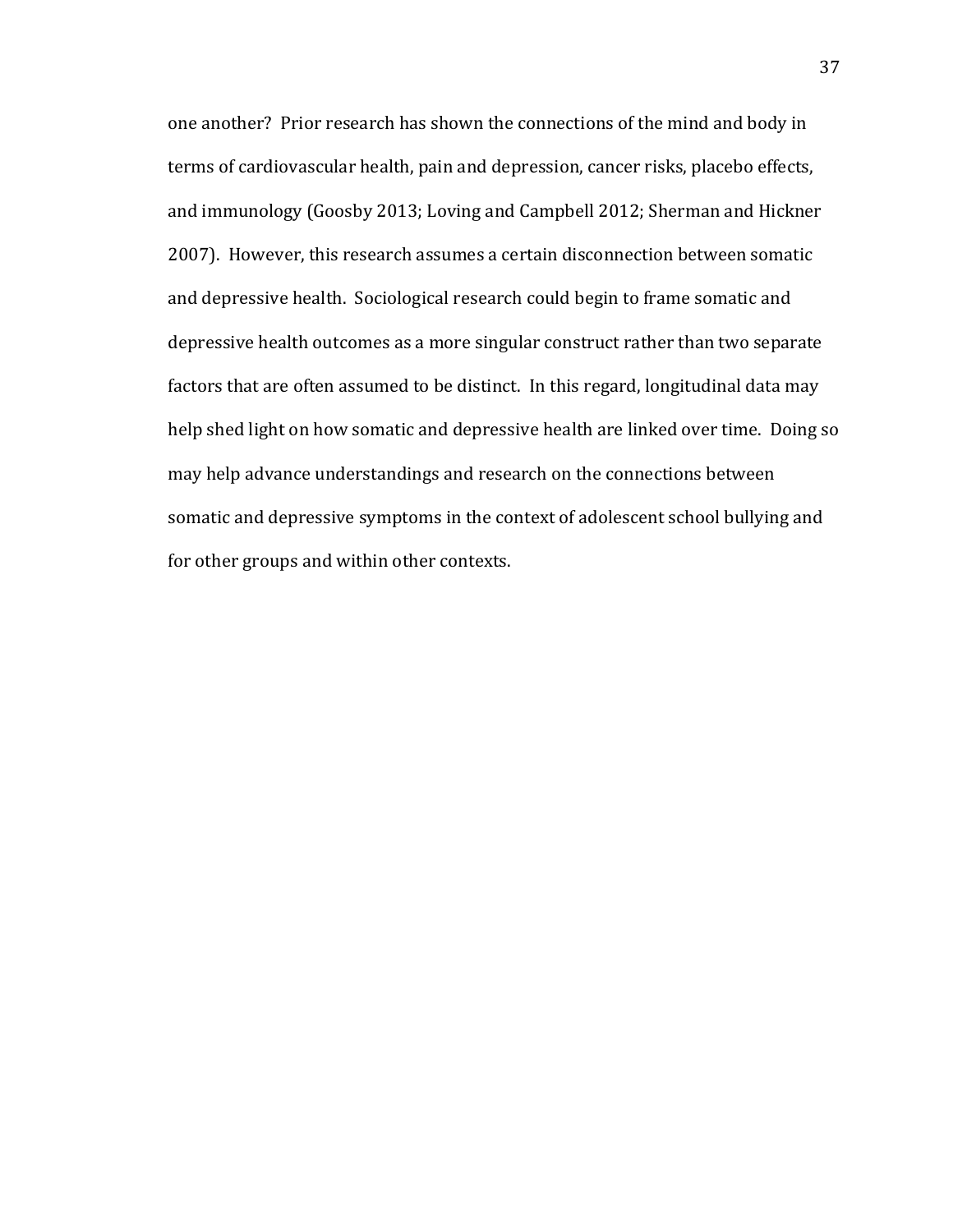## References:

- Allison, Paul D. 2005. *Fixed Effects Regression Methods for Longitudinal Data Using SAS. Cary. NC: SAS Institute Inc.*
- Andreuo, Eleni; Anastasia Vlachou, and Eleni Didaskalou. 2005. "The roles of selfefficacy, peer interactions and attitudes in bully-victim incidents". *School Psychology International,* 26(5): 545-562.
- Aneshensel, Carol S. 1992. Social stress: Theory and research. *Annual Review of Sociology*, 18: 15-38.
- Aneshensel, Carol S. 2009. Toward explaining mental health disparities. *Journal of Health and Social Behavior,* 50(4): 377-394.
- Baron, Reuben M. and David A. Kenny. 1986. The moderator-mediator variable distinction in social psychology research: Conceptual, strategic, and statistical considerations. *Journal of Personality and Social Psychology*, 51(6): 1173-1182.
- Battey, Glenda J.L. and Vicki Ebbeck. 2013. "A qualitative exploration of an experiential education bully prevention curriculum". *Journal of Experiential Education,* 36(3) 203-217.
- Bauman, Sheri, Russell B. Toomey, and Jenny L. Walker. 2013. "Associations among bullying, cyberbullying, and suicide in high school students". *Journal of Adolescence,* 36: 341-350.
- Bogart, Laura M., Marc N. Elliott, David J. Klein, Susan R. Tortolero, Sylvie Mrug, Melissa F. Peskin, Susan L. Davies, Elizabeth T. Schink, and Mark A. Schuster. 2014. Peer victimization in fifth grade and health in tenth grade. *Pediatrics*, 133(3): 440-447.
- Brown, Tony N. and Teresa L Scheid. 2010. "The Social Context of Mental Health and Illness." Pp. 163-170 in A Handbook for the Study of Mental Health: Social *Contexts, Theories, and Systems, ed. by Teresa L. Scheid and Tony N. Brown.* Cambridge: Cambridge University Press.
- Campbell, Marilyn A., Phillip T. Slee, Barbara Spears, Des Butler, and Sally Kift. 2013. "Do cyberbullies suffer too? Cyberbullies' perceptions of the harm they cause to other and to their own mental health". *School Psychology International*, 34(6) 613-629.
- Colarossi, Lisa G. 2001. Adolescent gender difference in social support: Structure, function, and provider type. *Social Work Research,* 25(4): 233-241.
- Cornwall, Benjamin. 2003. The dynamic properties of social support: Decay, growth, and staticity, and their effects on adolescent depression. *Social Forces*, 81(3): 953-978.
- Farmer, Thomas W., Robert A. Petrin, Dylan L. Robertson, Mark W. Fraser, Cristin M. Hall, Steven H. Day, and Kimberly Dadisman. 2010. Peer relations of bullies, bully-victims, and victims: The two social worlds of bullying in second-grade classrooms. The Elementary School Journal, 110(3): 364-392.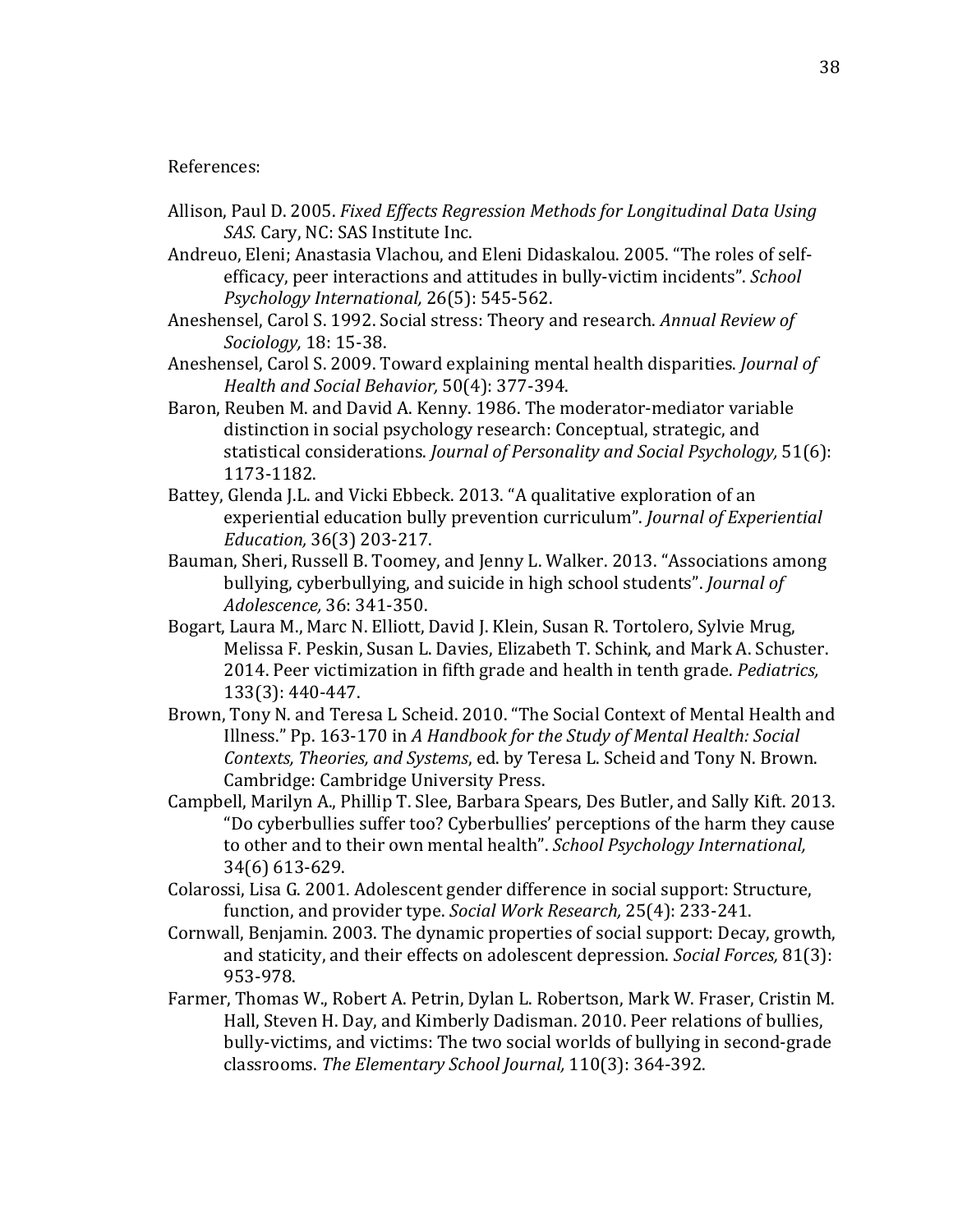- Farrow, Claire V. and Claire L. Fox. Gender difference in the relationships between bullying at school and unhealthy eating and shape-related attitudes and behaviors. *British Journal of Educational Psychology, 81(3): 409-420.*
- Frisen, Anna, Tove Hasselblad, and Kristina Holmqvist. 2012. "What actually makes" bullies stop? Reports from former victims". *Journal of Adolescence*, 35: 981-990.
- Gini, Gianluca. 2007. "Associations between bullying behavior, psychosomatic complaints, emotional and behavioral problems. *Journal of Paediatrics and Child Health, 44: 492-497.*
- Gini, Gianluca, Giuseppe Carli, and Tiziana Pozzoli. 2008. "Social support, peer victimization, and somatic complaints: A mediational analysis". *Journal of Paediatrics and Child Health, 45: 358-63.*
- Gini, Gianluca and Tiziana Pozzoli. 2009. "Association between bullying and psychosomatic problems: A meta-analysis. *Pediatrics*, 123(3) 1059-1065.
- Goldbeck, Lutz, Tim G. Schmitz, Tanja Besier, Peter Herschbach, and Gerhard Henrich. 2007. Life satisfaction decreases during adolescence. *Quality of Life Research,* 16(6): 969-979.
- Goosby, Bridget J. 2013. Early life course pathways of adult depression and chronic pain. *Journal of Health and Social Behavior*, 54(1): 75-91.
- Guerra, Nancy G., Kirk R. Williams, and Shelly Sadek. 2011. "Understanding bullying and victimization during childhood and adolescence: A mixed methods study". Child Development, 82(1) 295-310.
- Houbre, Barbara, Cyril Tarquinio, Isabelle Thuillier, and Emmanuelle Hergott. 2006. "Bullying"among"students"and"its"consequences"on"health."*European!Journal!* of Psychology of Education, 21(2) 183-208.
- Iannotti, Ronald J. 2006. *Health Behavior of School-Aged Children (HBSC), 2005-2006* [Data file and codebook]. Available from the Inter-university Consortium for Political and Social Research website at http://www.icpsr.org."
- Jellesma, Francine C., Carolien Rieffe, Mark Meerum Terwogt, and C.M. Frank Kneepkens. 2006. "Somatic complaints and health care use in children: Mood, emotion awareness, and sense of coherence." Social Science and Medicine, 63(6): 2640-2648.
- Kaltiala-Heino, Rittakertuu, Matti Rimpela, Paivi Rantanen, and Arja Rimpela. 2000. Bullying at school-an indictor of adolescents at risk for mental disorders. *Journal of Adolescence,* 23: 661-674.
- Kendrick, Kristin, Goran Jutengren, and Hakan Stattin. 2012. "The protective role of supportive friends against bullying perpetration and victimization. *Journal of Adolescence*, 35: 1069-1080.
- Kenny, Rachel, Barbara Dooley, and Amanda Fitzgerald. 2013. Interpersonal relationships and emotional distress in adolescence. *Journal of Adolescence*, 36: 351-360.
- Little, Roderick J. A. and Donald B. Rubin. 2002. *Statistical Analysis with Missing* Data. Hoboken, N.J.: Wiley.
- Loving, Timothy J., and Lorne Campbell. 2001. "Mind-body connections in personal relationships: What close relationships researchers have to offer." *Personal Relationships, 18: 165-169.*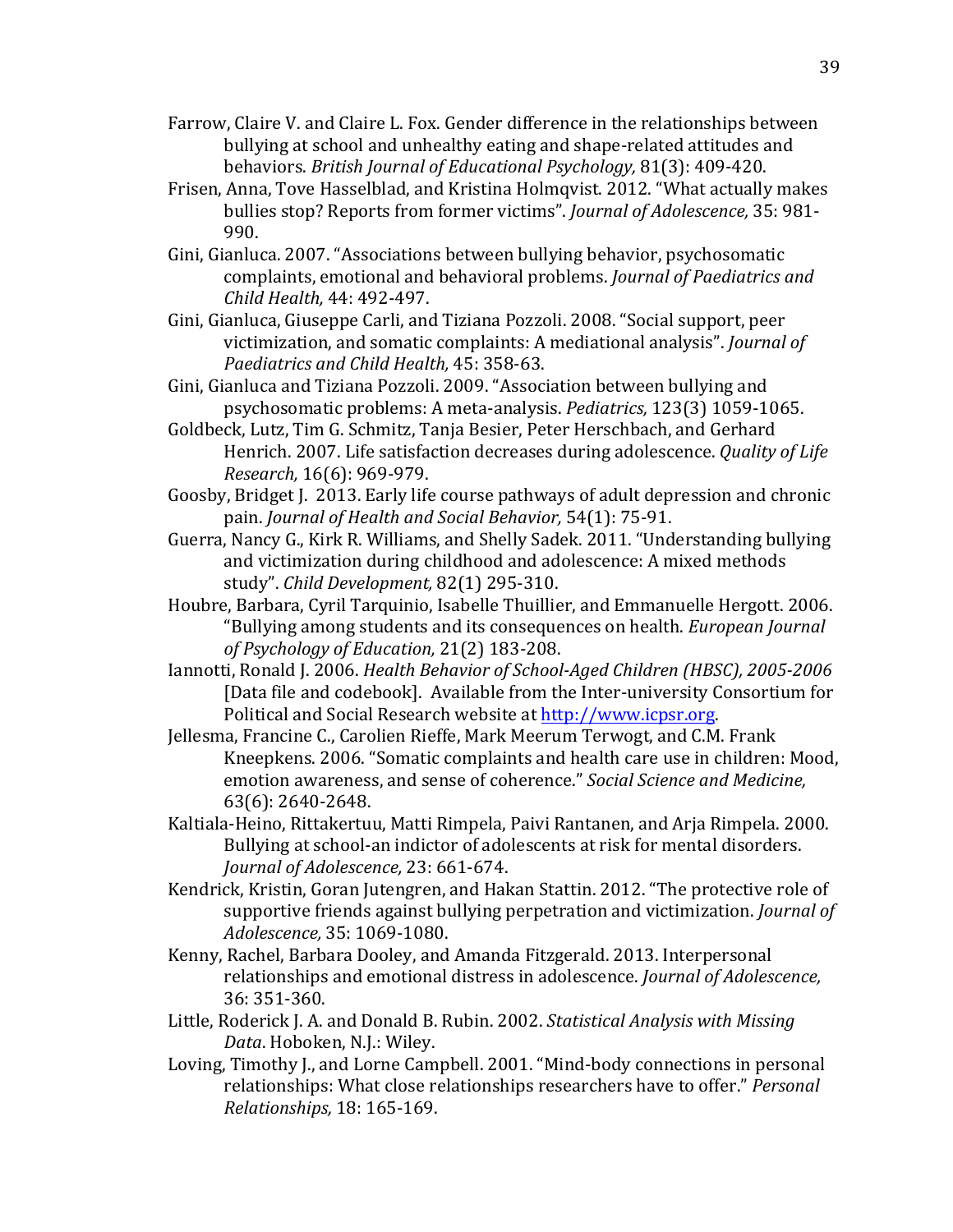- Lester, Leanne, Donna Cross, Therese Shaw, and Julian Dooley. 2012. Adolescent bully-victims: Social health and the transition to secondary school. *Cambridge Journal of Education, 42(2): 213-233.*
- Marshall, Sarah L., Phillip D. Parker, Joseph Ciarrochi, and Patrick C. L. Heaven. 2014. Is self-esteem a cause of consequence of social support? A 4-year longitudinal study. *Child Development*, 85(3): 1275-1291.
- McCubbin, Hamilton I., Richard H. Needle, and Marc Wilson. 1985. Adolescent health risk behaviors: Family stress and adolescent coping as critical factors. *Family Relations,* 43(1): 51-62
- Menaghan, Elizabeth. 2010. "Stress and Distress in Childhood and Adolescence." Pp. 321-333 in A Handbook for the Study of Mental Health: Social Contexts, *Theories, and Systems, ed. by Teresa L. Scheid and Tony N. Brown. Cambridge:* Cambridge University Press.
- Natvig, Gerd Karin, Grethe Albreksten, and Ulla Qvarnstrom. 2001. Psychosomatic symptoms among victims of school bullying. *Journal of Health Psychology*,  $6(4): 365 - 377.$
- O'Brennen, Lindsey M., Catherine P. Bradshaw, and Anne L. Sawyer. 2009. Examining developmental differences in the social-emotional problems among frequent bullies, victims, and bully/victims. *Psychology in the Schools*,  $46(2): 100-115.$
- Olafsen, Runar Normark and Vappu Viemero. 2000. Bully/victim problems and coping with stress in school among 10- to 12-year old pupils in Aland, Finland. *Aggressive Behavior*, 26: 57-65.
- Olweus, Dan. 1997. Bully/victim problems in school: Facts and intervention. *European Journal of Psychology of Education, 12(4): 495-510.*
- Pearlin, Leonard I. 1989. The sociological study of stress. *Journal of Health and Social Behavior*, 30(3): 241-256.
- Perreira, Krista M., Natalia Deeb-Sossa, Kathleen Mullan Harris, and Kenneth Bollen. 2005. What are we measuring? An evaluation of the CES-D across race/ethnicity and immigrant generation. *Social Forces*, 83(4): 1567-1602.
- Schwartz, David. 2000. Subtypes of victims and aggressors in children's peer groups. *Journal of Abnormal Child Psychology, 28(2): 181-192.*
- Sherman, Rachel, and John Hickner. 2007. "Academic physicians use placebos in clinical practice and believe in the mind-body connection". *Journal of General Internal Medicine*, 23(1): 7-10.
- Smokowski, Paul R. and Kelly Holland Kopasz. 2005. Bullying in school: An overview of types, effects, family characteristics, and intervention strategies. *Children & Schools,* 27(2): 101-110.
- Solberg, Mona E. and Dan Olweus. 2003. Prevalence estimation of school bullying with the Olweus bully/victim questionnaire. *Aggressive Behavior*, 29: 239-268."
- Sourander, Andre, Peter Jensen, John A. Ronning, Solja Niemela, Hans Helenius, Lauri Sillanmaki, Kirsti Kumpulainen, Jorma Piha, Tuula Tamminen, Irma Moilanen, and Fredrik Almqvist. 2007. What is the early adulthood outcome of boys who bully or are bullies in childhood? The Finnish "from a boy to a man study". Pediatrics, 120(2): 397-404.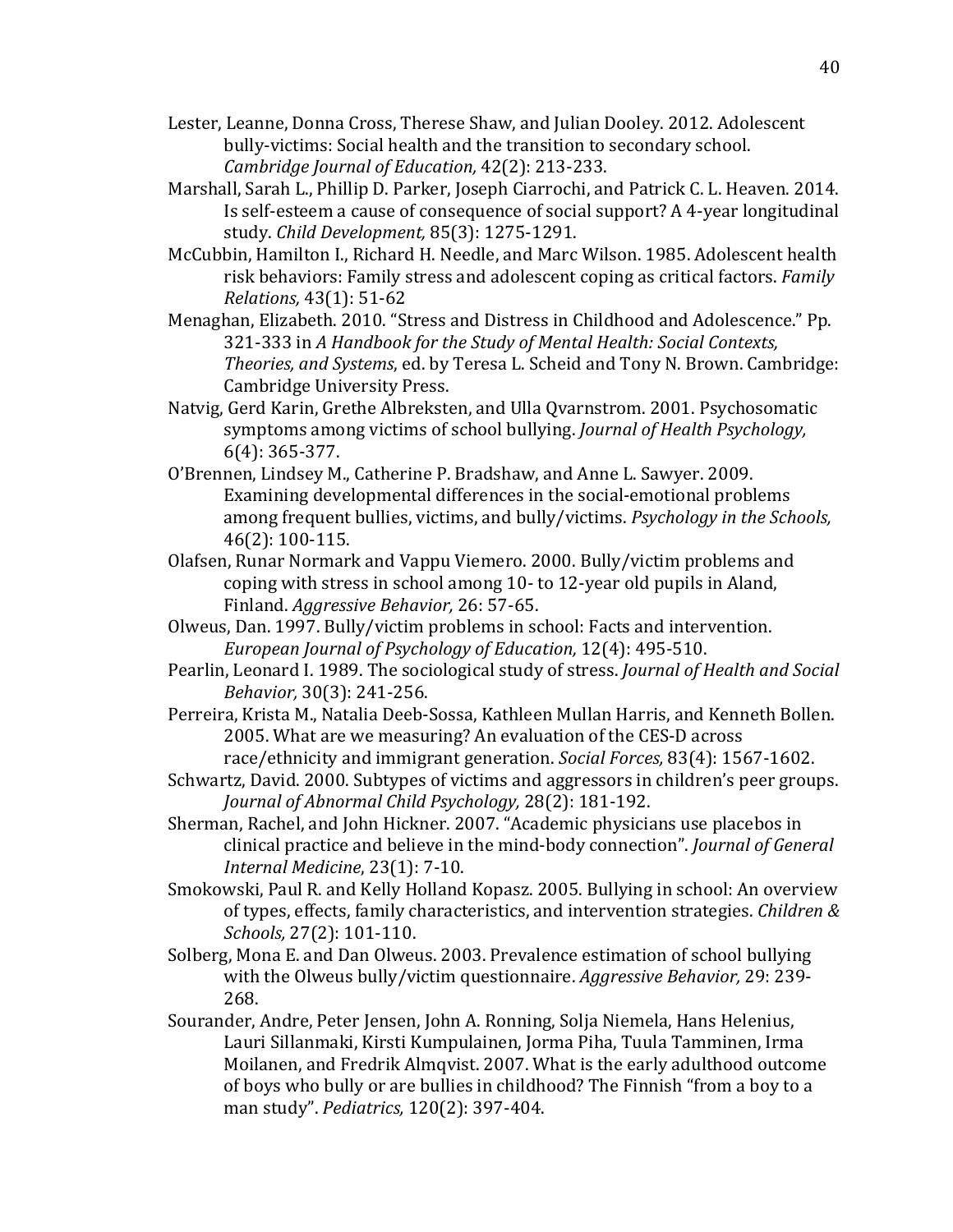- Tenenbaum, Laura S., Kris Varjas, Joel Meyers, and Leandra Parris. 2011. "Coping strategies and perceived effectiveness in fourth through eighth grade victims of bullying". *School Psychology International*, 32(3) 263-287.
- Toblin, Robin L., David Schwartz, Andrea Hopmeyer Gorman, and Tania Abouezzeddine. 2005. Social-cognitive and behavioral attributes of aggressive victims of bullying. *Applied Developmental Psychology*, 26: 329-346.
- Thoits, Peggy A. 2006. Personal agency in the stress process. *Journal of Health and Social Behavior, 47(4): 309-323.*
- Thoits, Peggy A. 2010. Stress and health: Major findings and policy implications. *Journal of Health and Social Behavior,* 51: S41-S53.
- Thornberg, Robert. 2011. "She's weird!'-The social construction of bullying in school: A review of qualitative research". *Children & Society*, 25: 258-267.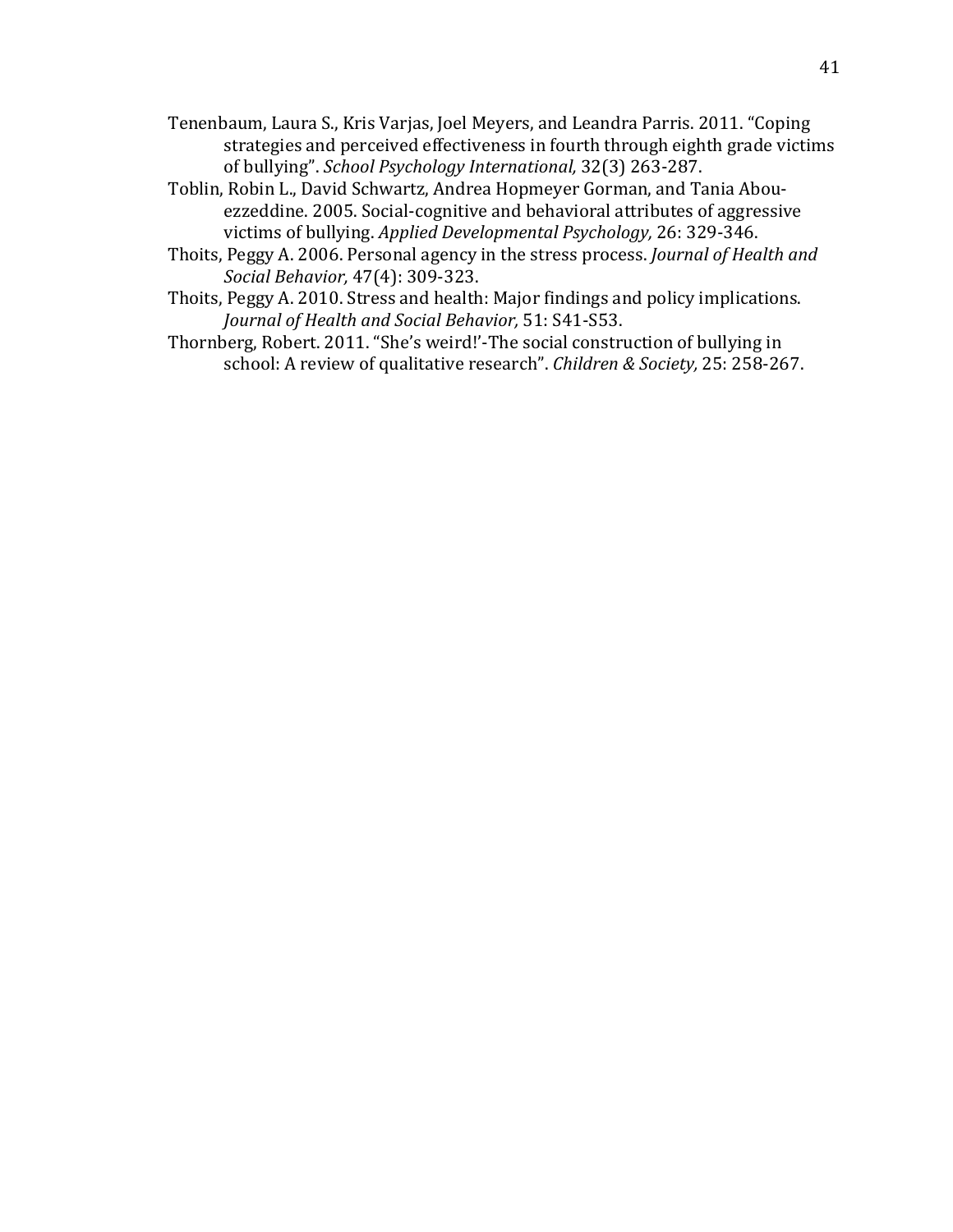# 42

# **Tables!and!Figures**

| Table 1: Descriptive Statistics <sup>a</sup> |      |           |                  |                |                         |           |
|----------------------------------------------|------|-----------|------------------|----------------|-------------------------|-----------|
| Variables:                                   | Mean | <b>SD</b> | Min              | Max            | Observed N <sup>b</sup> | % Missing |
| <b>Focal Dependent:</b>                      |      |           |                  |                |                         |           |
| Somatic symptoms:                            | 2.11 | 0.99      | $\mathbf{1}$     | 5              | 7961                    | 1.3%      |
| Depressive symptoms:                         | 2.09 | 0.86      | $\mathbf{1}$     | 5              | 7936                    | 1.6%      |
| <b>Focal Independent:</b>                    |      |           |                  |                |                         |           |
| No victimization:                            | 0.41 |           | $\boldsymbol{0}$ | $\mathbf{1}$   | 7728                    | 4.2%      |
| Low victimization:                           | 0.32 |           | $\boldsymbol{0}$ | $\mathbf{1}$   | 7728                    | 4.2%      |
| High victimization:                          | 0.27 |           | $\mathbf{0}$     | $\mathbf{1}$   | 7728                    | 4.2%      |
| No perpetration:                             | 0.54 |           | $\mathbf{0}$     | $\mathbf{1}$   | 7675                    | 4.8%      |
| Low perpetration:                            | 0.24 |           | $\boldsymbol{0}$ | $\mathbf{1}$   | 7675                    | 4.8%      |
| High perpetration:                           | 0.22 |           | $\mathbf{0}$     | $\mathbf{1}$   | 7675                    | 4.8%      |
| <b>Negative Coping:</b>                      |      |           |                  |                |                         |           |
| Alcohol use:                                 | 0.41 | 0.68      | $-1.28$          | $\overline{4}$ | 7752                    | 3.9%      |
| Fighting:                                    | 0.71 | 1.16      | $\mathbf{0}$     | $\overline{4}$ | 7760                    | 3.8%      |
| High-risk dieting:                           | 0.07 |           | $\mathbf{0}$     | $\mathbf{1}$   | 8066                    | $0\%$     |
| <b>Excessive TV viewing:</b>                 | 0.00 | 1.93      | $-4.22$          | 4.71           | 7828                    | 3.0%      |
| Junk food consumption:                       | 4.16 | 1.28      | $\mathbf{1}$     | 7              | 7995                    | 1%        |
| Controls:                                    |      |           |                  |                |                         |           |
| Age:                                         | 13.7 | 1.47      | 10.6             | 17             | 7946                    | 1.5%      |
| Grade:                                       | 8.04 | 1.36      | 6                | 10             | 8066                    | 0%        |
| Female:                                      | 0.52 |           | $\boldsymbol{0}$ | $\mathbf{1}$   | 8037                    | $0.4\%$   |
| White:                                       | 0.55 |           | $\boldsymbol{0}$ | $\mathbf{1}$   | 7943                    | 1.5%      |
| Black:                                       | 0.18 |           | $\boldsymbol{0}$ | $\mathbf{1}$   | 7943                    | 1.5%      |
| Hispanic:                                    | 0.25 |           | $\boldsymbol{0}$ | $\mathbf{1}$   | 7825                    | 3.0%      |
| Other race:                                  | 0.26 |           | $\boldsymbol{0}$ | $\mathbf{1}$   | 7943                    | 1.5%      |
| Healthy weight:                              | 0.65 |           | $\mathbf{0}$     | $\mathbf{1}$   | 8066                    | 0%        |
| Underweight:                                 | 0.03 |           | $\mathbf{0}$     | $\mathbf{1}$   | 8066                    | 0%        |
| Overweight:                                  | 0.32 |           | $\mathbf{0}$     | $\mathbf{1}$   | 8066                    | $0\%$     |
| Both parents:                                | 0.57 |           | $\boldsymbol{0}$ | $\mathbf{1}$   | 7514                    | 6.8%      |
| Mother-only:                                 | 0.24 |           | $\boldsymbol{0}$ | $\mathbf{1}$   | 7514                    | 6.8%      |
| Father-only:                                 | 0.03 |           | $\boldsymbol{0}$ | $\mathbf{1}$   | 7514                    | 6.8%      |
| Step-family:                                 | 0.15 |           | $\boldsymbol{0}$ | $\mathbf{1}$   | 7514                    | 6.8%      |
| Siblings:                                    | 2.09 | 1.81      | $\boldsymbol{0}$ | 22             | 8066                    | 0%        |
| Time with Friends:                           | 3.18 | 1.39      | $\mathbf{0}$     | 6.5            | 7918                    | 1.8%      |
| Family SES:                                  | 2.75 | 1.36      | $-2.17$          | 7.07           | 6342                    | 21.4%     |

a: Post-imputation  $N = 7951$ 

b: Pre-imputation  $N = 8066$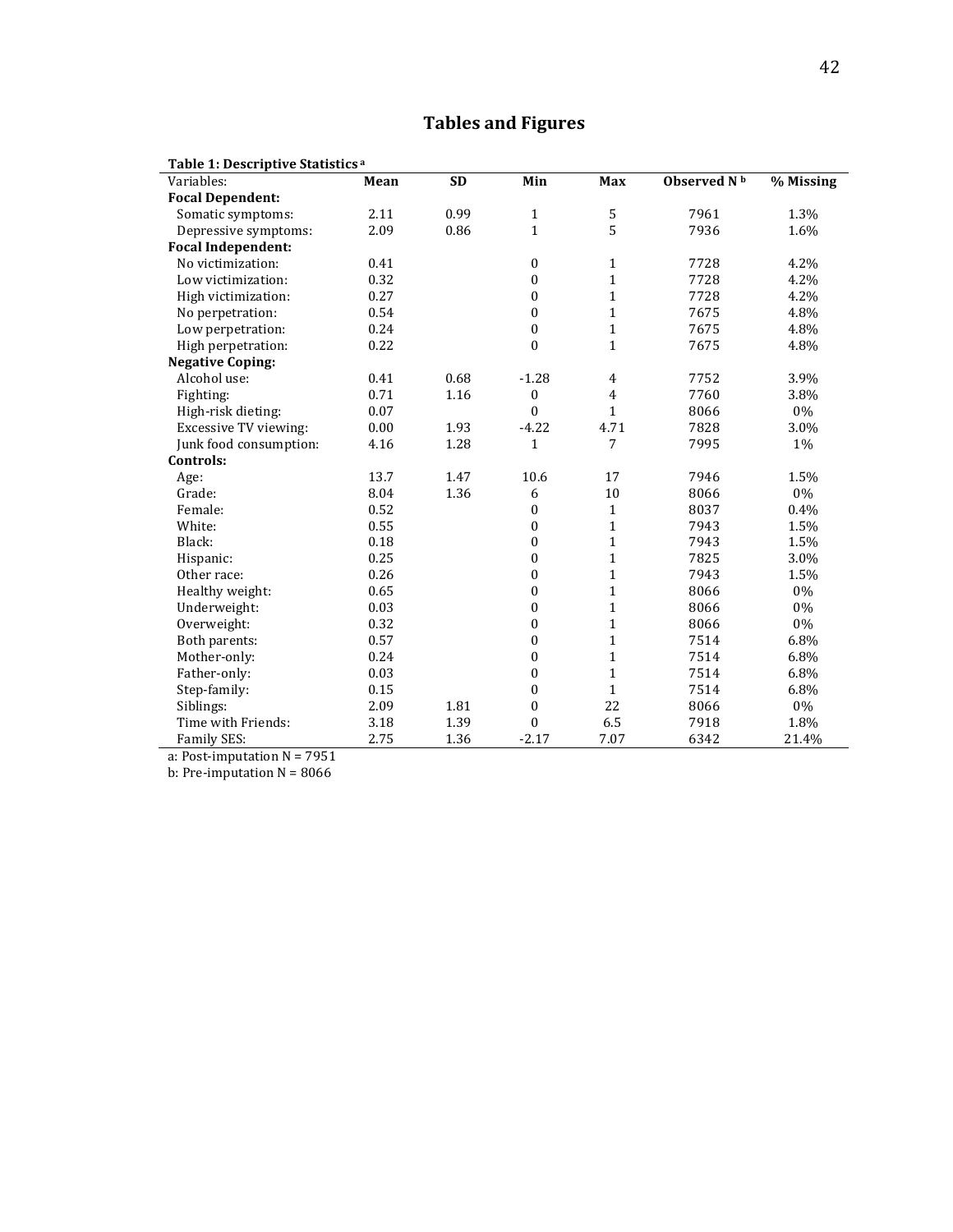| ruste <b>=</b> 1 med enects ons negr | ession on somatic symptoms by | Model 1 |           |         | Model 2 | banying biatases and nego |         | <b>Model 3</b> |           |
|--------------------------------------|-------------------------------|---------|-----------|---------|---------|---------------------------|---------|----------------|-----------|
|                                      | $\beta$                       |         | <b>SE</b> | $\beta$ |         | <b>SE</b>                 | $\beta$ |                | <b>SE</b> |
| <b>Bully Statuses:</b>               |                               |         |           |         |         |                           |         |                |           |
| Low Victim: a                        | 0.29                          | ***     | 0.04      | 0.25    | ***     | 0.04                      | 0.25    | ***            | 0.04      |
| High Victim:                         | 0.68                          | ***     | 0.06      | 0.65    | $***$   | 0.06                      | 0.59    | ***            | 0.06      |
| Low Bully: b                         | 0.19                          | $***$   | 0.07      | 0.17    | $***$   | 0.06                      | 0.11    |                | 0.06      |
| High Bully:                          | 0.40                          | ***     | 0.08      | 0.41    | $***$   | 0.07                      | 0.20    | $***$          | 0.08      |
| <b>Bully-Victim Interactions:</b>    |                               |         |           |         |         |                           |         |                |           |
| Low Victim*Low Bully:                | $-0.20$                       | $\ast$  | 0.08      | $-0.19$ | $\ast$  | 0.08                      | $-0.15$ | *              | 0.08      |
| High Victim*Low Bully:               | $-0.17$                       |         | 0.10      | $-0.18$ |         | 0.10                      | $-0.15$ |                | 0.09      |
| Low Victim*High Bully:               | $-0.19$                       |         | 0.10      | $-0.17$ |         | 0.10                      | $-0.12$ |                | 0.10      |
| High Victim*High Bully:              | $-0.34$                       | ***     | 0.10      | $-0.32$ | $***$   | 0.10                      | $-0.24$ | $\ast$         | 0.10      |
| <b>Negative Coping:</b>              |                               |         |           |         |         |                           |         |                |           |
| Alcohol:                             |                               |         |           |         |         |                           | 0.12    | ***            | 0.02      |
| Fighting:                            |                               |         |           |         |         |                           | 0.07    | ***            | 0.01      |
| High-risk Dieting:                   |                               |         |           |         |         |                           | 0.50    | ***            | 0.06      |
| <b>Excessive TV:</b>                 |                               |         |           |         |         |                           | 0.02    |                | 0.02      |
| Junk Food:                           |                               |         |           |         |         |                           | 0.07    | ***            | 0.02      |
| Controls:                            |                               |         |           |         |         |                           |         |                |           |
| Age:                                 |                               |         |           | 0.01    |         | 0.02                      | $-0.01$ |                | 0.02      |
| Grade:                               |                               |         |           | 0.06    |         | 0.04                      | 0.05    |                | 0.04      |
| Female:                              |                               |         |           | 0.42    | $***$   | 0.03                      | 0.45    | ***            | 0.03      |
| Black: c                             |                               |         |           | $-0.14$ | $***$   | 0.05                      | $-0.16$ | **             | 0.05      |
| Hispanic:                            |                               |         |           | 0.12    | $***$   | 0.04                      | 0.10    | $\ast$         | 0.04      |
| Other race:                          |                               |         |           | $-0.10$ | *       | 0.04                      | $-0.10$ | *              | 0.04      |
| Underweight: d                       |                               |         |           | 0.04    |         | 0.08                      | 0.00    |                | 0.07      |
| Overweight:                          |                               |         |           | 0.06    | *       | 0.03                      | 0.06    |                | 0.03      |
| Mother-only: e                       |                               |         |           | 0.07    |         | 0.04                      | 0.04    |                | 0.04      |
| Father-only:                         |                               |         |           | 0.29    | $***$   | 0.09                      | 0.25    | $***$          | 0.09      |
| Step-parent:                         |                               |         |           | 0.12    | $***$   | 0.04                      | 0.09    | *              | 0.04      |
| Siblings:                            |                               |         |           | 0.02    |         | 0.01                      | 0.01    |                | 0.01      |
| Time with Friends:                   |                               |         |           | $-0.06$ | ***     | 0.01                      | $-0.01$ |                | 0.01      |
| Family SES:                          |                               |         |           | 0.03    |         | 0.02                      | 0.03    | *              | 0.02      |
| Intercept:                           | $-0.35$                       | ***     | 0.03      | $-1.23$ | ***     | 0.29                      | $-0.85$ | **             | 0.28      |

Table 2: Fixed-effects OLS Regression on Somatic Symptoms by Bullying Statuses and Negative Coping

 $N = 7951$ 

a. Never-victim is the omitted reference group

b. Never-bully is the omitted reference group

c. White is the omitted reference group

d. Healthy weight is the omitted reference group

e. Both-parents is the omitted reference group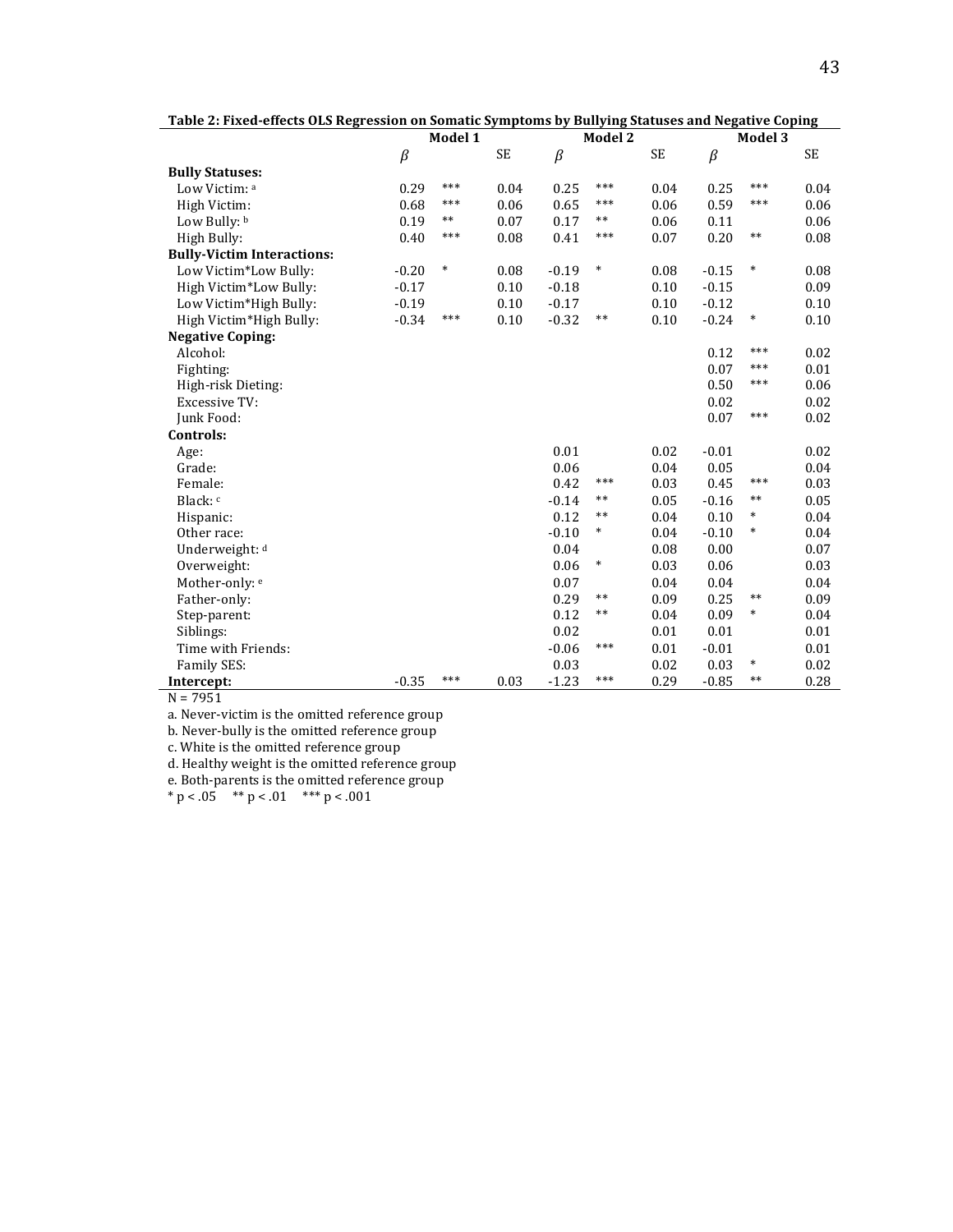44

Table 3: Interaction Coefficients for Bullying Statuses and Negative Coping on Somatic Symptoms

|                         | N    |      | Model 1 |           |      | Model 2 |      |      | Model 3 |           |
|-------------------------|------|------|---------|-----------|------|---------|------|------|---------|-----------|
|                         |      | β    |         | <b>SE</b> | β    |         | SE   | β    |         | <b>SE</b> |
| Victim-only:            |      |      |         |           |      |         |      |      |         |           |
| Low Victim:             | 1297 | 0.29 | ***     | 0.04      | 0.25 | ***     | 0.05 | 0.25 | ***     | 0.04      |
| High Victim:            | 694  | 0.68 | ***     | 0.06      | 0.65 | ***     | 0.06 | 0.59 | ***     | 0.06      |
| <b>Bully-only:</b>      |      |      |         |           |      |         |      |      |         |           |
| Low Bully:              | 539  | 0.19 | $***$   | 0.07      | 0.17 | $***$   | 0.06 | 0.11 |         | 0.06      |
| High Bully:             | 405  | 0.40 | ***     | 0.08      | 0.41 | ***     | 0.07 | 0.20 | ***     | 0.08      |
| <b>Bully-Victims: a</b> |      |      |         |           |      |         |      |      |         |           |
| Low Victim*Low Bully:   | 804  | 0.27 | ***     | 0.05      | 0.24 | ***     | 0.05 | 0.21 | ***     | 0.05      |
| High Victim*Low Bully:  | 569  | 0.70 | ***     | 0.06      | 0.65 | ***     | 0.06 | 0.55 | ***     | 0.06      |
| Low Victim*High Bully:  | 413  | 0.50 | ***     | 0.07      | 0.50 | ***     | 0.06 | 0.34 | ***     | 0.06      |
| High Victim*High Bully: | 921  | 0.75 | ***     | 0.05      | 0.74 | ***     | 0.05 | 0.55 | ***     | 0.05      |

 $\frac{mg}{\text{Total N} = 7951}$ 

a: No Victim\*No Bully N = 2309  $* p < .05$   $** p < .01$   $** p < .001$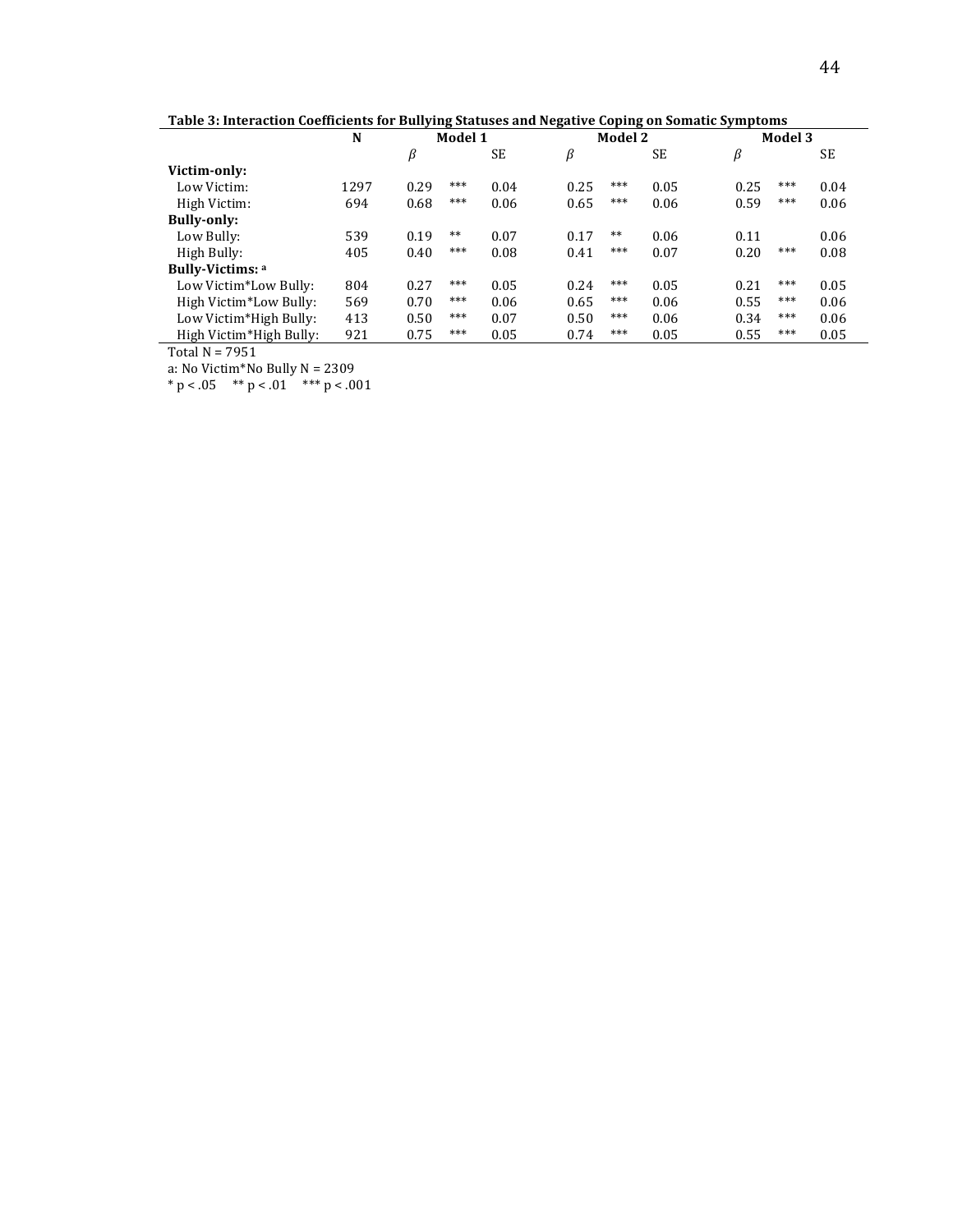



Figure 2: Somatic Symptoms by Bullying Statuses (Model 3)

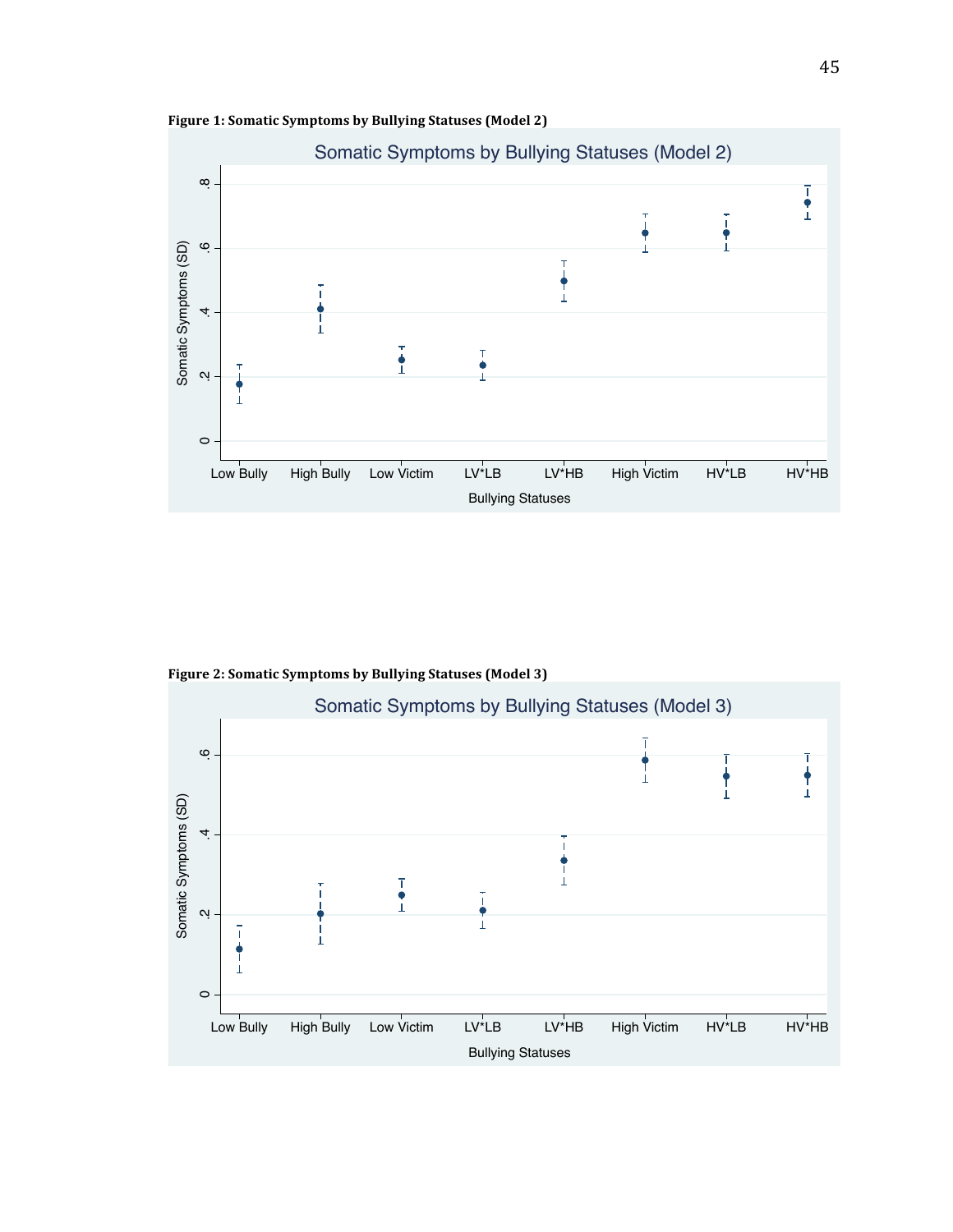| Table 4: Fixed-effects OLS Regression on Depressive Symptoms by Bullying Statuses and Negative Coping |         |         |      |         |         |           |         |         |           |
|-------------------------------------------------------------------------------------------------------|---------|---------|------|---------|---------|-----------|---------|---------|-----------|
|                                                                                                       |         | Model 1 |      |         | Model 2 |           |         | Model 3 |           |
|                                                                                                       | $\beta$ |         | SE   | $\beta$ |         | <b>SE</b> | $\beta$ |         | <b>SE</b> |
| <b>Bully Statuses:</b>                                                                                |         |         |      |         |         |           |         |         |           |
| Low Victim: a                                                                                         | 0.37    | ***     | 0.04 | 0.33    | ***     | 0.04      | 0.32    | ***     | 0.04      |
| High Victim:                                                                                          | 0.80    | ***     | 0.06 | 0.76    | ***     | 0.05      | 0.72    | ***     | 0.05      |
| Low Bully: b                                                                                          | 0.09    |         | 0.06 | 0.09    |         | 0.05      | 0.05    |         | 0.05      |
| High Bully:                                                                                           | 0.28    | ***     | 0.06 | 0.31    | ***     | 0.06      | 0.18    | $***$   | 0.06      |
| <b>Bully-Victim Interactions:</b>                                                                     |         |         |      |         |         |           |         |         |           |
| Low Victim*Low Bully:                                                                                 | $-0.11$ |         | 0.08 | $-0.11$ |         | 0.07      | $-0.08$ |         | 0.07      |
| High Victim*Low Bully:                                                                                | $-0.05$ |         | 0.10 | $-0.06$ |         | 0.09      | $-0.05$ |         | 0.09      |
| Low Victim*High Bully:                                                                                | $-0.18$ |         | 0.09 | $-0.17$ |         | 0.09      | $-0.14$ |         | 0.09      |
| High Victim*High Bully:                                                                               | $-0.24$ | $***$   | 0.09 | $-0.24$ | $***$   | 0.09      | $-0.20$ | $\ast$  | 0.09      |
| <b>Negative Coping:</b>                                                                               |         |         |      |         |         |           |         |         |           |
| Alcohol:                                                                                              |         |         |      |         |         |           | 0.08    | ***     | 0.02      |
| Fighting:                                                                                             |         |         |      |         |         |           | 0.03    | $\ast$  | 0.01      |
| High-risk Dieting:                                                                                    |         |         |      |         |         |           | 0.47    | ***     | 0.06      |
| <b>Excessive TV:</b>                                                                                  |         |         |      |         |         |           | 0.01    |         | 0.02      |
| Junk Food:                                                                                            |         |         |      |         |         |           | 0.04    | $\ast$  | 0.02      |
| Controls:                                                                                             |         |         |      |         |         |           |         |         |           |
| Age:                                                                                                  |         |         |      | 0.03    |         | 0.03      | 0.02    |         | 0.03      |
| Grade:                                                                                                |         |         |      | 0.11    | $***$   | 0.04      | 0.10    | $\ast$  | 0.04      |
| Female:                                                                                               |         |         |      | 0.44    | ***     | 0.03      | 0.45    | ***     | 0.03      |
| Black: c                                                                                              |         |         |      | $-0.08$ |         | 0.05      | $-0.08$ |         | 0.05      |
| Hispanic:                                                                                             |         |         |      | 0.09    | $\ast$  | 0.04      | 0.07    |         | 0.04      |
| Other race:                                                                                           |         |         |      | 0.03    |         | 0.04      | 0.04    |         | 0.04      |
| Underweight: d                                                                                        |         |         |      | 0.04    |         | 0.08      | 0.02    |         | 0.08      |
| Overweight:                                                                                           |         |         |      | 0.06    |         | 0.03      | 0.05    |         | 0.03      |
| Mother-only: e                                                                                        |         |         |      | 0.15    | ***     | 0.04      | 0.12    | ***     | 0.04      |
| Father-only:                                                                                          |         |         |      | 0.29    | ***     | 0.08      | 0.27    | ***     | 0.08      |
| Step-parent:                                                                                          |         |         |      | 0.09    | *       | 0.04      | 0.07    |         | 0.04      |
| Siblings:                                                                                             |         |         |      | 0.01    |         | 0.01      | 0.00    |         | 0.01      |
| Time with Friends:                                                                                    |         |         |      | $-0.00$ |         | 0.01      | 0.03    |         | 0.01      |
| Family SES:                                                                                           |         |         |      | 0.00    |         | 0.02      | 0.00    |         | 0.02      |
| Intercept:                                                                                            | $-0.36$ | ***     | 0.03 | $-2.07$ | ***     | 0.28      | $-1.78$ | ***     | 0.28      |

| Table 4: Fixed-effects OLS Regression on Depressive Symptoms by Bullying Statuses and Negative Coping |  |  |  |
|-------------------------------------------------------------------------------------------------------|--|--|--|
|                                                                                                       |  |  |  |

 $N = 7951$ 

a. Never-victim is the omitted reference group

b. Never-bully is the omitted reference group

c. White is the omitted reference group

d. Healthy weight is the omitted reference group

e. Both-parents is the omitted reference group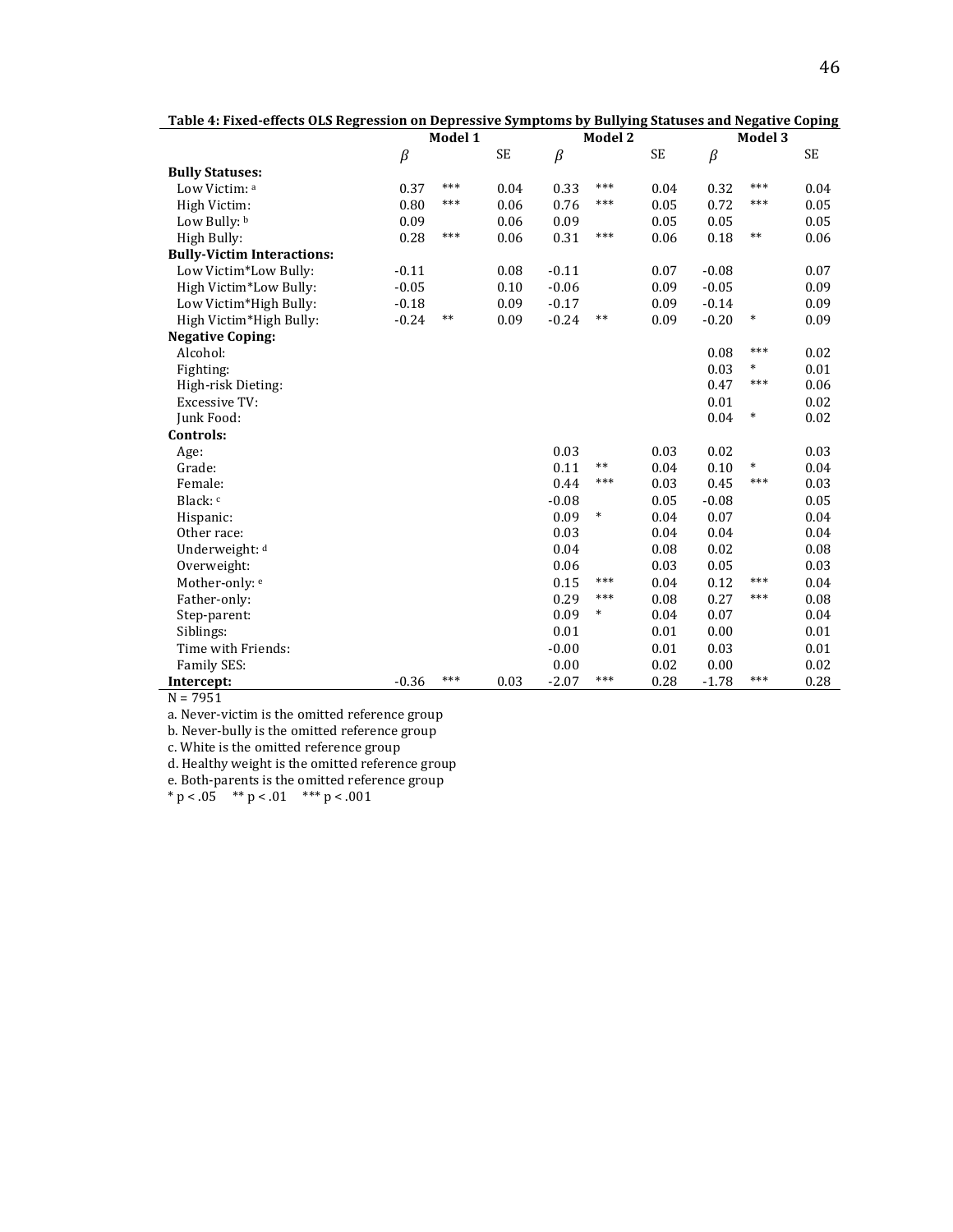Table 5: Interaction Coefficients for Bullying Statuses and Negative Coping on Depressive Symptoms

|                         | N    |      | Model 1 |           |      | Model 2 |      |      | Model 3 |      |
|-------------------------|------|------|---------|-----------|------|---------|------|------|---------|------|
|                         |      | β    |         | <b>SE</b> | β    |         | SE   | β    |         | SE   |
| Victim-only:            |      |      |         |           |      |         |      |      |         |      |
| Low Victim:             | 1297 | 0.37 | ***     | 0.04      | 0.33 | ***     | 0.04 | 0.32 | ***     | 0.04 |
| High Victim:            | 694  | 0.80 | ***     | 0.06      | 0.76 | ***     | 0.05 | 0.72 | ***     | 0.05 |
| <b>Bully-only:</b>      |      |      |         |           |      |         |      |      |         |      |
| Low Bully:              | 539  | 0.09 |         | 0.06      | 0.09 |         | 0.05 | 0.05 |         | 0.05 |
| High Bully:             | 405  | 0.28 | ***     | 0.06      | 0.31 | ***     | 0.06 | 0.18 | $***$   | 0.06 |
| <b>Bully-Victims: a</b> |      |      |         |           |      |         |      |      |         |      |
| Low Victim*Low Bully:   | 804  | 0.35 | ***     | 0.04      | 0.31 | ***     | 0.04 | 0.30 | ***     | 0.04 |
| High Victim*Low Bully:  | 569  | 0.84 | ***     | 0.06      | 0.79 | ***     | 0.06 | 0.72 | ***     | 0.06 |
| Low Victim*High Bully:  | 413  | 0.46 | ***     | 0.07      | 0.47 | ***     | 0.06 | 0.37 | ***     | 0.06 |
| High Victim*High Bully: | 921  | 0.83 | ***     | 0.05      | 0.83 | ***     | 0.05 | 0.70 | ***     | 0.05 |

Total  $N = 7951$ 

a: No Victim\*No Bully N = 2309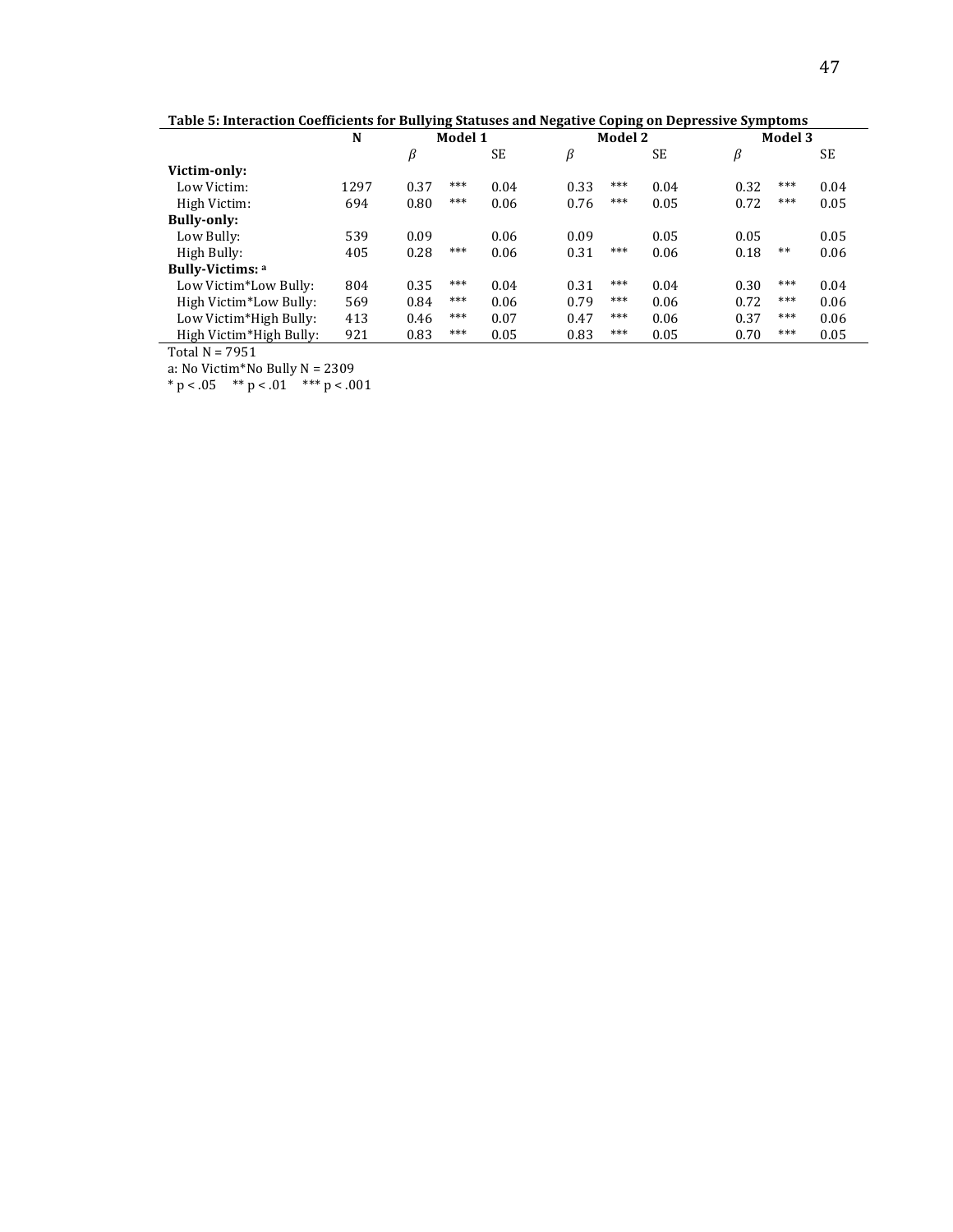



Figure 4: Depressive Symptoms by Bullying Statuses (Model 3)

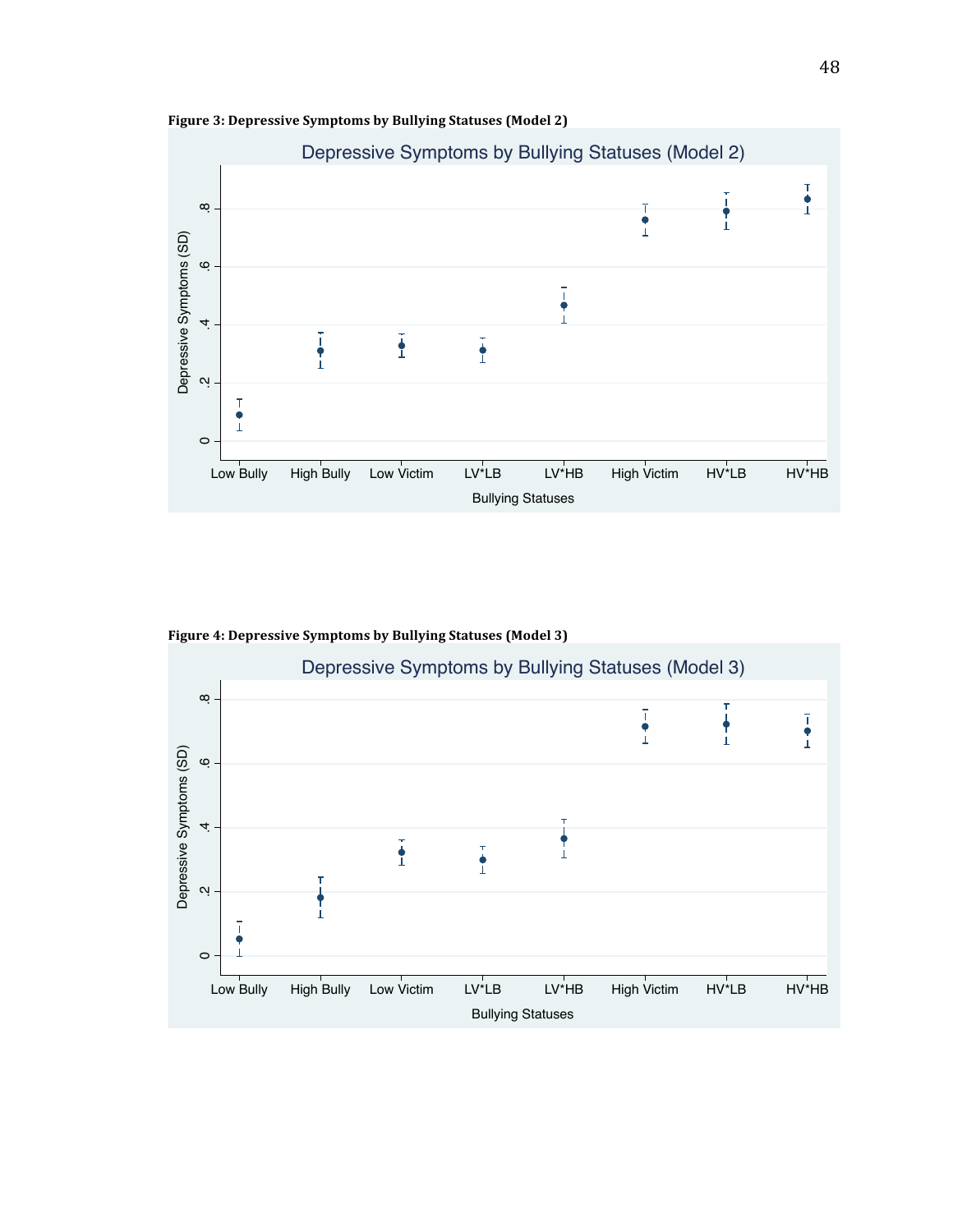# **Appendices**

| Somatic symptoms: Fixed-effects OLS regression with student weights using listwise deletion |         |         |           |         |         |           |         |         |      |
|---------------------------------------------------------------------------------------------|---------|---------|-----------|---------|---------|-----------|---------|---------|------|
|                                                                                             |         | Model 1 |           |         | Model 2 |           |         | Model 3 |      |
|                                                                                             | $\beta$ |         | <b>SE</b> | $\beta$ |         | <b>SE</b> | $\beta$ |         | SE   |
| <b>Bully Statuses:</b>                                                                      |         |         |           |         |         |           |         |         |      |
| Low Victim: a                                                                               | 0.27    | $***$   | 0.05      | 0.23    | ***     | 0.05      | 0.21    | $***$   | 0.05 |
| High Victim:                                                                                | 0.63    | ***     | 0.07      | 0.61    | ***     | 0.07      | 0.55    | ***     | 0.06 |
| Low Bully: b                                                                                | 0.17    | $\ast$  | 0.08      | 0.17    | $\ast$  | 0.07      | 0.12    |         | 0.07 |
| High Bully:                                                                                 | 0.49    | $***$   | 0.09      | 0.49    | ***     | 0.09      | 0.32    | $***$   | 0.09 |
| <b>Bully-Victim Interactions:</b>                                                           |         |         |           |         |         |           |         |         |      |
| Low Victim*Low Bully:                                                                       | $-0.24$ | $\ast$  | 0.10      | $-0.24$ | $***$   | 0.09      | $-0.19$ | $\ast$  | 0.09 |
| High Victim*Low Bully:                                                                      | $-0.08$ |         | 0.12      | $-0.11$ |         | 0.11      | $-0.10$ |         | 0.11 |
| Low Victim*High Bully:                                                                      | $-0.35$ | **      | 0.12      | $-0.30$ | **      | 0.11      | $-0.27$ | $\ast$  | 0.11 |
| High Victim*High Bully:                                                                     | $-0.41$ | ***     | 0.12      | $-0.40$ | ***     | 0.12      | $-0.32$ | $***$   | 0.11 |
| <b>Negative Coping:</b>                                                                     |         |         |           |         |         |           |         |         |      |
| Alcohol:                                                                                    |         |         |           |         |         |           | 0.14    | ***     | 0.02 |
| Fighting:                                                                                   |         |         |           |         |         |           | 0.06    | ***     | 0.02 |
| High-risk Dieting:                                                                          |         |         |           |         |         |           | 0.52    | ***     | 0.07 |
| <b>Excessive TV:</b>                                                                        |         |         |           |         |         |           | 0.02    |         | 0.02 |
| Junk Food:                                                                                  |         |         |           |         |         |           | 0.06    | $***$   | 0.02 |
| Controls:                                                                                   |         |         |           |         |         |           |         |         |      |
| Age:                                                                                        |         |         |           | 0.03    |         | 0.03      | 0.01    |         | 0.03 |
| Grade:                                                                                      |         |         |           | 0.05    |         | 0.04      | 0.04    |         | 0.04 |
| Female:                                                                                     |         |         |           | 0.43    | ***     | 0.03      | 0.45    | $***$   | 0.03 |
| Black: c                                                                                    |         |         |           | $-0.18$ | $***$   | 0.06      | $-0.19$ | **      | 0.07 |
| Hispanic:                                                                                   |         |         |           | 0.13    | *       | 0.05      | 0.12    | $\ast$  | 0.05 |
| Other race:                                                                                 |         |         |           | $-0.15$ | $***$   | 0.05      | $-0.16$ | $***$   | 0.05 |
| Underweight: d                                                                              |         |         |           | $-0.00$ |         | 0.09      | $-0.02$ |         | 0.08 |
| Overweight:                                                                                 |         |         |           | 0.06    |         | 0.04      | 0.06    |         | 0.03 |
| Mother-only: e                                                                              |         |         |           | 0.04    |         | 0.04      | 0.02    |         | 0.04 |
| Father-only:                                                                                |         |         |           | 0.31    | $***$   | 0.09      | 0.28    | $**$    | 0.09 |
| Step-parent:                                                                                |         |         |           | 0.08    |         | 0.05      | 0.05    |         | 0.05 |
| Siblings:                                                                                   |         |         |           | 0.02    |         | 0.01      | 0.02    |         | 0.01 |
| Time with Friends:                                                                          |         |         |           | $-0.06$ | ***     | 0.02      | $-0.01$ |         | 0.02 |
| Family SES:                                                                                 |         |         |           | 0.02    |         | 0.02      | 0.03    |         | 0.02 |
| Intercept:                                                                                  | $-0.35$ | ***     | 0.03      | $-1.42$ | ***     | 0.32      | $-1.02$ | ***     | 0.32 |

# Appendix I: Fixed-effect OLS with student weights using listwise deletion

 $N = 5555$ 

a. Never-victim is the omitted reference group

b. Never-bully is the omitted reference group

c. White is the omitted reference group

d. Healthy weight is the omitted reference group

e. Both-parents is the omitted reference group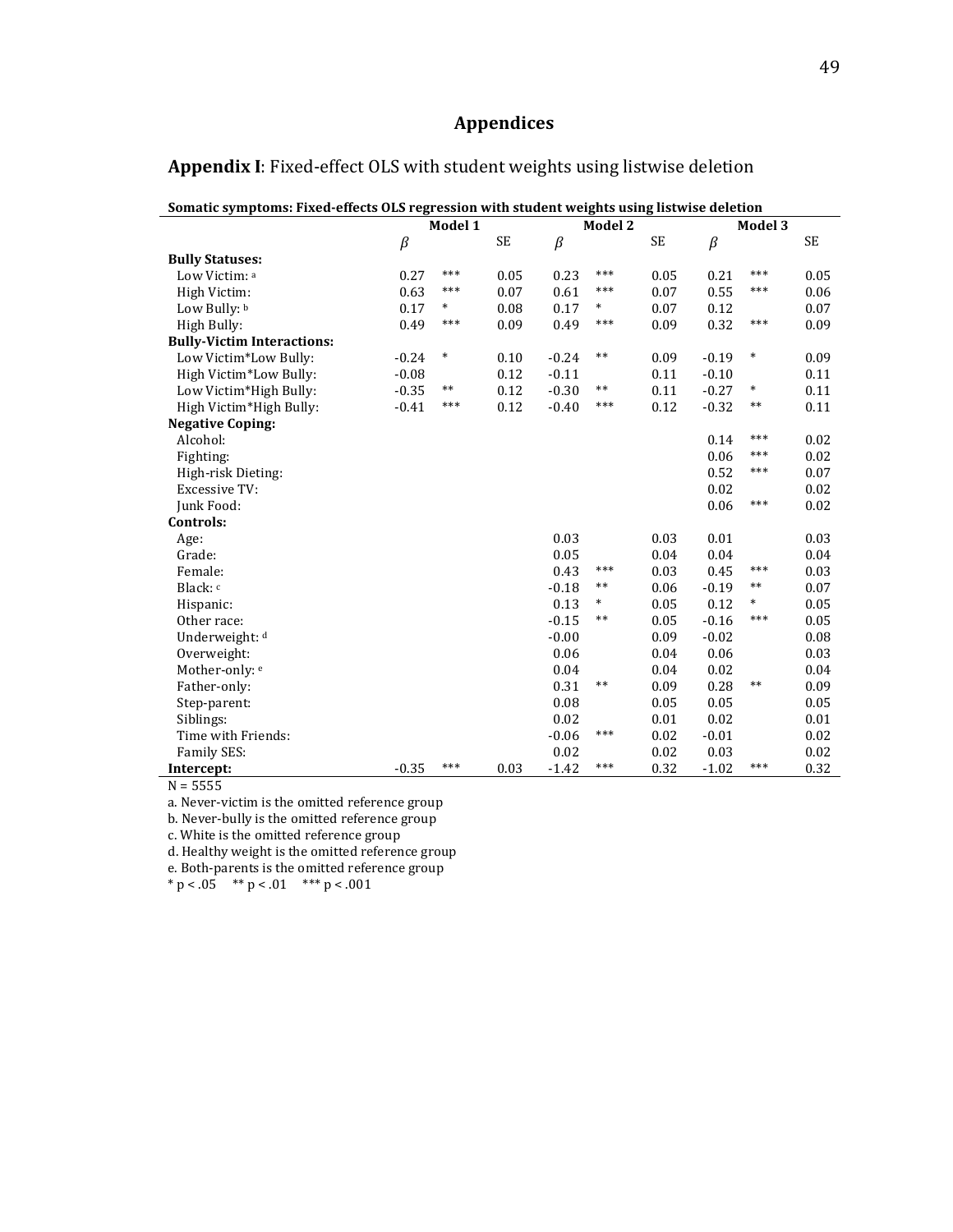| гілей-енесіз одз гедгеззіон он иергеззіvе зуніріоніз місії зійцені метдігіз изнід нэгмізе иегенон |         |         |           |         |                |           |         |                |           |
|---------------------------------------------------------------------------------------------------|---------|---------|-----------|---------|----------------|-----------|---------|----------------|-----------|
|                                                                                                   |         | Model 1 |           |         | <b>Model 2</b> |           |         | <b>Model 3</b> |           |
|                                                                                                   | $\beta$ |         | <b>SE</b> | $\beta$ |                | <b>SE</b> | $\beta$ |                | <b>SE</b> |
| <b>Bully Statuses:</b>                                                                            |         |         |           |         |                |           |         |                |           |
| Low Victim: a                                                                                     | 0.36    | ***     | 0.05      | 0.31    | $***$          | 0.05      | 0.30    | ***            | 0.05      |
| High Victim:                                                                                      | 0.74    | ***     | 0.07      | 0.71    | ***            | 0.06      | 0.67    | ***            | 0.06      |
| Low Bully: b                                                                                      | 0.08    |         | 0.07      | 0.08    |                | 0.06      | 0.05    |                | 0.06      |
| High Bully:                                                                                       | 0.35    | ***     | 0.08      | 0.38    | ***            | 0.08      | 0.26    | ***            | 0.08      |
| <b>Bully-Victim Interactions:</b>                                                                 |         |         |           |         |                |           |         |                |           |
| Low Victim*Low Bully:                                                                             | $-0.11$ |         | 0.09      | $-0.09$ |                | 0.08      | $-0.06$ |                | 0.08      |
| High Victim*Low Bully:                                                                            | 0.08    |         | 0.12      | 0.05    |                | 0.11      | 0.05    |                | 0.11      |
| Low Victim*High Bully:                                                                            | $-0.28$ | $\ast$  | 0.11      | $-0.25$ | *              | 0.10      | $-0.23$ | $\ast$         | 0.10      |
| High Victim*High Bully:                                                                           | $-0.22$ |         | 0.12      | $-0.21$ |                | 0.11      | $-0.16$ |                | 0.11      |
| <b>Negative Coping:</b>                                                                           |         |         |           |         |                |           |         |                |           |
| Alcohol:                                                                                          |         |         |           |         |                |           | 0.10    | ***            | 0.02      |
| Fighting:                                                                                         |         |         |           |         |                |           | 0.03    |                | 0.02      |
| High-risk Dieting:                                                                                |         |         |           |         |                |           | 0.49    | ***            | 0.07      |
| <b>Excessive TV:</b>                                                                              |         |         |           |         |                |           | 0.01    |                | 0.02      |
| Junk Food:                                                                                        |         |         |           |         |                |           | 0.05    | *              | 0.02      |
| Controls:                                                                                         |         |         |           |         |                |           |         |                |           |
| Age:                                                                                              |         |         |           | 0.06    |                | 0.04      | 0.04    |                | 0.03      |
| Grade:                                                                                            |         |         |           | 0.09    |                | 0.05      | 0.08    |                | 0.05      |
| Female:                                                                                           |         |         |           | 0.46    | ***            | 0.03      | 0.47    | ***            | 0.03      |
| Black: c                                                                                          |         |         |           | $-0.06$ |                | 0.06      | $-0.06$ |                | 0.06      |
| Hispanic:                                                                                         |         |         |           | 0.11    | $\ast$         | 0.05      | 0.10    |                | 0.05      |
| Other race:                                                                                       |         |         |           | $-0.01$ |                | 0.05      | $-0.01$ |                | 0.05      |
| Underweight: d                                                                                    |         |         |           | 0.01    |                | 0.09      | $-0.01$ |                | 0.09      |
| Overweight:                                                                                       |         |         |           | 0.08    | $\ast$         | 0.03      | 0.07    | *              | 0.03      |
| Mother-only: e                                                                                    |         |         |           | 0.11    | $***$          | 0.04      | 0.09    | $\ast$         | 0.04      |
| Father-only:                                                                                      |         |         |           | 0.29    | ***            | 0.09      | 0.27    | $***$          | 0.09      |
| Step-parent:                                                                                      |         |         |           | 0.04    |                | 0.04      | 0.02    |                | 0.04      |
| Siblings:                                                                                         |         |         |           | 0.00    |                | 0.01      | $-0.00$ |                | 0.01      |
| Time with Friends:                                                                                |         |         |           | 0.01    |                | 0.02      | 0.04    | $***$          | 0.02      |
| Family SES:                                                                                       |         |         |           | $-0.00$ |                | 0.02      | $-0.00$ |                | 0.02      |
| Intercept:                                                                                        | $-0.39$ | ***     | 0.03      | $-2.22$ | ***            | 0.32      | $-1.91$ | ***            | 0.32      |

Fixed-effects OLS regression on depressive symptoms with student weights using listwise deletion

 $\frac{m_{\text{c}}}{N}$  = 5555

a. Never-victim is the omitted reference group

b. Never-bully is the omitted reference group

c. White is the omitted reference group

d. Healthy weight is the omitted reference group

e. Both-parents is the omitted reference group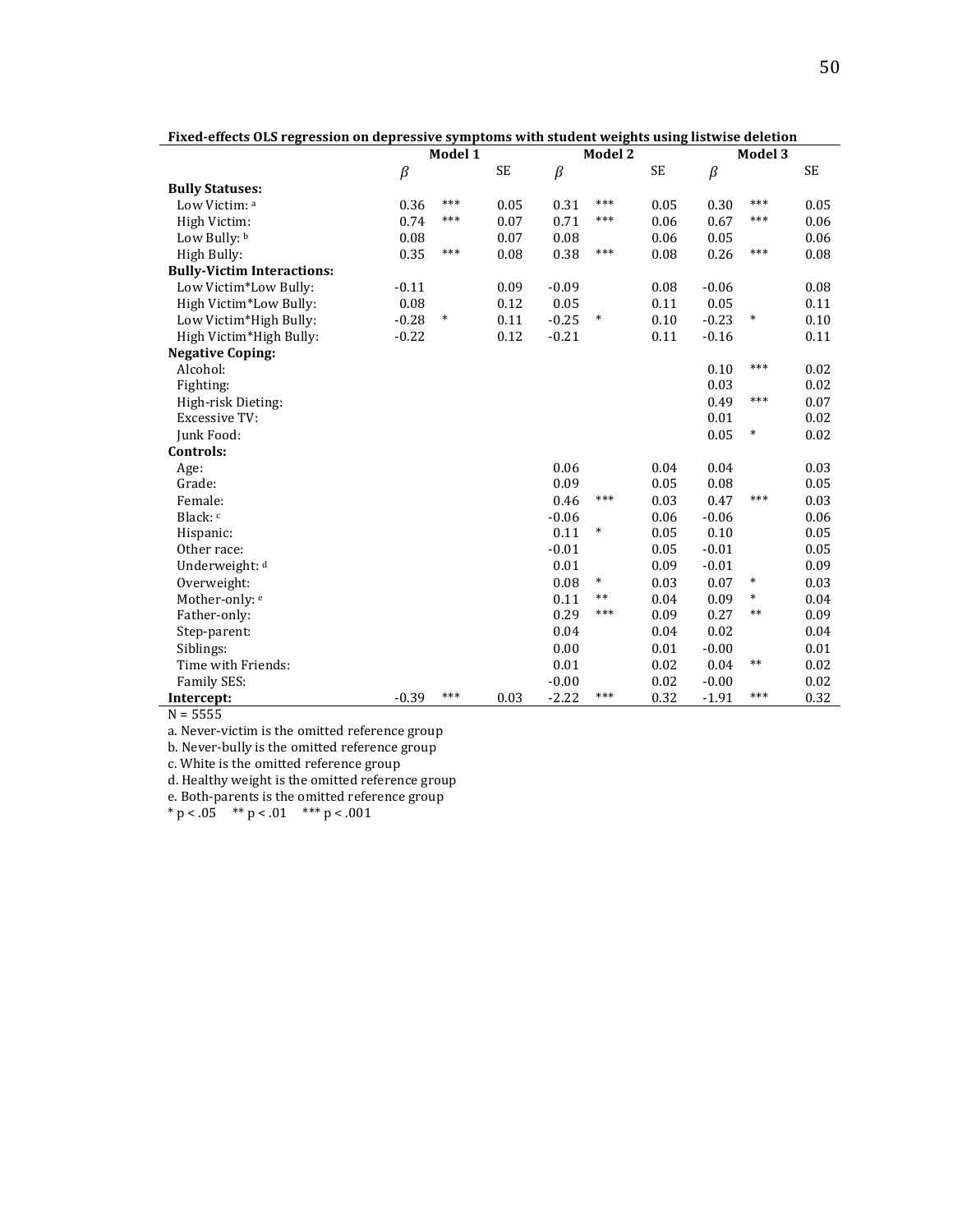Appendix II: Fixed-effect and tobit regression comparisons using imputed datasets by student weights (final model): **Appendix II**: Fixed-effect and tobit regression comparisons using imputed datasets by student weights (final model):

| $\overline{a}$<br>ׇ֚֘                 | ֧֖֧֧֦֧֧֧֦֧֧֦֧֧֧֦֧֧֧֧֧֧֪֧֧֧֧֧֧֧֧֛֪֪֧֧֧֛֪֛֪֧֛֪֪֧֛֚֚֚֚֚֚֚֚֚֝֕֓֕֓֕֓֕֓֝֬֝֬֝֬֝֬֝֬֝֬֓֬֝֬֓֬֝֬֝֬֝֬֬֬<br>Ŝ<br>١<br>i<br>i |
|---------------------------------------|-----------------------------------------------------------------------------------------------------------------|
| i<br>$\mathsf I$<br>$\mathbf{u}$<br>i | l<br>i<br>i                                                                                                     |
|                                       |                                                                                                                 |

|                                                                                                        |                                      |                     | With student weight        |                                      |                                                         |                                      |                                       |                                                       | Without student weight  |                                        |                                                                           |                               |
|--------------------------------------------------------------------------------------------------------|--------------------------------------|---------------------|----------------------------|--------------------------------------|---------------------------------------------------------|--------------------------------------|---------------------------------------|-------------------------------------------------------|-------------------------|----------------------------------------|---------------------------------------------------------------------------|-------------------------------|
|                                                                                                        |                                      | <b>Fixed-effect</b> |                            |                                      | <b>Tobit</b>                                            |                                      |                                       | Fixed-effect                                          |                         |                                        | Tobit                                                                     |                               |
|                                                                                                        | $\beta$                              |                     | 55                         | B                                    |                                                         | <b>SE</b>                            | 6                                     |                                                       | 5E                      | $\beta$                                |                                                                           | <b>SE</b>                     |
| <b>Bully Statuses:</b>                                                                                 |                                      |                     |                            |                                      |                                                         |                                      |                                       |                                                       |                         |                                        |                                                                           |                               |
| Low Victim: a                                                                                          |                                      | $**\ast$            |                            |                                      | $\begin{array}{cc} * & * \\ * & * \\ * & * \end{array}$ |                                      |                                       | $**\ast$                                              |                         |                                        | $**\ast$                                                                  |                               |
| High Victim:                                                                                           |                                      | $***$               |                            |                                      |                                                         |                                      |                                       | $***$                                                 |                         |                                        | $***$                                                                     |                               |
| Low Bully: b                                                                                           |                                      |                     |                            |                                      |                                                         |                                      |                                       | $*$                                                   |                         |                                        | $*$                                                                       |                               |
| High Bully:                                                                                            | $0.25$<br>$0.59$<br>$0.11$<br>$0.20$ | $***$               | $0.06$<br>0.06<br>0.00     | 0.27<br>0.62<br>0.11<br>0.22         | $\frac{*}{*}$                                           | 50.05<br>0.06<br>0.07                | 0.21<br>0.59<br>0.16                  | $**\ast$                                              | 0.03<br>0.03<br>0.00    | 0.23<br>0.63<br>0.14                   | $***$                                                                     |                               |
| Bully-Victim Interactions:                                                                             |                                      |                     |                            |                                      |                                                         |                                      |                                       |                                                       |                         |                                        |                                                                           |                               |
| Low Victim*Low Bully:                                                                                  |                                      |                     |                            |                                      |                                                         |                                      |                                       |                                                       |                         |                                        |                                                                           |                               |
|                                                                                                        |                                      |                     |                            |                                      |                                                         |                                      |                                       |                                                       |                         |                                        | $_{\rm *}^{\star}$                                                        |                               |
|                                                                                                        |                                      |                     |                            |                                      |                                                         |                                      |                                       |                                                       |                         |                                        |                                                                           |                               |
| High Victim*Low Bully:<br>Low Victim*High Bully:<br>High Victim*High Bully:                            | $0.15$<br>$0.124$<br>$0.24$          |                     | $0.08$<br>$0.10$<br>$0.10$ | 0.15<br>0.15<br>0.0.0                | $\stackrel{*}{*}$                                       | $0.10$<br>$0.00$<br>$0.00$           | $-0.11$<br>$-0.16$<br>$-0.17$         | $*$                                                   | 70.05<br>20.07<br>20.07 | $0.19$<br>$0.19$<br>$0.18$<br>$0.19$   |                                                                           | $0.06$<br>0.07<br>0.07        |
| Negative Coping:                                                                                       |                                      |                     |                            |                                      |                                                         |                                      |                                       |                                                       |                         |                                        |                                                                           |                               |
|                                                                                                        |                                      | $**\ast$            |                            |                                      | $**\atop{*}{*}$                                         |                                      |                                       | $**\ast$                                              |                         |                                        | $**\ast$                                                                  |                               |
|                                                                                                        |                                      | $**\atop{*}$        |                            |                                      | $**\atop{*}$                                            |                                      |                                       | $***$                                                 |                         |                                        | $\begin{array}{cc} \ast & \ast \\ \ast & \ast \\ \ast & \ast \end{array}$ |                               |
| Alcohol:<br>Fighting:<br>High-risk Dieting:                                                            |                                      | $* \underset{*}{*}$ |                            |                                      | $**\atop$                                               |                                      |                                       | $*$<br>$*$                                            |                         |                                        |                                                                           |                               |
| Excessive TV                                                                                           |                                      |                     |                            |                                      |                                                         |                                      |                                       | $*$                                                   |                         |                                        | $*$                                                                       |                               |
| Junk Food:                                                                                             | $0.12$<br>$0.50$<br>$0.02$<br>$0.07$ | $**\atop{*}$        |                            | $0.17$<br>$0.51$<br>$0.03$<br>$0.08$ | $**\atop**$                                             | $0.02$<br>$0.07$<br>$0.02$<br>$0.02$ | $0.14$<br>$0.053$<br>$0.05$<br>$0.07$ | $**\atop{*}$                                          |                         | $0.14$<br>$0.030$<br>$0.030$<br>$0.08$ | $***$                                                                     | 0.01<br>0.01<br>0.000<br>0.00 |
| Controls:                                                                                              |                                      |                     |                            |                                      |                                                         |                                      |                                       |                                                       |                         |                                        |                                                                           |                               |
| Age:                                                                                                   |                                      |                     |                            |                                      |                                                         |                                      |                                       |                                                       |                         |                                        |                                                                           |                               |
| Grade:                                                                                                 |                                      |                     |                            |                                      |                                                         |                                      |                                       |                                                       |                         |                                        |                                                                           |                               |
|                                                                                                        |                                      | $***$               |                            |                                      | $***$                                                   |                                      |                                       | $***$                                                 |                         |                                        |                                                                           |                               |
| Female:<br>Black: c                                                                                    |                                      | $\stackrel{*}{*}$   |                            |                                      | $***$                                                   |                                      |                                       | $\begin{smallmatrix} * \ * \ * \ * \end{smallmatrix}$ |                         |                                        | * *<br>* *<br>* *                                                         |                               |
|                                                                                                        |                                      |                     |                            |                                      |                                                         |                                      |                                       |                                                       |                         |                                        |                                                                           |                               |
|                                                                                                        |                                      |                     |                            |                                      | $**\ast$                                                |                                      |                                       | $*$                                                   |                         |                                        | $**\atop{*}$                                                              |                               |
|                                                                                                        |                                      |                     |                            |                                      |                                                         |                                      |                                       |                                                       |                         |                                        |                                                                           |                               |
|                                                                                                        |                                      |                     |                            |                                      |                                                         |                                      |                                       | $*$<br>$*$                                            |                         |                                        | *<br>*<br>* *                                                             |                               |
|                                                                                                        |                                      |                     |                            |                                      |                                                         |                                      |                                       | $\ast$                                                |                         |                                        |                                                                           |                               |
| Hispanic:<br>Other race:<br>Underweight: <sup>d</sup><br>Overweight:<br>Mother-only: e<br>Father-only: |                                      |                     |                            |                                      | $\stackrel{*}{*}$                                       |                                      |                                       | $***$                                                 |                         |                                        | $**\atop **$                                                              |                               |
| Step-parent:                                                                                           |                                      |                     |                            |                                      |                                                         |                                      |                                       | $**\ast$                                              |                         |                                        | $**\atop **$                                                              |                               |
| Siblings:                                                                                              |                                      |                     |                            |                                      |                                                         |                                      |                                       |                                                       |                         |                                        |                                                                           |                               |
| Time with Friends:                                                                                     |                                      |                     |                            |                                      |                                                         |                                      |                                       |                                                       |                         |                                        |                                                                           |                               |
| Family SES:                                                                                            |                                      |                     |                            |                                      |                                                         |                                      |                                       |                                                       |                         |                                        |                                                                           |                               |
| Intercept:                                                                                             |                                      |                     |                            |                                      | $***$                                                   |                                      |                                       | $***$                                                 |                         |                                        | $***$                                                                     |                               |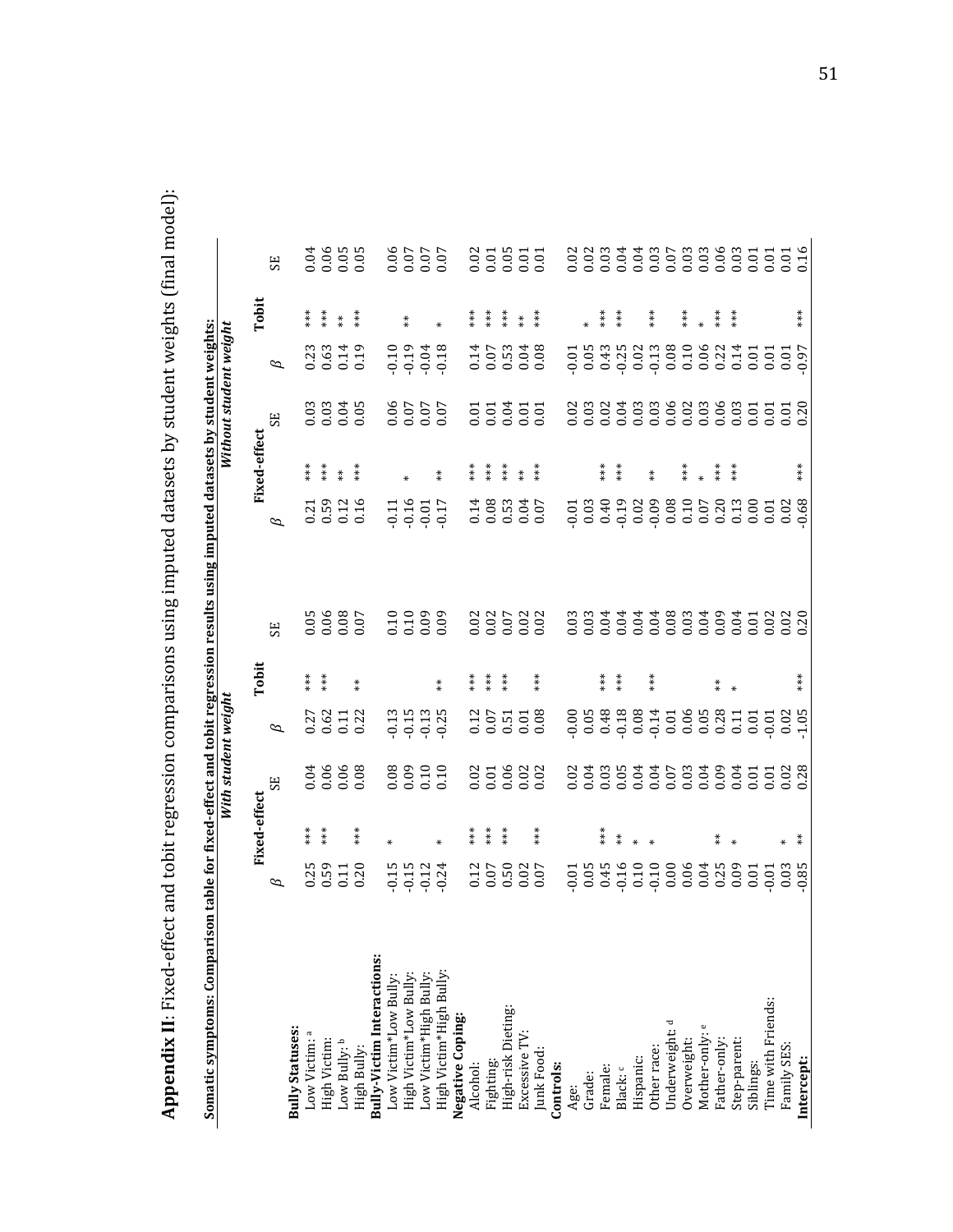| Depressive symptoms: Comp  |                               |              |                              |                                      |               |                                                     | parison table for fixed-effect and tobit regression results using imputed datasets by student weights: |              |                         |                                                     |            |                       |
|----------------------------|-------------------------------|--------------|------------------------------|--------------------------------------|---------------|-----------------------------------------------------|--------------------------------------------------------------------------------------------------------|--------------|-------------------------|-----------------------------------------------------|------------|-----------------------|
|                            |                               |              | With student weights         |                                      |               |                                                     |                                                                                                        |              | Without student weights |                                                     |            |                       |
|                            |                               | Fixed-effect |                              |                                      | Tobit         |                                                     |                                                                                                        | Fixed-effect |                         |                                                     | Tobit      |                       |
|                            | B                             |              | SE                           | $\varnothing$                        |               | SE <sub>1</sub>                                     | $\beta$                                                                                                |              | 55                      | $\varnothing$                                       |            | 55                    |
| <b>Bully Statuses:</b>     |                               |              |                              |                                      |               |                                                     |                                                                                                        |              |                         |                                                     |            |                       |
| Low Victim: a              |                               | $***$        |                              |                                      | $***$         |                                                     |                                                                                                        | $***$        |                         |                                                     | $***$      |                       |
| High Victim:               | 0.32<br>0.72                  | $***$        |                              |                                      | ***           |                                                     | 0.26                                                                                                   | $***$        |                         |                                                     | $***$      |                       |
| Low Bully: b               | $0.05$<br>$0.18$              |              | 0.05<br>0.05<br>0.00         | $0.870$<br>$0.040$<br>$0.040$        |               | 0.05<br>0.07<br>0.08                                | 0.04                                                                                                   |              | 0.03<br>0.03<br>0.00    | 37<br>380<br>000<br>000                             |            | 0.04<br>0.06<br>0.06  |
| High Bully:                |                               | $*$          |                              |                                      | $***$         |                                                     | 0.15                                                                                                   | $*$          |                         |                                                     | $***$      |                       |
| Bully-Victim Interactions: |                               |              |                              |                                      |               |                                                     |                                                                                                        |              |                         |                                                     |            |                       |
| Low Victim*Low Bully       |                               |              |                              | $-0.04$                              |               |                                                     |                                                                                                        |              |                         |                                                     |            |                       |
| High Victim*Low Bully      |                               |              |                              | $-0.02$                              |               | 011<br>012<br>012<br>012                            |                                                                                                        |              |                         |                                                     |            |                       |
| Low Victim*High Bully      |                               |              |                              |                                      |               |                                                     |                                                                                                        |              |                         |                                                     |            |                       |
| High Victim*High Bully:    | 0.05<br>0.05<br>0.07<br>0.07  | ₩            | 60.09<br>0.00<br>0.00        | $-0.21$                              |               |                                                     | $0.01$<br>$0.02$<br>$0.07$<br>$0.07$<br>$0.04$                                                         |              | 70.00<br>2010<br>2010   | $0.04$<br>$0.02$<br>$0.13$<br>$0.07$<br>$0.09$      |            | 60.09<br>0.00<br>0.00 |
| Negative Coping:           |                               |              |                              |                                      |               |                                                     |                                                                                                        |              |                         |                                                     |            |                       |
| Alcohol:                   |                               |              |                              |                                      | $***$         |                                                     |                                                                                                        | $***$        |                         |                                                     | $***$      |                       |
| Fighting:                  |                               | $\ast$       |                              |                                      |               |                                                     | $0.10$<br>$0.04$                                                                                       | $***$        |                         |                                                     | $***$      |                       |
| High-risk Dieting:         |                               | $***$        |                              |                                      | $***$         | $\begin{array}{c} 0.02 \\ 0.07 \\ 0.07 \end{array}$ | 0.48                                                                                                   | $***$        |                         |                                                     | ***        |                       |
| Excessive TV               | 0.03<br>0.047<br>0.00<br>0.00 |              |                              |                                      |               |                                                     |                                                                                                        |              |                         |                                                     |            |                       |
| Junk Food:                 |                               |              | 0.01<br>0.06<br>0.02<br>0.02 |                                      |               | $0.02$<br>$0.02$                                    | $0.01$<br>$0.04$                                                                                       | $***$        | 55855<br>55555          |                                                     | $*$        | 83855<br>000000       |
| Controls:                  |                               |              |                              |                                      |               |                                                     |                                                                                                        |              |                         |                                                     |            |                       |
| Age:                       |                               |              |                              |                                      |               |                                                     |                                                                                                        |              |                         |                                                     |            |                       |
| Grade:                     |                               | $\ast$       |                              |                                      |               |                                                     | $\begin{array}{c} 0.03 \\ 0.05 \end{array}$                                                            |              |                         |                                                     |            |                       |
| Female:                    |                               | $***$        |                              |                                      | ***           |                                                     | 0.42                                                                                                   | ***          |                         |                                                     | $***$      |                       |
| Black: c                   |                               |              |                              | $0.07$<br>$0.57$<br>$0.57$<br>$0.17$ | $\frac{*}{*}$ |                                                     | $-0.09$                                                                                                |              |                         |                                                     | $**\atop*$ |                       |
| Hispanic:                  |                               |              |                              | $0.10$<br>$0.03$<br>$0.02$           |               |                                                     | $-0.00$                                                                                                |              |                         |                                                     |            |                       |
| Other race:                |                               |              |                              |                                      |               |                                                     | $0.05$<br>0.04                                                                                         |              |                         |                                                     |            |                       |
| Underweight: <sup>d</sup>  |                               |              |                              |                                      |               |                                                     |                                                                                                        |              |                         |                                                     |            |                       |
| Overweight:                |                               |              |                              | 0.05                                 |               |                                                     | 0.10                                                                                                   | ***          |                         |                                                     | ***        |                       |
| Mother-only: e             |                               | $***$        |                              | 0.14                                 | ***           |                                                     | $0.13$<br>$0.29$                                                                                       | $***$        |                         | $\begin{array}{c} 0.11 \\ 0.30 \\ 0.11 \end{array}$ | $***$      |                       |
| Father-only:               |                               | $***$        |                              | 0.29                                 | $*$           |                                                     |                                                                                                        | $**\ast$     |                         |                                                     | $**\ast$   |                       |
| Step-parent:               |                               |              |                              | 0.07                                 |               |                                                     | 0.10                                                                                                   | $**\ast$     |                         |                                                     | $*$        |                       |
| Siblings:                  |                               |              |                              | $-0.00$                              |               |                                                     | 0.00                                                                                                   |              |                         |                                                     |            |                       |
| Time with Friends:         |                               |              |                              | 0.04                                 |               |                                                     | 0.04                                                                                                   | $***$        |                         |                                                     | $***$      |                       |
| Family SES:                |                               |              |                              | $-0.00$<br>$-1.73$                   |               |                                                     | $-0.00$<br>$-1.43$                                                                                     |              |                         | $-0.01$<br>$-1.54$                                  |            |                       |
| Intercept:                 |                               | $***$        |                              |                                      | $***$         |                                                     |                                                                                                        | ***          |                         |                                                     | ***        |                       |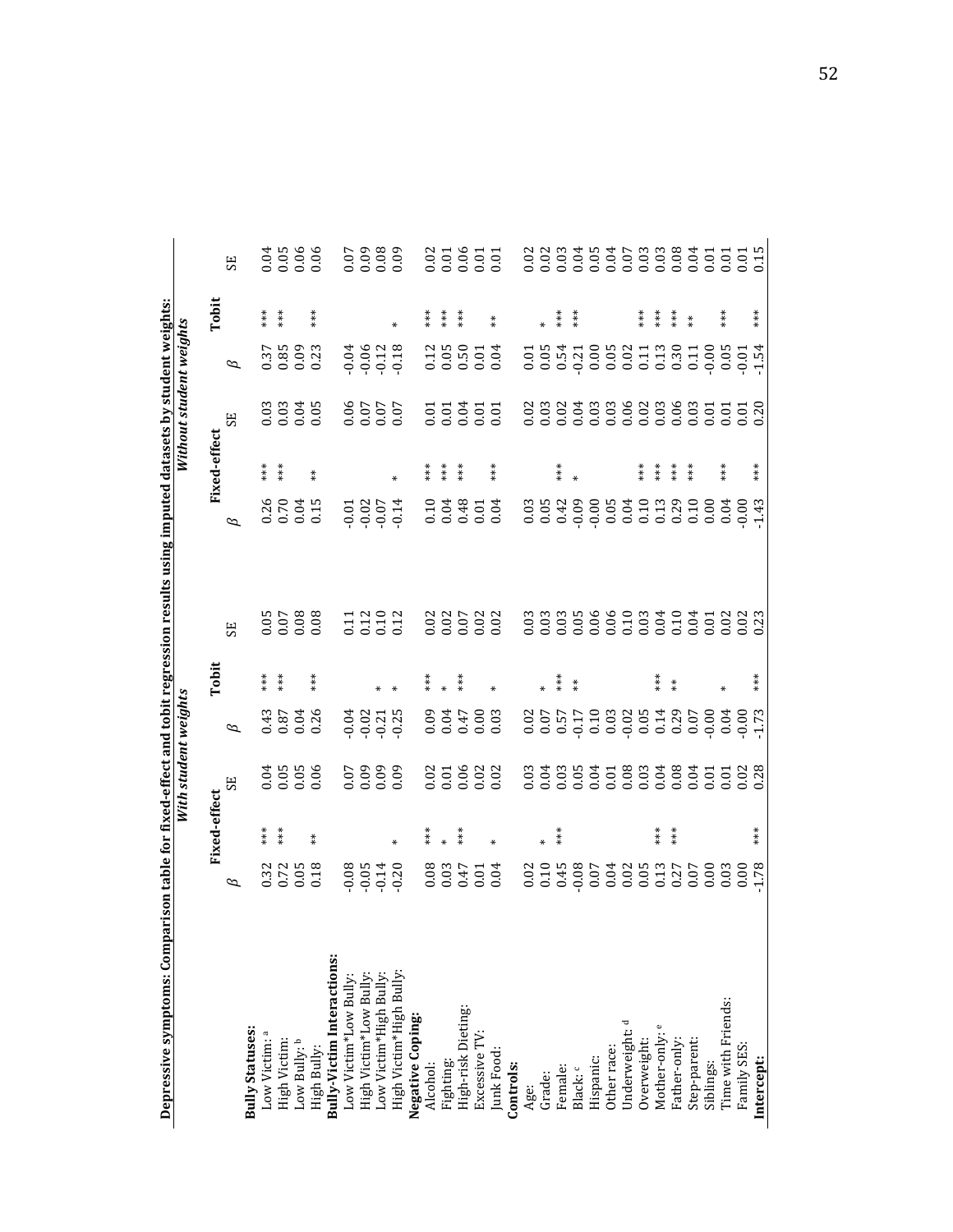Fixed-effect and tobit regression comparisons for bullying categories (final model): Fixed-effect and tobit regression comparisons for bullying categories (final model):

|                                                               |                      |              | With student weights                      |                      |                   |                      |                              |              | Without student weights |                              |               |                  |
|---------------------------------------------------------------|----------------------|--------------|-------------------------------------------|----------------------|-------------------|----------------------|------------------------------|--------------|-------------------------|------------------------------|---------------|------------------|
|                                                               |                      | Fixed-effect |                                           |                      | Tobit             |                      |                              | Fixed-effect |                         |                              | Tobit         |                  |
|                                                               |                      |              | SE                                        |                      |                   | 55                   |                              |              | SE                      |                              |               | SE               |
| <b>Sully Statuses:</b>                                        |                      |              |                                           |                      |                   |                      |                              |              |                         |                              |               |                  |
| Low Victim: a                                                 |                      | $***$        |                                           |                      | $***$             |                      |                              | $***$        |                         |                              | $***$         |                  |
|                                                               | $0.25$<br>$0.59$     | $**$         |                                           |                      | $***$             |                      |                              | $**\ast$     |                         |                              | $***$         |                  |
| High Victim:<br>Low Bully: b                                  | 0.11                 |              | 0.06<br>0.06<br>0.00                      | 0.27<br>0.62<br>0.32 |                   | 0.05<br>0.06<br>0.07 | $0.501$<br>$0.510$<br>$0.50$ | $*$          | 0.03<br>0.05<br>0.00    | $0.0140$<br>$0.0140$         | $\frac{*}{*}$ |                  |
| High Bully:<br><b>Bully-Victims:</b><br>Low Victim*Low Bully: | 0.20                 | $***$        |                                           |                      | $\stackrel{*}{*}$ |                      |                              | $***$        |                         |                              | ***           |                  |
|                                                               |                      |              |                                           |                      |                   |                      |                              |              |                         |                              |               |                  |
|                                                               |                      | ***          |                                           |                      | $***$             |                      |                              | $***$        |                         |                              | ***           |                  |
|                                                               | 0.31<br>0.55<br>0.34 | $***$        | 5<br>8<br>0<br>0<br>0<br>0<br>0<br>0<br>0 | 0.35<br>0.59<br>0.37 | $**\ast$          | 0.06<br>0.06<br>0.07 | $0.55$<br>$0.56$             | $**\ast$     |                         | $0.580$<br>$0.580$<br>$0.50$ | $***$         | 8<br>0.06<br>0.0 |
| High Victim*Low Bully:<br>Low Victim*High Bully:              |                      | $***$        |                                           |                      | ***               |                      |                              | $***$        |                         |                              | $***$         |                  |
| High Victim*High Bully:                                       | 0.55                 | $***$        |                                           | 0.60                 | ***               | 0.06                 | 0.58                         | $***$        |                         |                              | ***           | 0.06             |

| i                               | í           |
|---------------------------------|-------------|
| i                               | ٠,          |
| ĺ<br>I<br>ļ<br>ı<br>i<br>֠<br>١ | ١<br>l<br>j |

|                                                                                                                                                                |                                                              | ixed-effect                   |                                     |                            | <b>Tobit</b>                  |    |                                             | ixed-effect                                           |                                            | <b>Tobit</b> |                                           |
|----------------------------------------------------------------------------------------------------------------------------------------------------------------|--------------------------------------------------------------|-------------------------------|-------------------------------------|----------------------------|-------------------------------|----|---------------------------------------------|-------------------------------------------------------|--------------------------------------------|--------------|-------------------------------------------|
|                                                                                                                                                                |                                                              |                               | 55                                  |                            |                               | SE |                                             |                                                       | SE                                         |              | ЗS                                        |
|                                                                                                                                                                |                                                              |                               |                                     |                            |                               |    |                                             |                                                       |                                            |              |                                           |
|                                                                                                                                                                |                                                              | $**\atop$                     |                                     |                            | $**\underset{**}{*}$          |    |                                             |                                                       |                                            |              |                                           |
| <b>Bully Statuses:</b><br>Low Victim: <sup>a</sup><br>High Victim:<br>Low Bully: <sup>b</sup><br>High Bully:<br><b>Bully-Victims:</b><br>Low Victim*Low Bully: | $\begin{array}{c} 0.32 \\ 0.72 \\ 0.018 \\ 0.18 \end{array}$ | $***$                         | 0.000<br>0.000 0.000<br>0.000 0.000 | $0.87$<br>$0.04$<br>$0.26$ |                               |    | 0.70<br>0.704<br>0.000 0.744<br>0.000 0.000 | $\begin{array}{cc} * & * \ * & * \ * & * \end{array}$ | 0.03<br>0.04<br>0.000 0.000<br>0.000 0.000 |              | 0.000 0.000<br>0.000 0.000<br>0.000 0.000 |
|                                                                                                                                                                |                                                              |                               |                                     |                            |                               |    |                                             |                                                       |                                            |              |                                           |
|                                                                                                                                                                |                                                              | $*$                           |                                     |                            | $*$<br>$*$                    |    |                                             | $*$                                                   |                                            |              |                                           |
|                                                                                                                                                                |                                                              |                               |                                     |                            |                               |    |                                             |                                                       |                                            |              |                                           |
|                                                                                                                                                                |                                                              |                               |                                     |                            |                               |    |                                             |                                                       |                                            |              |                                           |
| High Victim*Low Bully:<br>Low Victim*High Bully:<br>High Victim*High Bully:                                                                                    | 0.37<br>0.37<br>0.50                                         | * * * *<br>* * * *<br>* * * * |                                     | 144<br>0.89<br>0.88        | * * * *<br>* * * *<br>* * * * |    |                                             | * * * *<br>* * * *<br>* * * *                         |                                            |              |                                           |
|                                                                                                                                                                |                                                              |                               |                                     |                            |                               |    |                                             |                                                       |                                            |              |                                           |
|                                                                                                                                                                |                                                              |                               |                                     |                            |                               |    |                                             |                                                       |                                            |              |                                           |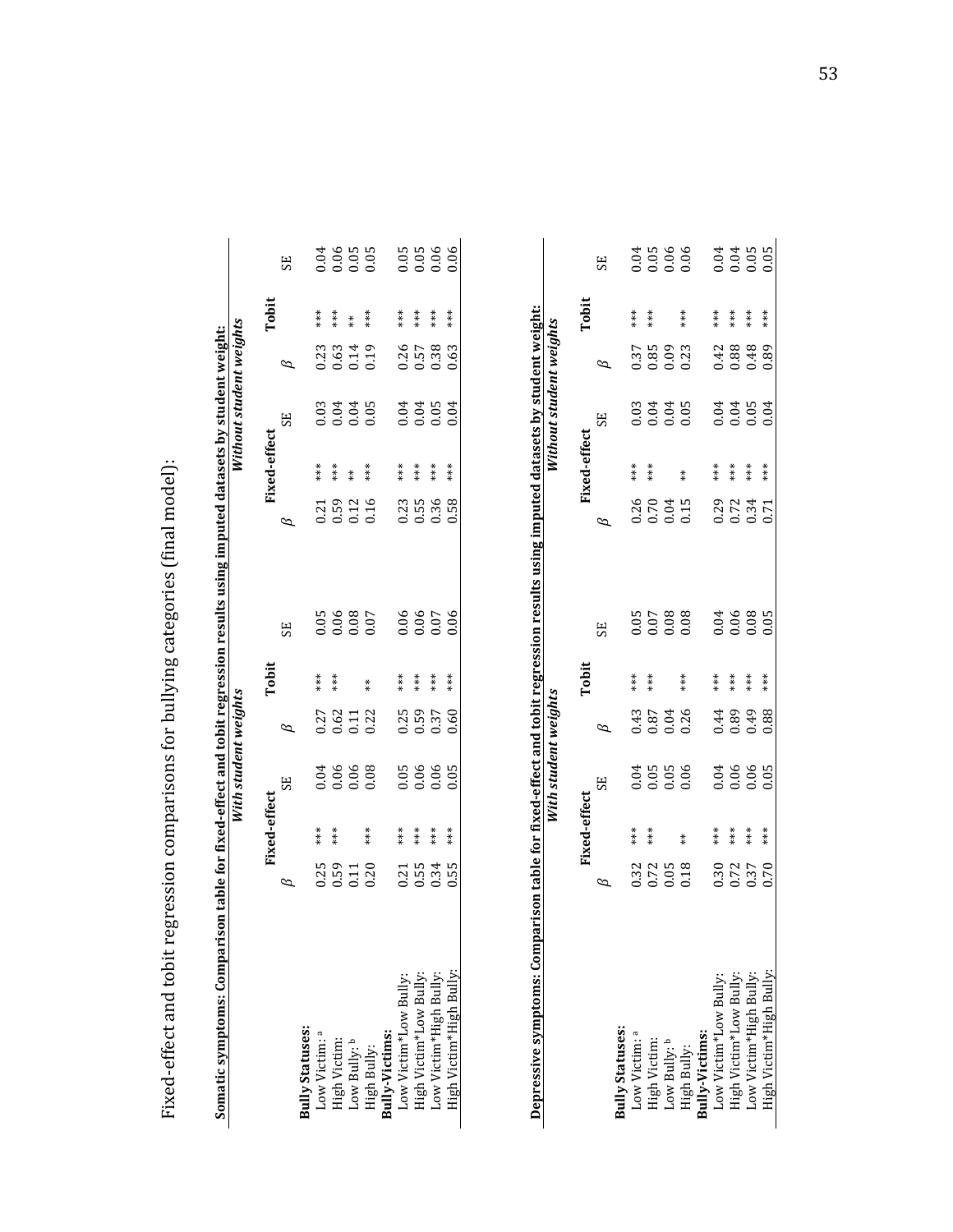# Appendix III: Fixed-effect OLS regression results by gender with student weights:

# Boys: Somatic symptoms

| Boys: Fixed-effect OLS regression on somatic symptoms by bullying statuses and negative coping |         |         |           |         |                |      |         |         |           |
|------------------------------------------------------------------------------------------------|---------|---------|-----------|---------|----------------|------|---------|---------|-----------|
|                                                                                                |         | Model 1 |           |         | <b>Model 2</b> |      |         | Model 3 |           |
|                                                                                                | $\beta$ |         | <b>SE</b> | $\beta$ |                | SE   | $\beta$ |         | <b>SE</b> |
| <b>Bully Statuses:</b>                                                                         |         |         |           |         |                |      |         |         |           |
| Low Victim: a                                                                                  | 0.24    | ***     | 0.05      | 0.25    | $***$          | 0.05 | 0.26    | $***$   | 0.05      |
| High Victim:                                                                                   | 0.54    | ***     | 0.08      | 0.55    | $***$          | 0.08 | 0.52    | ***     | 0.08      |
| Low Bully: b                                                                                   | 0.12    |         | 0.07      | 0.12    |                | 0.07 | 0.09    |         | 0.07      |
| High Bully:                                                                                    | 0.37    | $***$   | 0.08      | 0.35    | $***$          | 0.08 | 0.19    | $\ast$  | 0.08      |
| <b>Bully-Victim Interactions:</b>                                                              |         |         |           |         |                |      |         |         |           |
| Low Victim*Low Bully:                                                                          | $-0.10$ |         | 0.10      | $-0.11$ |                | 0.10 | $-0.09$ |         | 0.09      |
| High Victim*Low Bully:                                                                         | $-0.07$ |         | 0.13      | $-0.07$ |                | 0.13 | $-0.04$ |         | 0.13      |
| Low Victim*High Bully:                                                                         | $-0.17$ |         | 0.11      | $-0.17$ |                | 0.11 | $-0.12$ |         | 0.11      |
| High Victim*High Bully:                                                                        | $-0.21$ |         | 0.12      | $-0.19$ |                | 0.12 | $-0.15$ |         | 0.12      |
| <b>Negative Coping:</b>                                                                        |         |         |           |         |                |      |         |         |           |
| Alcohol:                                                                                       |         |         |           |         |                |      | 0.07    | $**$    | 0.02      |
| Fighting:                                                                                      |         |         |           |         |                |      | 0.06    | ***     | 0.02      |
| High-risk Dieting:                                                                             |         |         |           |         |                |      | 0.39    | ***     | 0.09      |
| <b>Excessive TV:</b>                                                                           |         |         |           |         |                |      | 0.00    |         | 0.02      |
| Junk Food:                                                                                     |         |         |           |         |                |      | 0.08    | $***$   | 0.02      |
| Controls:                                                                                      |         |         |           |         |                |      |         |         |           |
| Age:                                                                                           |         |         |           | 0.01    |                | 0.03 | $-0.00$ |         | 0.03      |
| Grade:                                                                                         |         |         |           | 0.04    |                | 0.04 | 0.04    |         | 0.05      |
| Black: c                                                                                       |         |         |           | $-0.11$ |                | 0.06 | $-0.14$ | $\ast$  | 0.06      |
| Hispanic:                                                                                      |         |         |           | 0.12    | $\ast$         | 0.06 | 0.11    |         | 0.06      |
| Other race:                                                                                    |         |         |           | $-0.09$ |                | 0.06 | $-0.08$ |         | 0.06      |
| Underweight: d                                                                                 |         |         |           | 0.01    |                | 0.12 | $-0.03$ |         | 0.10      |
| Overweight:                                                                                    |         |         |           | 0.05    |                | 0.04 | 0.06    |         | 0.04      |
| Mother-only: e                                                                                 |         |         |           | 0.06    |                | 0.05 | 0.04    |         | 0.05      |
| Father-only:                                                                                   |         |         |           | 0.11    |                | 0.11 | 0.09    |         | 0.11      |
| Step-parent:                                                                                   |         |         |           | 0.11    | $\ast$         | 0.05 | 0.10    |         | 0.05      |
| Siblings:                                                                                      |         |         |           | 0.01    |                | 0.01 | 0.00    |         | 0.01      |
| Time with Friends:                                                                             |         |         |           | $-0.02$ |                | 0.02 | 0.01    |         | 0.02      |
| Family SES:                                                                                    |         |         |           | 0.02    |                | 0.02 | 0.02    |         | 0.02      |
| Intercept:                                                                                     | $-0.53$ | ***     | 0.03      | $-1.13$ | ***            | 0.36 | $-0.85$ | ***     | 0.35      |

 $N = 3817$ 

a. Never-victim is the omitted reference group

b. Never-bully is the omitted reference group

c. White is the omitted reference group

d. Healthy weight is the omitted reference group

e. Both-parents is the omitted reference group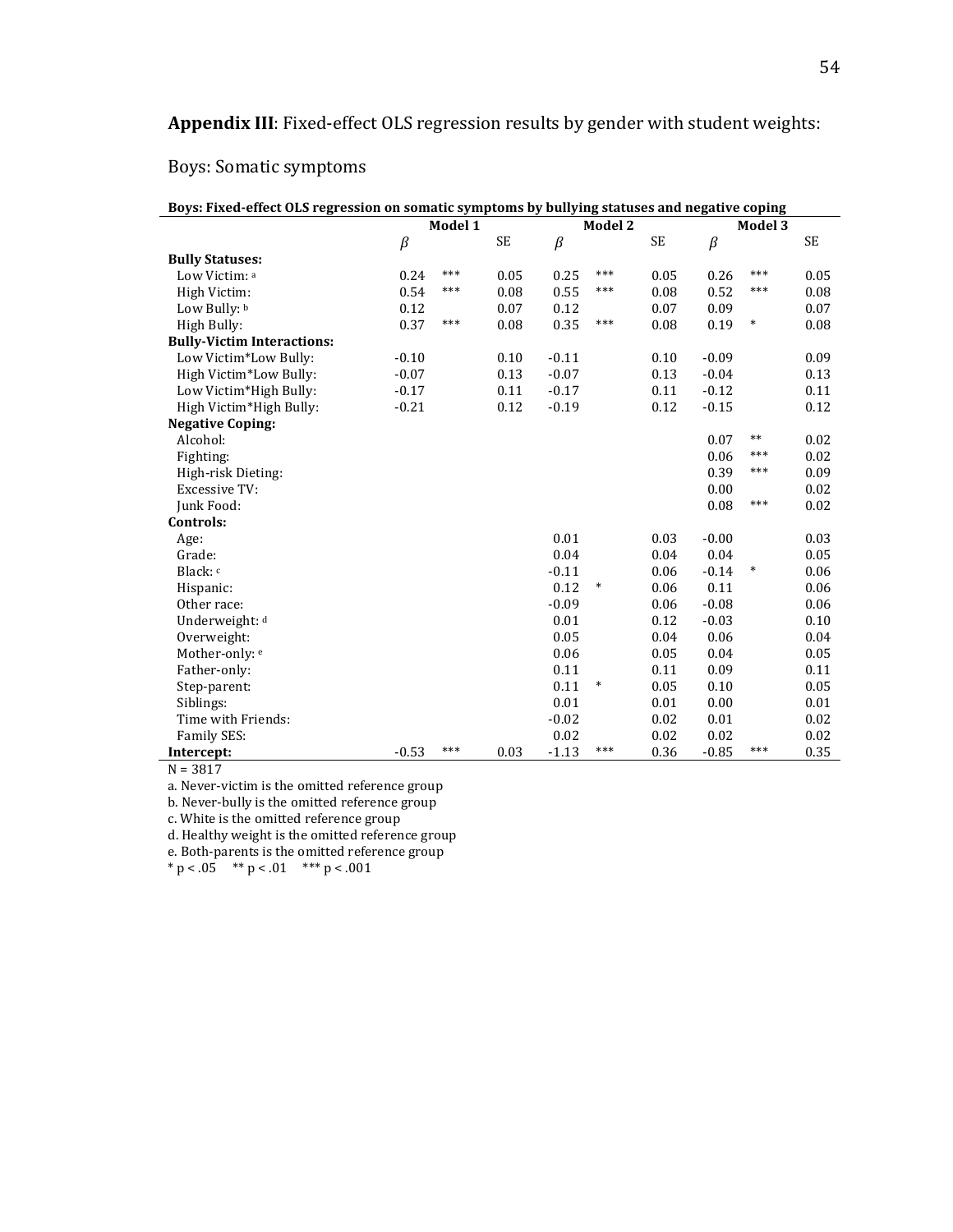# Boys: Depressive symptoms

| Boys: Fixed-effect OLS regression on depressive symptoms by bullying statuses and negative coping |         |         |           |         |         |           |         |         |           |
|---------------------------------------------------------------------------------------------------|---------|---------|-----------|---------|---------|-----------|---------|---------|-----------|
|                                                                                                   |         | Model 1 |           |         | Model 2 |           |         | Model 3 |           |
|                                                                                                   | $\beta$ |         | <b>SE</b> | $\beta$ |         | <b>SE</b> | $\beta$ |         | <b>SE</b> |
| <b>Bully Statuses:</b>                                                                            |         |         |           |         |         |           |         |         |           |
| Low Victim: a                                                                                     | 0.36    | ***     | 0.05      | 0.36    | ***     | 0.05      | 0.36    | ***     | 0.05      |
| High Victim:                                                                                      | 0.55    | ***     | 0.08      | 0.56    | $***$   | 0.07      | 0.54    | ***     | 0.08      |
| Low Bully: b                                                                                      | $-0.05$ |         | 0.06      | $-0.04$ |         | 0.06      | $-0.06$ |         | 0.06      |
| High Bully:                                                                                       | 0.26    | ***     | 0.07      | 0.26    | $***$   | 0.07      | 0.17    | $\ast$  | 0.08      |
| <b>Bully-Victim Interactions:</b>                                                                 |         |         |           |         |         |           |         |         |           |
| Low Victim*Low Bully:                                                                             | $-0.10$ |         | 0.08      | $-0.10$ |         | 0.08      | $-0.09$ |         | 0.08      |
| High Victim*Low Bully:                                                                            | 0.30    | $\ast$  | 0.13      | 0.30    | $\ast$  | 0.12      | 0.32    | $\ast$  | 0.13      |
| Low Victim*High Bully:                                                                            | $-0.27$ | $\ast$  | 0.11      | $-0.27$ | *       | 0.11      | $-0.23$ | $\ast$  | 0.11      |
| High Victim*High Bully:                                                                           | $-0.07$ |         | 0.12      | $-0.06$ |         | 0.11      | $-0.03$ |         | 0.11      |
| <b>Negative Coping:</b>                                                                           |         |         |           |         |         |           |         |         |           |
| Alcohol:                                                                                          |         |         |           |         |         |           | 0.04    |         | 0.02      |
| Fighting:                                                                                         |         |         |           |         |         |           | 0.02    |         | 0.02      |
| High-risk Dieting:                                                                                |         |         |           |         |         |           | 0.34    | ***     | 0.09      |
| <b>Excessive TV:</b>                                                                              |         |         |           |         |         |           | $-0.02$ |         | 0.02      |
| Junk Food:                                                                                        |         |         |           |         |         |           | 0.04    |         | 0.02      |
| Controls:                                                                                         |         |         |           |         |         |           |         |         |           |
| Age:                                                                                              |         |         |           | 0.05    |         | 0.04      | 0.04    |         | 0.04      |
| Grade:                                                                                            |         |         |           | 0.08    |         | 0.05      | 0.08    |         | 0.05      |
| Black: c                                                                                          |         |         |           | $-0.06$ |         | 0.06      | $-0.06$ |         | 0.06      |
| Hispanic:                                                                                         |         |         |           | 0.06    |         | 0.06      | 0.05    |         | 0.06      |
| Other race:                                                                                       |         |         |           | 0.01    |         | 0.06      | 0.03    |         | 0.06      |
| Underweight: d                                                                                    |         |         |           | 0.01    |         | 0.10      | $-0.01$ |         | 0.10      |
| Overweight:                                                                                       |         |         |           | $-0.00$ |         | 0.04      | 0.00    |         | 0.04      |
| Mother-only: e                                                                                    |         |         |           | 0.12    | $\ast$  | 0.05      | 0.11    | $\ast$  | 0.05      |
| Father-only:                                                                                      |         |         |           | 0.09    |         | 0.11      | 0.08    |         | 0.11      |
| Step-parent:                                                                                      |         |         |           | 0.03    |         | 0.05      | 0.09    |         | 0.05      |
| Siblings:                                                                                         |         |         |           | 0.01    |         | 0.01      | 0.01    |         | 0.01      |
| Time with Friends:                                                                                |         |         |           | 0.02    |         | 0.02      | 0.05    | $\ast$  | 0.02      |
| Family SES:                                                                                       |         |         |           | $-0.03$ |         | 0.02      | $-0.03$ |         | 0.02      |
| Intercept:                                                                                        | $-0.53$ | ***     | 0.03      | $-2.06$ | ***     | 0.37      | $-1.85$ | ***     | 0.37      |

 $N = 3817$ 

a. Never-victim is the omitted reference group

b. Never-bully is the omitted reference group

c. White is the omitted reference group

d. Healthy weight is the omitted reference group

e. Both-parents is the omitted reference group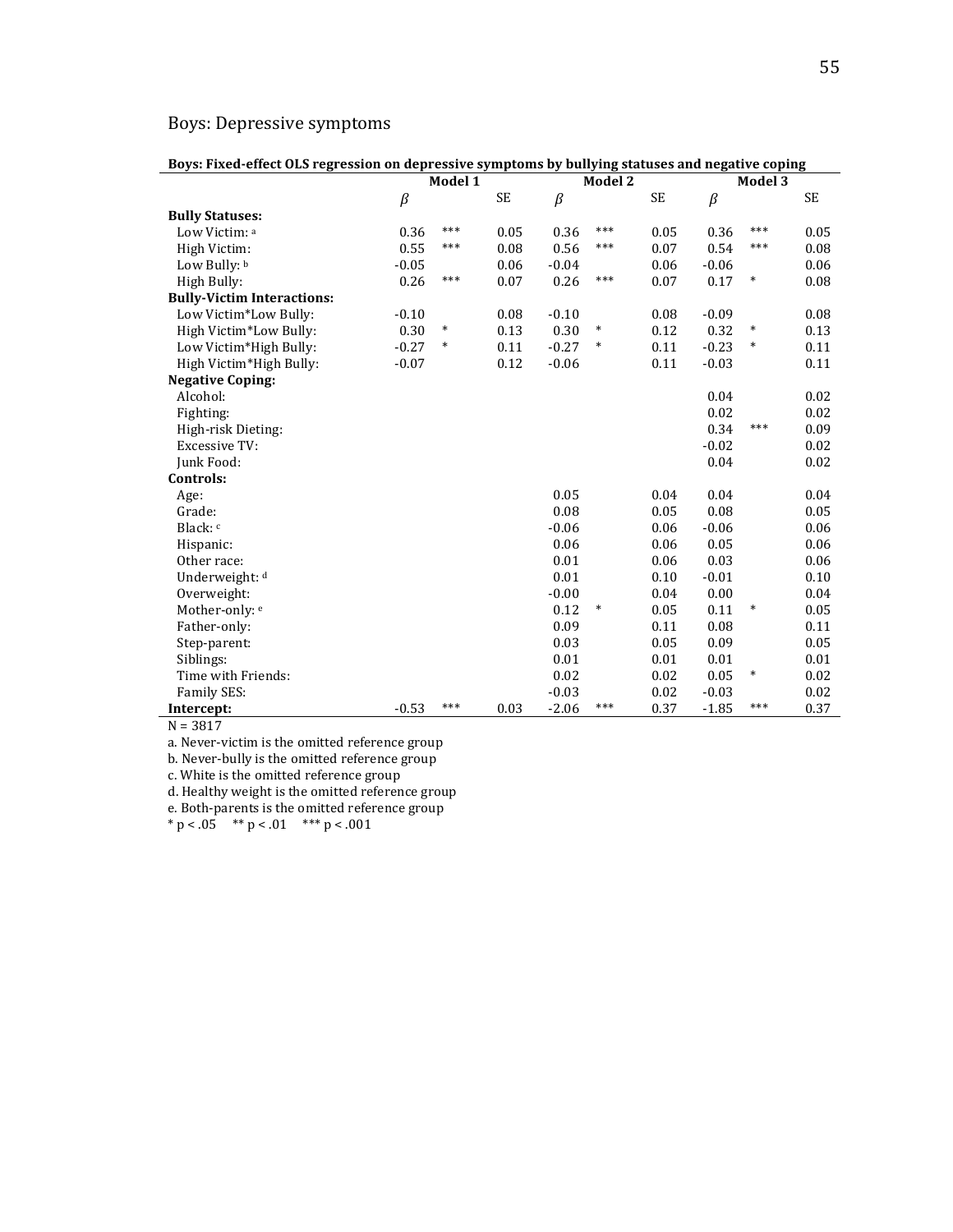# Girls: Somatic symptoms

| Girls: Fixed-effect OLS regression on somatic symptoms by bullying statuses and negative coping |         |         |      |         |         |           |         |         |      |
|-------------------------------------------------------------------------------------------------|---------|---------|------|---------|---------|-----------|---------|---------|------|
|                                                                                                 |         | Model 1 |      |         | Model 2 |           |         | Model 3 |      |
|                                                                                                 | $\beta$ |         | SE   | $\beta$ |         | <b>SE</b> | $\beta$ |         | SE   |
| <b>Bully Statuses:</b>                                                                          |         |         |      |         |         |           |         |         |      |
| Low Victim: a                                                                                   | 0.27    | $***$   | 0.06 | 0.27    | $***$   | 0.06      | 0.25    | ***     | 0.06 |
| High Victim:                                                                                    | 0.78    | $***$   | 0.09 | 0.76    | $***$   | 0.09      | 0.66    | ***     | 0.08 |
| Low Bully: b                                                                                    | 0.21    | $\ast$  | 0.10 | 0.20    | $\ast$  | 0.10      | 0.11    |         | 0.09 |
| High Bully:                                                                                     | 0.49    | ***     | 0.15 | 0.46    | $***$   | 0.15      | 0.24    |         | 0.15 |
| <b>Bully-Victim Interactions:</b>                                                               |         |         |      |         |         |           |         |         |      |
| Low Victim*Low Bully:                                                                           | $-0.22$ |         | 0.12 | $-0.21$ |         | 0.12      | $-0.15$ |         | 0.12 |
| High Victim*Low Bully:                                                                          | $-0.31$ | $\ast$  | 0.14 | $-0.28$ |         | 0.14      | $-0.26$ |         | 0.13 |
| Low Victim*High Bully:                                                                          | $-0.11$ |         | 0.18 | $-0.11$ |         | 0.19      | $-0.11$ |         | 0.18 |
| High Victim*High Bully:                                                                         | $-0.43$ | $\ast$  | 0.18 | $-0.41$ | $\ast$  | 0.18      | $-0.32$ |         | 0.18 |
| <b>Negative Coping:</b>                                                                         |         |         |      |         |         |           |         |         |      |
| Alcohol:                                                                                        |         |         |      |         |         |           | 0.18    | ***     | 0.03 |
| Fighting:                                                                                       |         |         |      |         |         |           | 0.08    | $***$   | 0.03 |
| High-risk Dieting:                                                                              |         |         |      |         |         |           | 0.58    | ***     | 0.08 |
| <b>Excessive TV:</b>                                                                            |         |         |      |         |         |           | 0.03    |         | 0.02 |
| Junk Food:                                                                                      |         |         |      |         |         |           | 0.08    | $**$    | 0.02 |
| Controls:                                                                                       |         |         |      |         |         |           |         |         |      |
| Age:                                                                                            |         |         |      | $-0.01$ |         | 0.04      | $-0.03$ |         | 0.04 |
| Grade:                                                                                          |         |         |      | 0.10    |         | 0.06      | 0.07    |         | 0.06 |
| Black: c                                                                                        |         |         |      | $-0.17$ | $\ast$  | 0.08      | $-0.17$ | $\ast$  | 0.08 |
| Hispanic:                                                                                       |         |         |      | 0.13    |         | 0.07      | 0.08    |         | 0.07 |
| Other race:                                                                                     |         |         |      | $-0.09$ |         | 0.07      | $-0.11$ |         | 0.07 |
| Underweight: d                                                                                  |         |         |      | 0.10    |         | 0.12      | 0.10    |         | 0.11 |
| Overweight:                                                                                     |         |         |      | 0.09    |         | 0.05      | 0.05    |         | 0.05 |
| Mother-only: e                                                                                  |         |         |      | 0.08    |         | 0.06      | 0.04    |         | 0.05 |
| Father-only:                                                                                    |         |         |      | 0.57    | $***$   | 0.15      | 0.51    | $***$   | 0.14 |
| Step-parent:                                                                                    |         |         |      | 0.14    | $\ast$  | 0.06      | 0.10    |         | 0.06 |
| Siblings:                                                                                       |         |         |      | 0.02    |         | 0.02      | 0.01    |         | 0.02 |
| Time with Friends:                                                                              |         |         |      | $-0.08$ | $***$   | 0.02      | $-0.01$ |         | 0.02 |
| Family SES:                                                                                     |         |         |      | 0.04    |         | 0.03      | 0.04    |         | 0.02 |
| Intercept:                                                                                      | $-0.16$ | ***     | 0.04 | $-0.92$ | $\ast$  | 0.46      | $-0.42$ |         | 0.46 |

 $N = 4134$ 

a. Never-victim is the omitted reference group

b. Never-bully is the omitted reference group

c. White is the omitted reference group

d. Healthy weight is the omitted reference group

e. Both-parents is the omitted reference group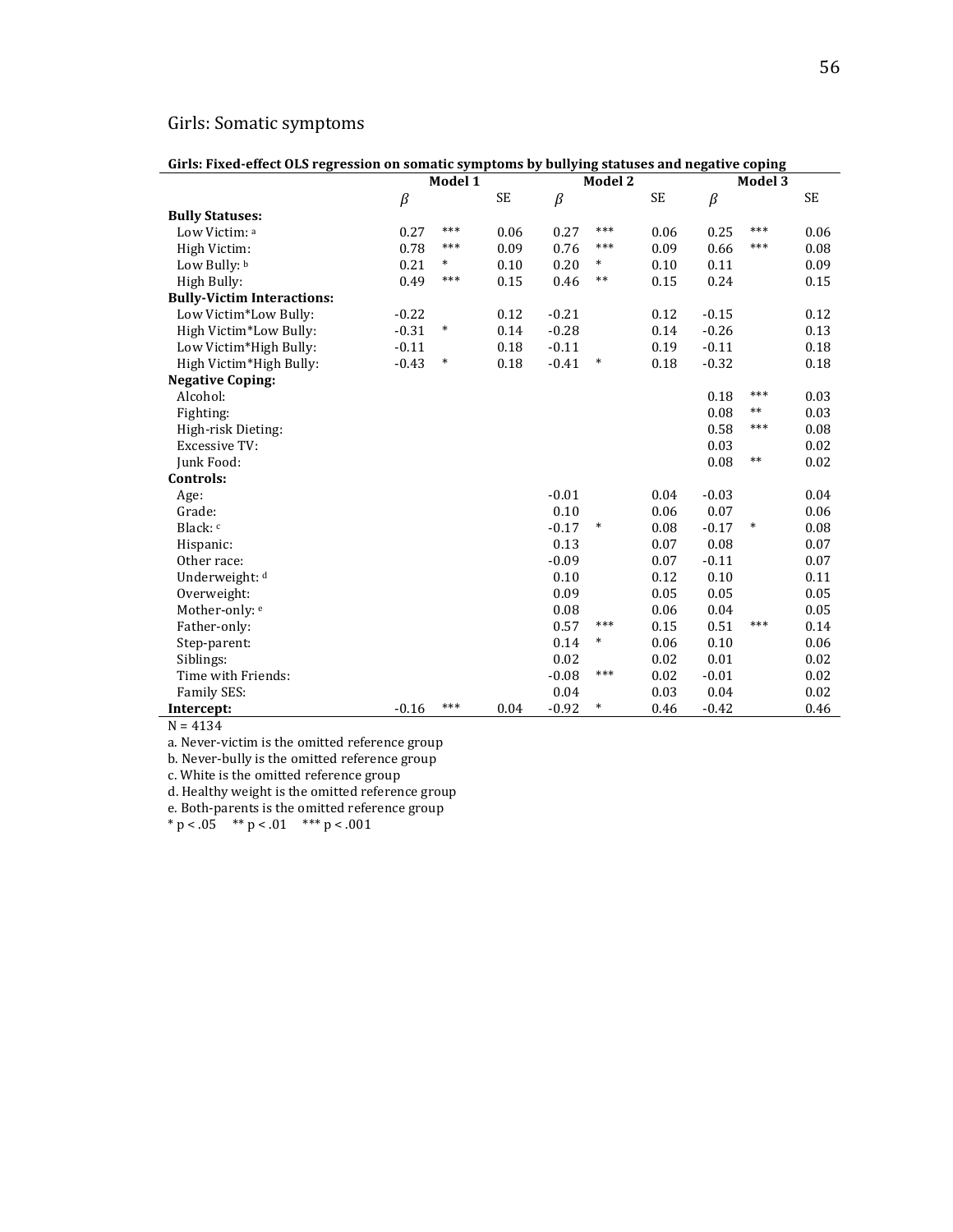# Girls: Depressive symptoms

| Girls: Fixed-effect OLS regression on depressive symptoms by bullying statuses and negative coping |         |         |      |         |         |      |         |         |      |
|----------------------------------------------------------------------------------------------------|---------|---------|------|---------|---------|------|---------|---------|------|
|                                                                                                    |         | Model 1 |      |         | Model 2 |      |         | Model 3 |      |
|                                                                                                    | $\beta$ |         | SE   | $\beta$ |         | SE   | $\beta$ |         | SE   |
| <b>Bully Statuses:</b>                                                                             |         |         |      |         |         |      |         |         |      |
| Low Victim: a                                                                                      | 0.32    | ***     | 0.06 | 0.31    | ***     | 0.06 | 0.30    | ***     | 0.06 |
| High Victim:                                                                                       | 0.93    | ***     | 0.08 | 0.90    | ***     | 0.08 | 0.83    | ***     | 0.07 |
| Low Bully: b                                                                                       | 0.20    | $\ast$  | 0.09 | 0.19    | $\ast$  | 0.09 | 0.12    |         | 0.09 |
| High Bully:                                                                                        | 0.36    | ***     | 0.11 | 0.36    | $***$   | 0.11 | 0.20    |         | 0.11 |
| <b>Bully-Victim Interactions:</b>                                                                  |         |         |      |         |         |      |         |         |      |
| Low Victim*Low Bully:                                                                              | $-0.11$ |         | 0.12 | $-0.10$ |         | 0.12 | $-0.04$ |         | 0.11 |
| High Victim*Low Bully:                                                                             | $-0.34$ | $\ast$  | 0.13 | $-0.31$ | $\ast$  | 0.14 | $-0.30$ | $\ast$  | 0.13 |
| Low Victim*High Bully:                                                                             | $-0.03$ |         | 0.15 | $-0.06$ |         | 0.15 | $-0.06$ |         | 0.15 |
| High Victim*High Bully:                                                                            | $-0.35$ | $\ast$  | 0.14 | $-0.34$ | *       | 0.15 | $-0.29$ | $\ast$  | 0.14 |
| <b>Negative Coping:</b>                                                                            |         |         |      |         |         |      |         |         |      |
| Alcohol:                                                                                           |         |         |      |         |         |      | 0.12    | ***     | 0.03 |
| Fighting:                                                                                          |         |         |      |         |         |      | 0.06    | $\ast$  | 0.02 |
| High-risk Dieting:                                                                                 |         |         |      |         |         |      | 0.56    | ***     | 0.08 |
| <b>Excessive TV:</b>                                                                               |         |         |      |         |         |      | 0.03    |         | 0.02 |
| Junk Food:                                                                                         |         |         |      |         |         |      | 0.04    |         | 0.02 |
| Controls:                                                                                          |         |         |      |         |         |      |         |         |      |
| Age:                                                                                               |         |         |      | 0.02    |         | 0.04 | 0.01    |         | 0.04 |
| Grade:                                                                                             |         |         |      | 0.14    | *       | 0.06 | 0.12    | $\ast$  | 0.06 |
| Black: c                                                                                           |         |         |      | $-0.08$ |         | 0.07 | $-0.09$ |         | 0.07 |
| Hispanic:                                                                                          |         |         |      | 0.12    |         | 0.06 | 0.09    |         | 0.06 |
| Other race:                                                                                        |         |         |      | 0.09    |         | 0.07 | 0.08    |         | 0.06 |
| Underweight: d                                                                                     |         |         |      | 0.12    |         | 0.13 | 0.11    |         | 0.12 |
| Overweight:                                                                                        |         |         |      | 0.13    | $***$   | 0.05 | 0.10    | $\ast$  | 0.04 |
| Mother-only: e                                                                                     |         |         |      | 0.17    | $***$   | 0.05 | 0.14    | $***$   | 0.05 |
| Father-only:                                                                                       |         |         |      | 0.58    | ***     | 0.13 | 0.53    | ***     | 0.13 |
| Step-parent:                                                                                       |         |         |      | 0.12    | $\ast$  | 0.06 | 0.10    |         | 0.06 |
| Siblings:                                                                                          |         |         |      | 0.00    |         | 0.01 | $-0.01$ |         | 0.01 |
| Time with Friends:                                                                                 |         |         |      | $-0.04$ |         | 0.02 | 0.01    |         | 0.02 |
| Family SES:                                                                                        |         |         |      | 0.03    |         | 0.02 | 0.02    |         | 0.02 |
| Intercept:                                                                                         | $-0.18$ | ***     | 0.04 | $-1.79$ | ***     | 0.45 | $-1.41$ | **      | 0.45 |

 $N = 4134$ 

a. Never-victim is the omitted reference group

b. Never-bully is the omitted reference group

c. White is the omitted reference group

d. Healthy weight is the omitted reference group

e. Both-parents is the omitted reference group